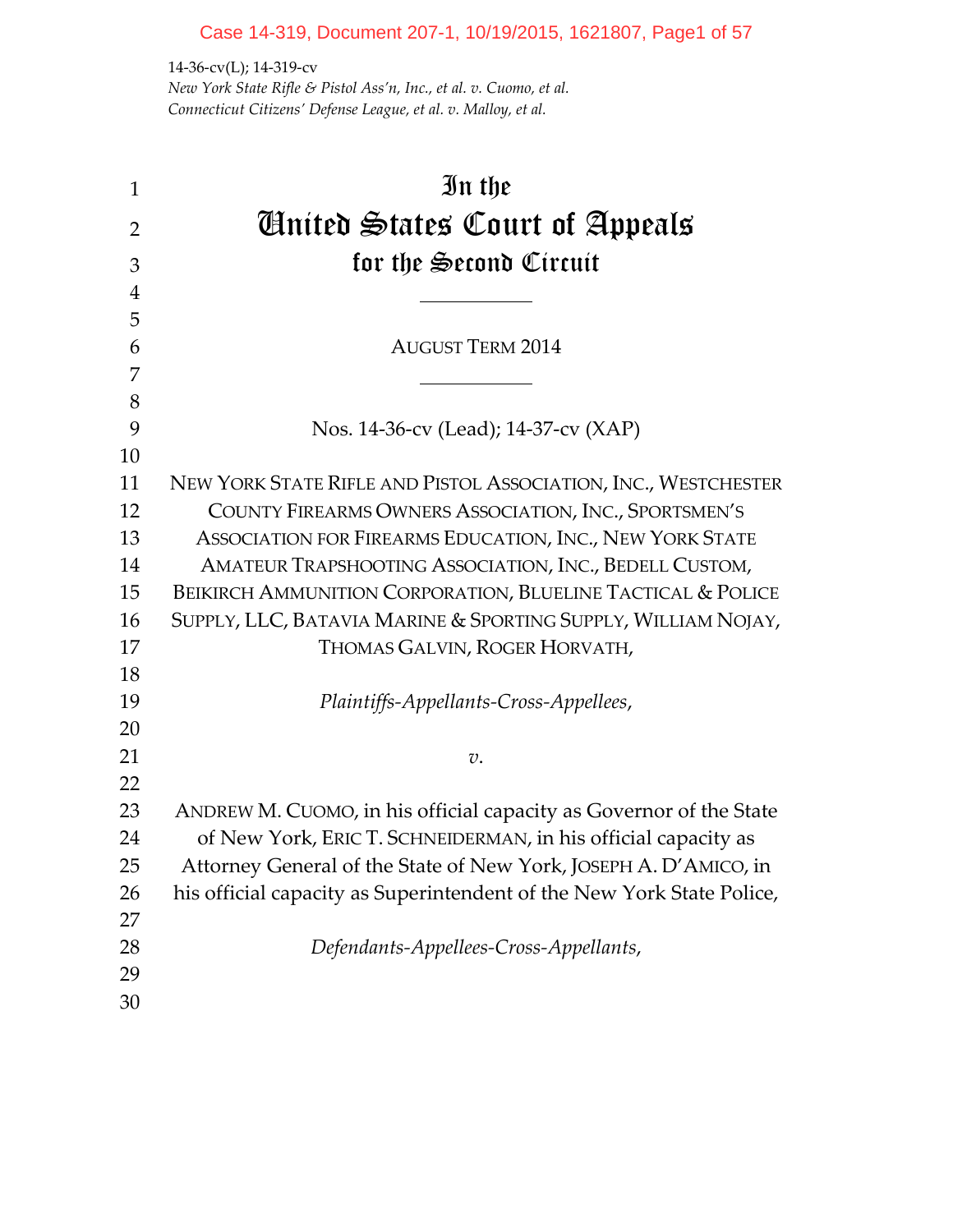| $\mathbf{1}$   | GERALD J. GILL, in his official capacity as Chief of Police for the Town |
|----------------|--------------------------------------------------------------------------|
| $\overline{2}$ | of Lancaster, New York, LAWRENCE FRIEDMAN,                               |
| 3              |                                                                          |
| $\overline{4}$ | Defendants-Appellees,                                                    |
| 5              |                                                                          |
| 6              | FRANK A. SEDITA, III, in his official capacity as District Attorney for  |
| 7              | Erie County,                                                             |
| 8              |                                                                          |
| 9              | Defendant.                                                               |
| 10             |                                                                          |
| 11             | On Appeal from the United States District Court                          |
| 12             | for the Western District of New York                                     |
| 13             |                                                                          |
| 14             |                                                                          |
| 15             | No. 14-319-cv                                                            |
| 16             |                                                                          |
| 17             | THE CONNECTICUT CITIZENS' DEFENSE LEAGUE, THE COALITION OF               |
| 18             | CONNECTICUT SPORTSMEN, JUNE SHEW, RABBI MITCHELL ROCKLIN,                |
| 19             | STEPHANIE CYPHER, PETER OWENS, BRIAN MCCLAIN, ANDREW                     |
| 20             | MUELLER, HILLER SPORTS, LLC, MD SHOOTING SPORTS, LLC,                    |
| 21             |                                                                          |
| 22             | Plaintiffs-Appellants,                                                   |
| 23             |                                                                          |
| 24             | $\upsilon.$                                                              |
| 25             |                                                                          |
| 26             | DANNEL P. MALLOY, in his official capacity as Governor of the State      |
| 27             | of Connecticut, KEVIN T. KANE, in his official capacity as Chief         |
| 28             | State's Attorney of the State of Connecticut, DORA B. SCHRIRO, in her    |
| 29             | official capacity as Commissioner of the Connecticut Department of       |
| 30             | Emergency Services and Public Protection, DAVID I. COHEN, in his         |
| 31             | official capacity as State's Attorney for the Stamford/Norwalk           |
| 32             | Judicial District, Geographical Areas Nos. 1 and 20, JOHN C. SMRIGA,     |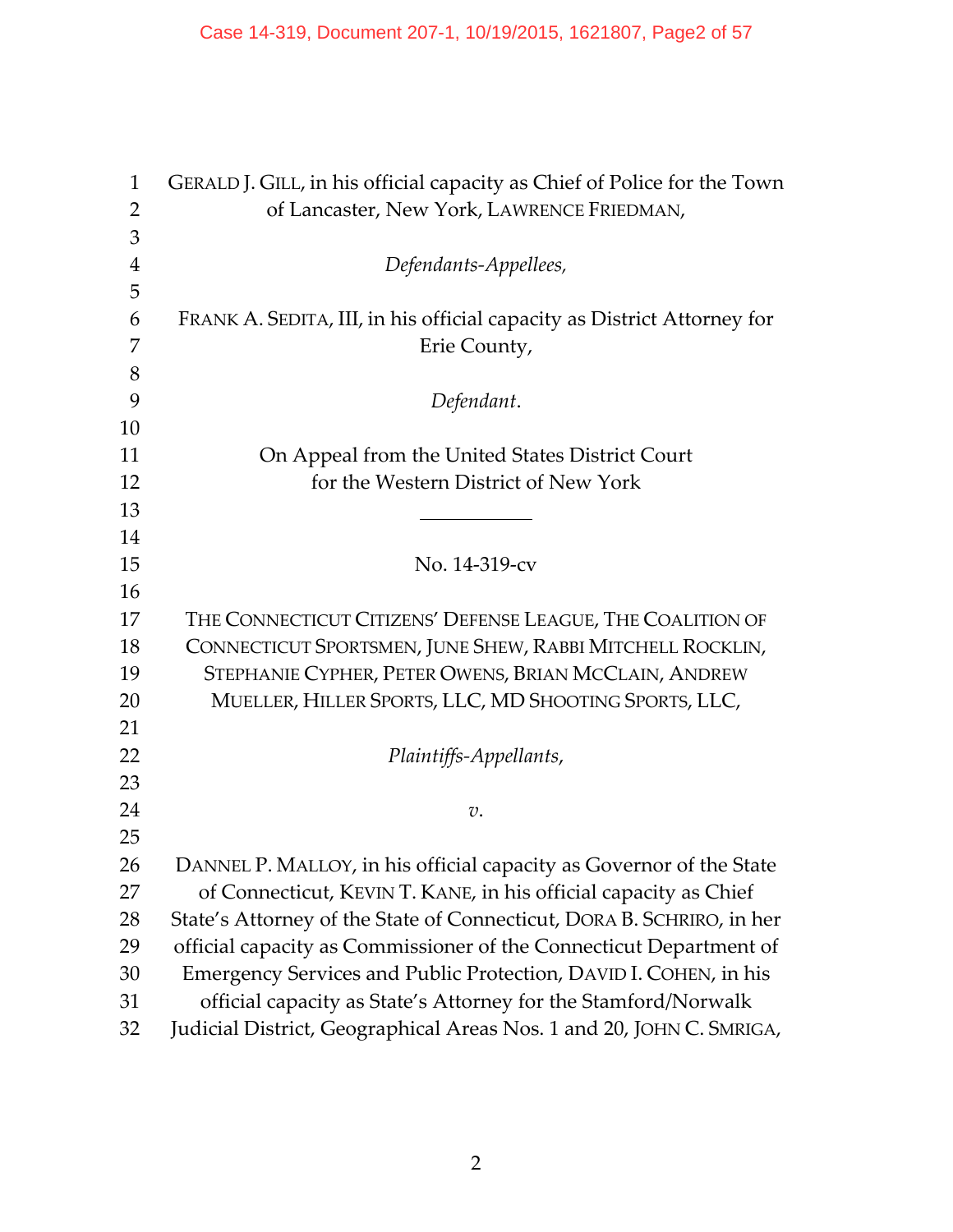in his official capacity as State's Attorney for the Fairfield Judicial District, Geographical Area No. 2, MAUREEN PLATT, in her official capacity as State's Attorney for the Waterbury Judicial District, Geographical Area No. 4, KEVIN D. LAWLOR, in his official capacity as State's Attorney for the Ansonia/Milford Judicial District, Geographical Areas Nos. 5 and 22, MICHAEL DEARINGTON, in his official capacity as State's Attorney for the New Haven Judicial District, Geographical Area Nos. 7 and 23, PETER A. MCSHANE, in his official capacity as State's Attorney for the Middlesex Judicial District, Geographical Area No. 9, MICHAEL L. REGAN, in his official capacity as State's Attorney for the New London Judicial District, Geographical Area Nos. 10 and 21, PATRICIA M. FROEHLICH, GAIL P. HARDY, in her official capacity as State's Attorney for the Hartford Judicial District, Geographical Areas Nos. 12, 13, and 14, BRIAN PRELESKI, in his official capacity as State's Attorney for the New Britain Judicial District, Geographical Area Nos. 15 and 17, DAVID SHEPACK, in his official capacity as State's Attorney for the Litchfield Judicial District, Geographical Area No. 18, MATTHEW C. GEDANSKY, in his official capacity as State's Attorney for the Tolland Judicial 20 District, Geographical Area No. 19, STEPHEN J. SEDENSKY III, in his official capacity as State's Attorney for the Danbury Judicial District, Geographical Area No. 3, *Defendants‐Appellees.* On Appeal from the United States District Court for the District of Connecticut ARGUED: DECEMBER 9, 2014 DECIDED: OCTOBER 19, 2015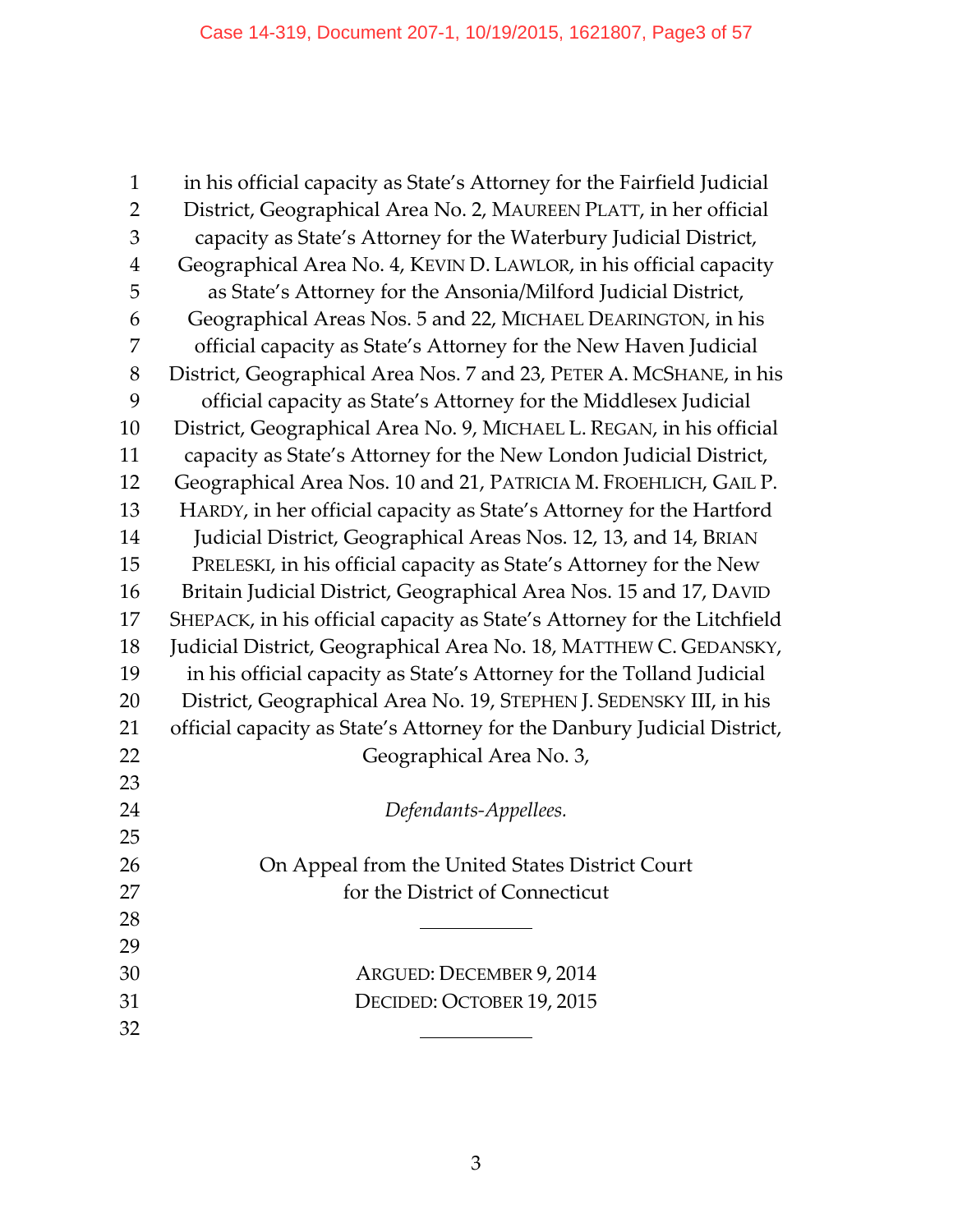Before: CABRANES, LOHIER, and DRONEY, *Circuit Judges*.

- 
- 

 Before the Court are two appeals challenging gun‐control legislation enacted by the New York and Connecticut legislatures in the wake of the 2012 mass murders at Sandy Hook Elementary School in Newtown, Connecticut. The New York and Connecticut laws at issue prohibit the possession of certain semiautomatic "assault weapons" and large‐capacity magazines. Following the entry of summary judgment in favor of defendants on the central claims in both the Western District of New York (William M. Skretny, *Chief Judge*) and the District of Connecticut (Alfred V. Covello, *Judge*), plaintiffs in both suits now press two arguments on appeal. First, they challenge the constitutionality of the statutes under the Second Amendment; and second, they challenge certain provisions of the statutes as unconstitutionally vague. Defendants in 17 the New York action also cross-appeal the District Court's 18 invalidation of New York's seven-round load limit and voiding of two statutory provisions as facially unconstitutionally vague.

 We hold that the core provisions of the New York and Connecticut laws prohibiting possession of semiautomatic assault weapons and large‐capacity magazines do not violate the Second Amendment, and that the challenged individual provisions are not void for vagueness. The particular provision of New York's law regulating load limits, however, does not survive the requisite scrutiny. One further specific provision—Connecticut's prohibition 27 on the non-semiautomatic Remington 7615—unconstitutionally infringes upon the Second Amendment right. Accordingly, we **AFFIRM** in part the judgment of the District Court for the District of Connecticut insofar as it upheld the prohibition of semiautomatic assault weapons and large‐capacity magazines, and **REVERSE** in part its holding with respect to the Remington 7615. With respect to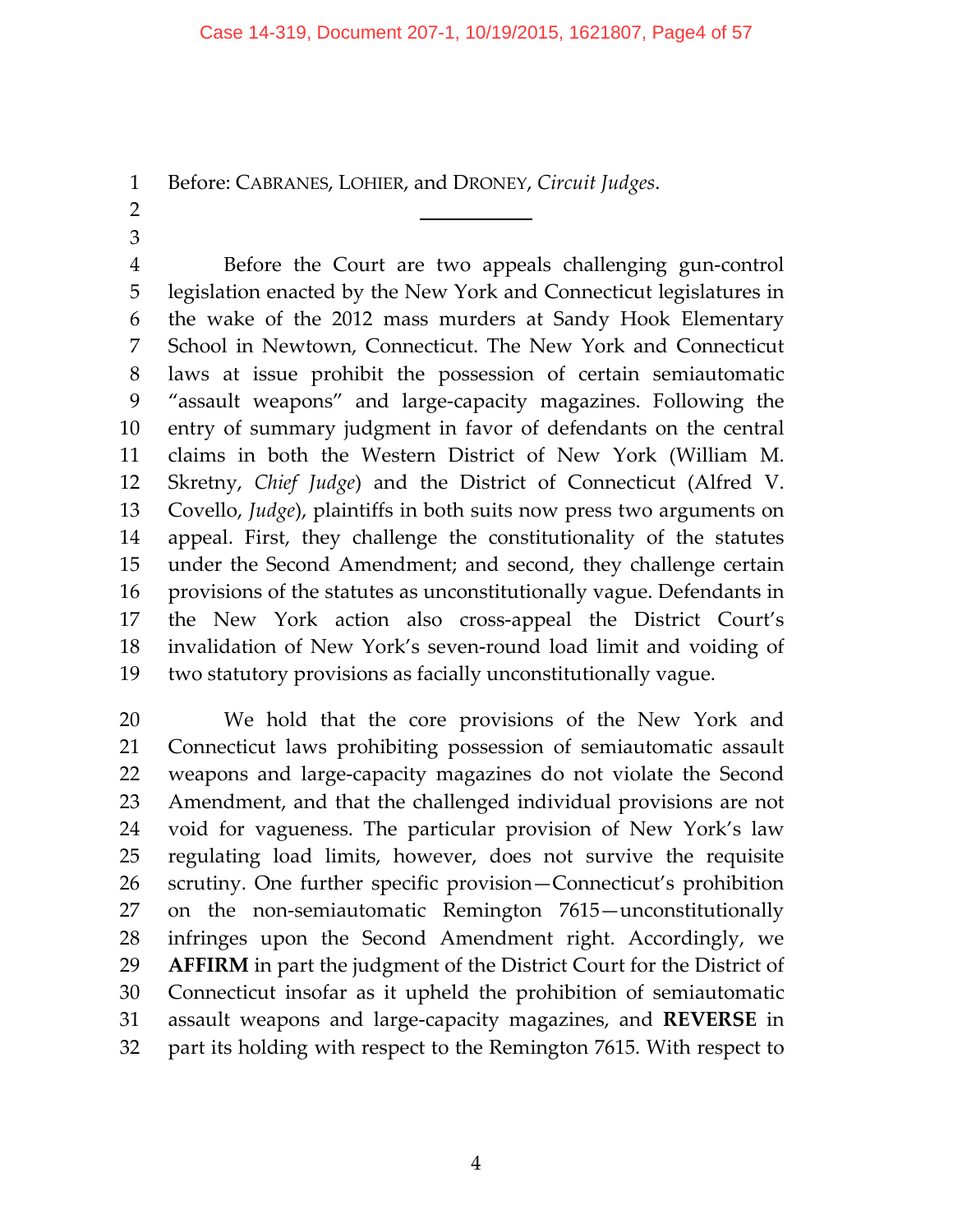the judgment of the District Court for the Western District of New York, we **REVERSE** in part certain vagueness holdings, and we otherwise **AFFIRM** that judgment insofar as it upheld the 4 prohibition of semiautomatic assault weapons and large-capacity magazines and invalidated the load limit.

| 6  |                                                |
|----|------------------------------------------------|
| 7  |                                                |
| 8  | DAVID THOMPSON, Charles J. Cooper, Peter       |
| 9  | A. Patterson, Cooper & Kirk, PLLC,             |
| 10 | Washington DC, AND Brian T. Stapleton,         |
| 11 | Matthew S. Lerner, Goldberg Segalla LLP,       |
| 12 | White Plains, NY, Stephen P. Halbrook,         |
| 13 | Fairfax, VA, for Plaintiffs-Appellants.        |
| 14 |                                                |
| 15 | BARBARA D. UNDERWOOD, Solicitor General        |
| 16 | of the State of New York (Anisha S.            |
| 17 | Dasgupta, Claude S. Platton, Office of the     |
| 18 | Solicitor General, on the brief), for Eric T.  |
| 19 | Schneiderman, Attorney General for the         |
| 20 | State of New York, New York, NY, for           |
| 21 | Defendants-Appellees-Cross-Appellants          |
| 22 | Andrew M. Cuomo, et al.                        |
| 23 |                                                |
| 24 | MAURA B. MURPHY OSBORNE, Assistant             |
| 25 | Attorney General of the State of               |
| 26 | Connecticut (Perry Zinn Rowthorn,              |
| 27 | Michael K. Skold, Gregory T. D'Auria,          |
| 28 | Office of the Attorney General, on the brief), |
| 29 | for George Jepsen, Attorney General of the     |
| 30 | State of Connecticut, Hartford, CT, for        |
| 31 | Defendants-Appellees Dannel P. Malloy, et al.  |
| 32 |                                                |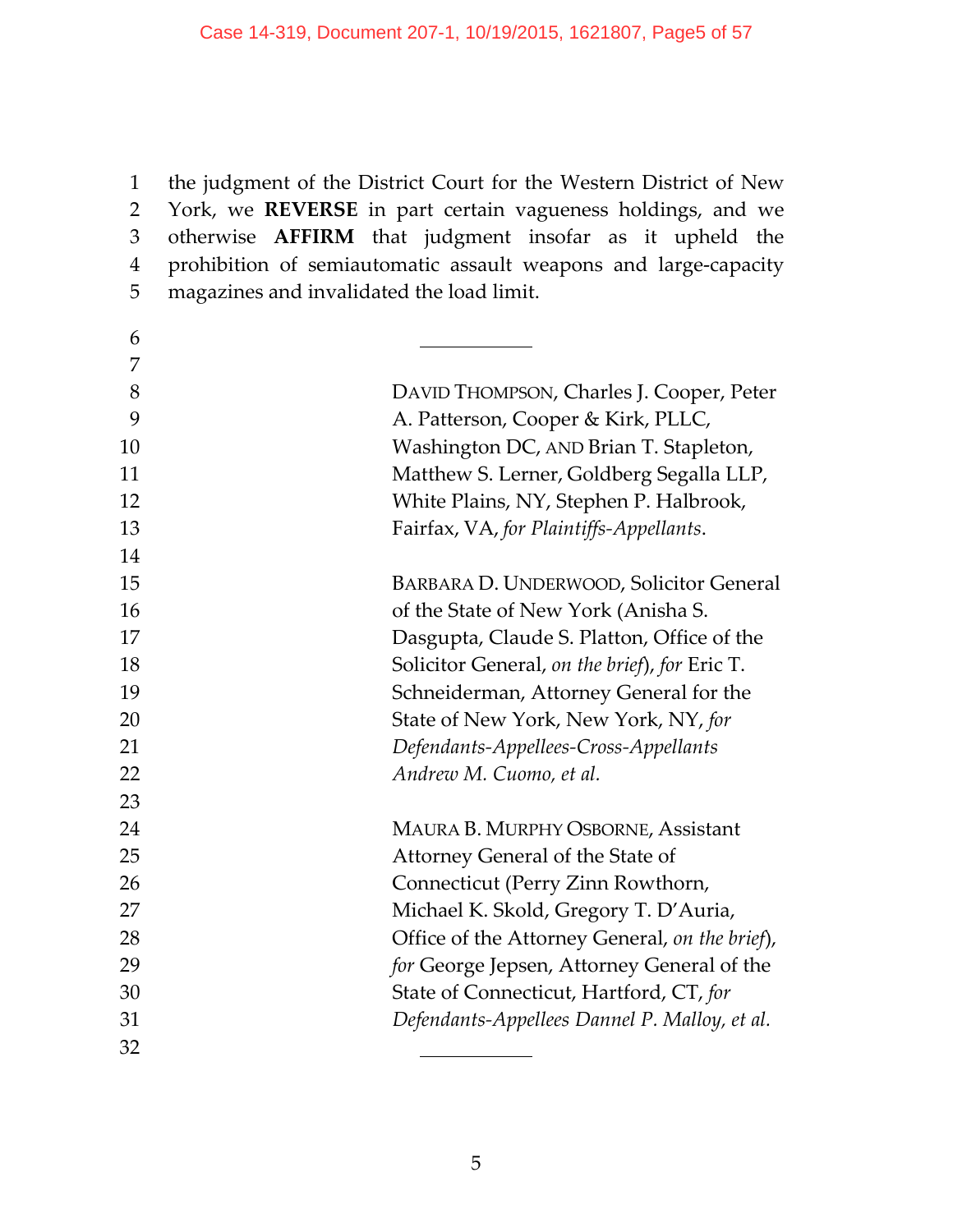JOSÉ A. CABRANES*, Circuit Judge*:

 Before the Court are two appeals challenging gun‐control legislation enacted by the New York and Connecticut legislatures in the wake of the 2012 mass murders at Sandy Hook Elementary School in Newtown, Connecticut. The New York and Connecticut laws at issue prohibit the possession of certain semiautomatic "assault weapons" and large‐capacity magazines. Following the entry of summary judgment in favor of defendants on the central claims in both the Western District of New York (William M. Skretny, *Chief Judge*) and the District of Connecticut (Alfred V. Covello, *Judge*), plaintiffs in both suits now press two arguments on appeal. First, they challenge the constitutionality of the statutes under the Second Amendment; and second, they challenge certain provisions of the statutes as unconstitutionally vague. Defendants in 16 the New York action also cross-appeal the District Court's 17 invalidation of New York's separate seven-round load limit and voiding of two statutory provisions as facially unconstitutionally vague.

 We hold that the core provisions of the New York and Connecticut laws prohibiting possession of semiautomatic assault weapons and large‐capacity magazines do not violate the Second Amendment, and that the challenged individual provisions are not void for vagueness. The particular provision of New York's law regulating load limits, however, does not survive the requisite scrutiny. One further specific provision—Connecticut's prohibition 27 on the non-semiautomatic Remington 7615—unconstitutionally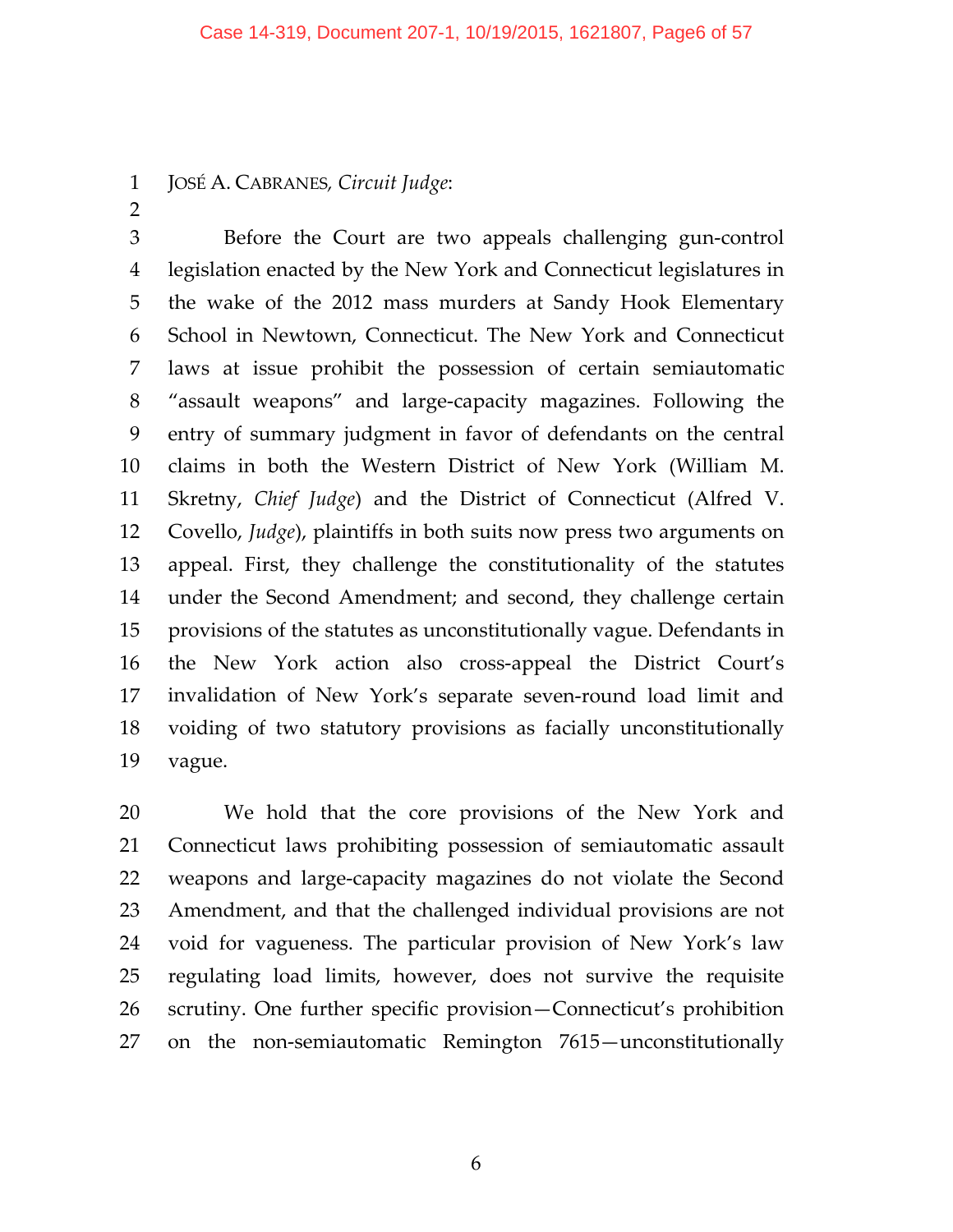infringes upon the Second Amendment right. Accordingly, we **AFFIRM** in part the judgment of the District Court for the District of Connecticut insofar as it upheld the prohibition of semiautomatic assault weapons and large‐capacity magazines, and **REVERSE** in part its holding with respect to the Remington. With respect to the judgment of the District Court for the Western District of New York, we **REVERSE** in part certain vagueness holdings, and we otherwise **AFFIRM** that judgment insofar as it upheld the prohibition of semiautomatic assault weapons and large‐capacity magazines and invalidated the load limit.

**BACKGROUND**

## **I. Prior "Assault Weapon" Legislation**

 New York and Connecticut have long restricted possession of certain automatic and semiautomatic firearms that came to be known as "assault weapons." In 1993, Connecticut's General Assembly adopted the state's first assault‐weapon ban, which criminalized the possession of firearms "capable of fully automatic, semiautomatic or burst fire at the option of the user," including 67 specifically enumerated semiautomatic firearms.1

 The following year, after five years of hearings on the harms thought to be caused by certain firearms, the U.S. Congress enacted legislation restricting the manufacture, transfer, and possession of

1993 Conn. Pub. Acts 93‐306, § 1(a) (J.A., No. 14‐319‐cv, at 943).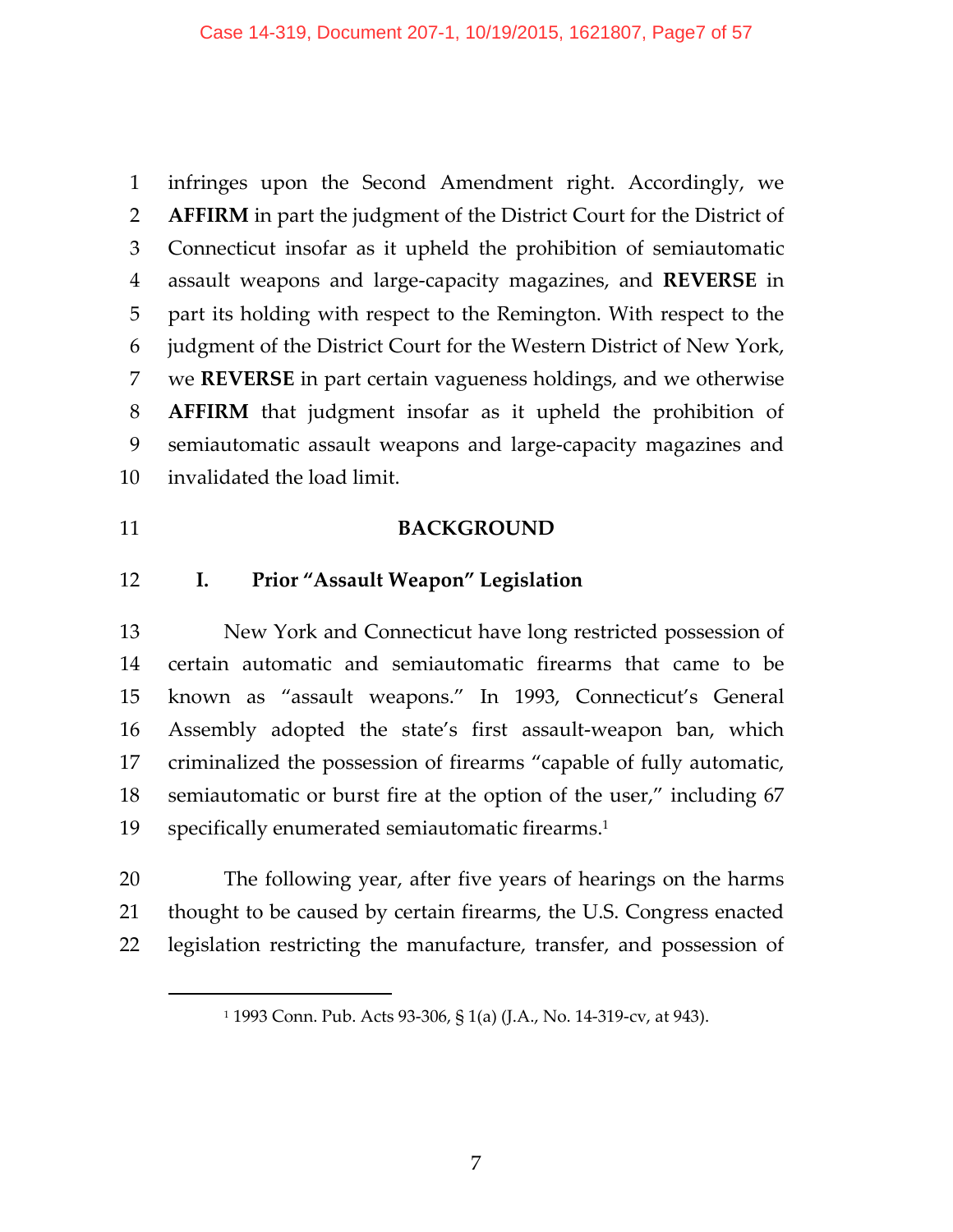1 certain "semiautomatic assault weapons."<sup>2</sup> The 1994 federal statute defined "semiautomatic assault weapons" in two ways. First, it catalogued 18 specifically prohibited firearms, including, as relevant 4 here, the Colt AR-15. Second, it introduced a "two-feature test," which prohibited any semiautomatic firearm that contained at least two listed military‐style features, including a telescoping stock, a conspicuously protruding pistol grip, a bayonet mount, a flash suppressor, and a grenade launcher. The federal statute also prohibited magazines with a capacity of more than ten rounds of ammunition, or which could be "readily restored or converted to  $accept''$  more than 10 rounds.<sup>3</sup> The federal assault-weapons ban 12 expired in 2004, pursuant to its sunset provision.<sup>4</sup>

 Following the passage of the federal assault‐weapons ban, both New York, in 2000, and Connecticut, in 2001, enacted legislation that closely mirrored the federal statute, including the 16 two-feature test for prohibited semiautomatic firearms.<sup>5</sup> Unlike the federal statute, however, these state laws contained no sunset

 Violent Crime Control and Law Enforcement Act of 1994, Pub. L. No. ‐322, tit. XI, subtit. A § 110102(b), 108 Stat. 1796, 1997.

*Id.* § 110103.

*Id.* § 110105.

 *See* Act of Aug. 8, 2000, ch. 189, § 10, 2000 N.Y. Laws 2788, 2792 (J.A., No. ‐36‐cv, at 923‐30); 2001 Conn. Pub. Acts 01‐130, § 1 (J.A., No. 14‐319‐cv, at 949‐ 60). Like the federal statute, the 2000 New York statute also restricted the possession of certain large‐capacity magazines.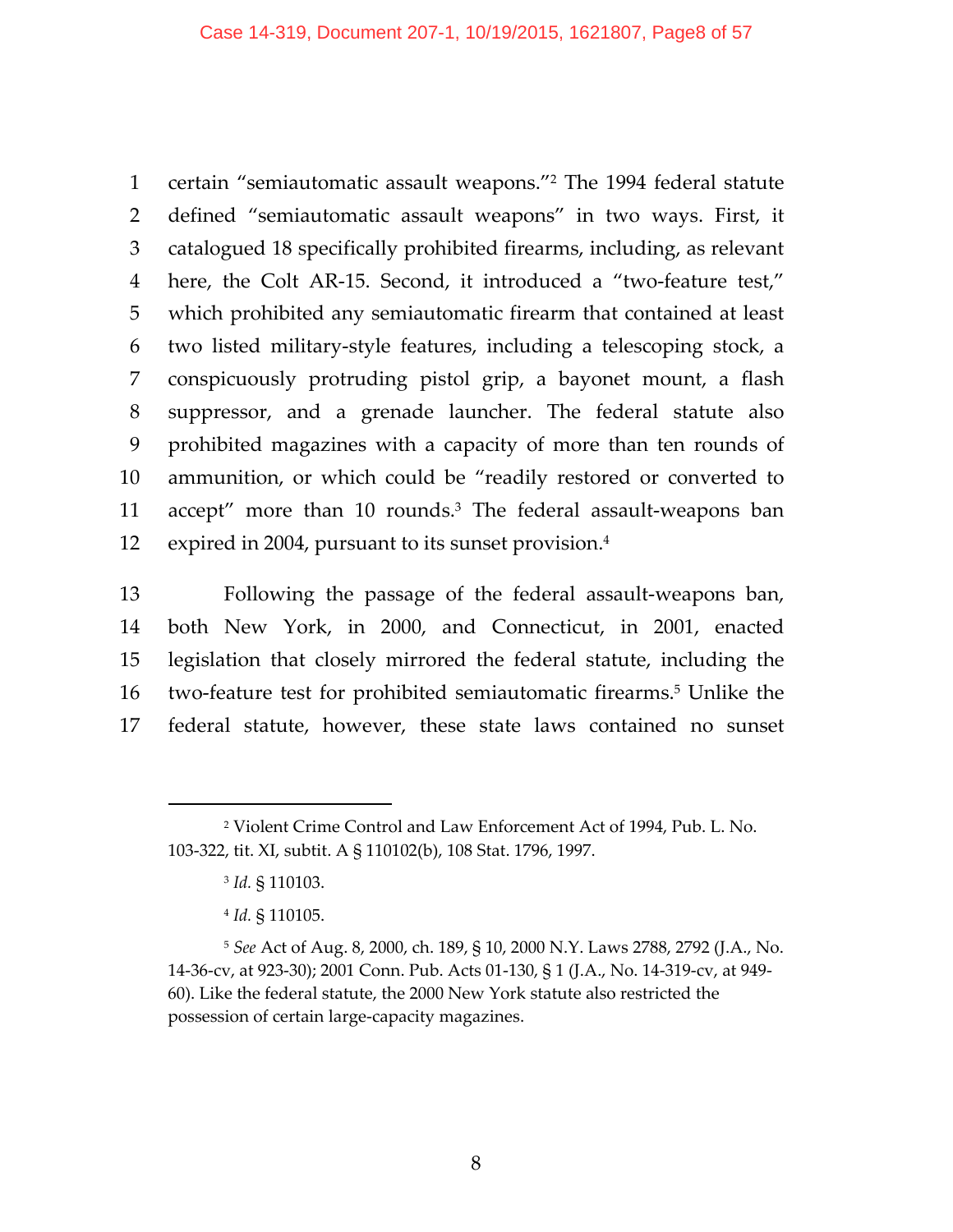provisions and thus remained in force until amended by the statutes at issue here.

 On December 14, 2012, a gunman shot his way into Sandy Hook Elementary School in Newtown, Connecticut and murdered twenty first‐graders and six adults using a semiautomatic AR‐15‐ type rifle with ten large‐capacity magazines. This appalling attack, in addition to other recent mass shootings, provided the immediate 8 impetus for the legislation at issue in this appeal.<sup>6</sup>

**II. The New York Legislation**

 New York enacted the Secure Ammunition and Firearms 11 Enforcement Act (SAFE Act) on January 15, 2013.<sup>7</sup> The SAFE Act expands the definition of prohibited "assault weapons" by replacing 13 the prior two-feature test with a stricter one-feature test. As the name suggests, the new test defines a semiautomatic firearm as a prohibited "assault weapon" if it contains any one of an enumerated list of military‐style features, including a telescoping stock, a conspicuously protruding pistol grip, a thumbhole stock, a bayonet 18 mount, a flash suppressor, a barrel shroud, and a grenade launcher.<sup>8</sup>

"Assault weapon" means

 *See* Defendants' Br., No. 14‐36‐cv, at 10‐11; Defendants' Br., No. 14‐319‐ cv, at 11 & n.3.

 Act of Jan. 15, 2013, ch. 1, 2013 N.Y. Laws 1, *amended by* Act of Mar. 29, 2013, ch. 57, pt. FF, 2013 N.Y. Laws 290, 389.

 The prohibited features depend on whether the semiautomatic weapon is a rifle, pistol, or shotgun, though the lists overlap significantly: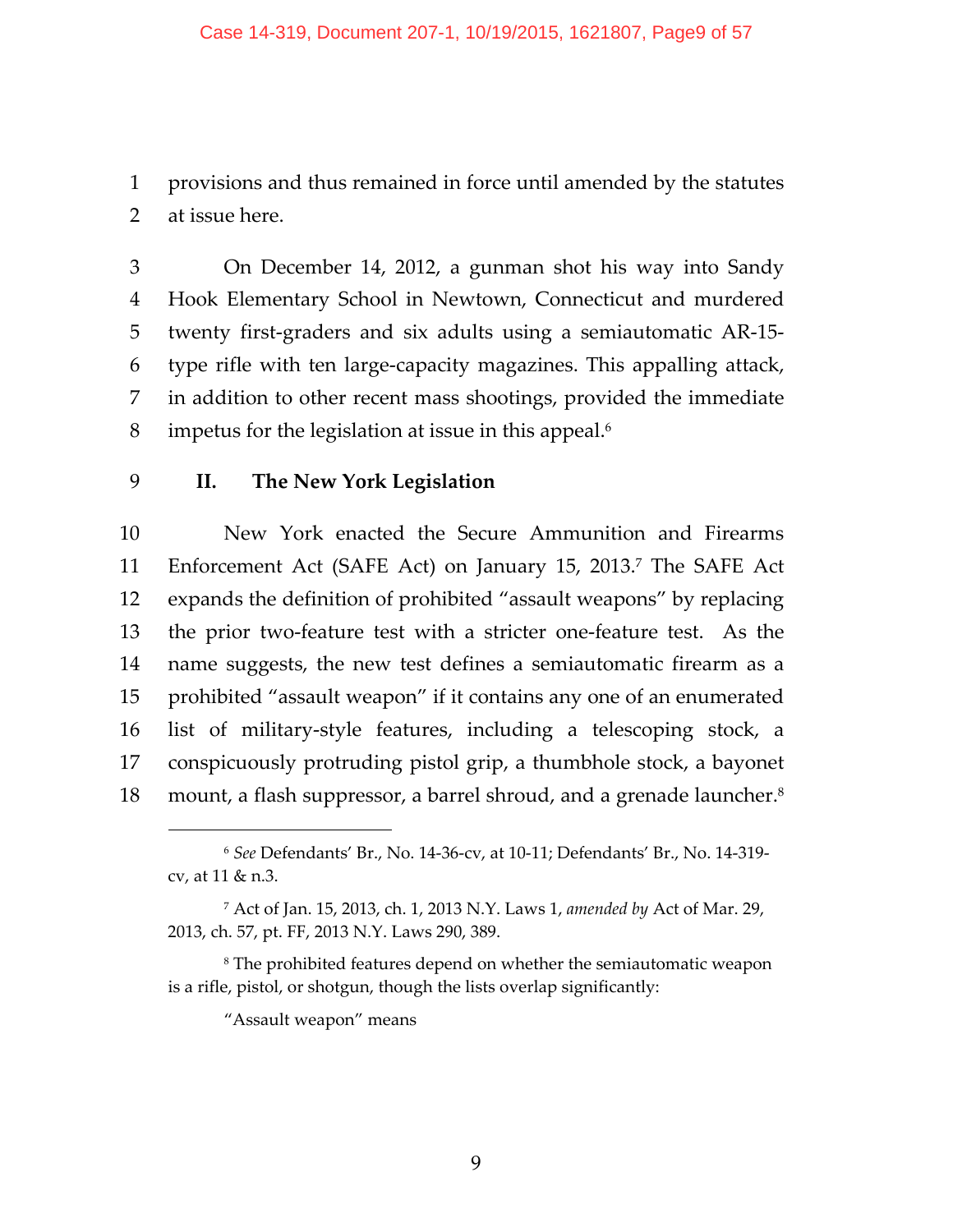1 This statutory definition encompasses, and thereby bans, the 2 semiautomatic weapon used by the mass-shooter at Sandy Hook. 3 New York law makes the possession, manufacture, transport, or 4 disposal of an "assault weapon" a felony.<sup>9</sup> Pursuant to the SAFE

<u> Andreas Andreas Andreas Andreas Andreas Andreas Andreas Andreas Andreas Andreas Andreas Andreas Andreas Andr</u>

(a) a *semiautomatic rifle* that has an ability to accept a detachable magazine and has at least one of the following characteristics: (i) a folding or telescoping stock; (ii) a pistol grip that protrudes conspicuously beneath the action of the weapon; (iii) a thumbhole stock; (iv) a second handgrip or a protruding grip that can be held by the non-trigger hand; (v) a bayonet mount; (vi) a flash suppressor, muzzle break, muzzle compensator, or threaded barrel designed to accommodate a flash suppressor, muzzle break, or muzzle compensator; (vii) a grenade launcher; or

(b) a *semiautomatic shotgun* that has at least one of the following characteristics: (i) a folding or telescoping stock; (ii) a thumbhole stock; (iii) a second handgrip or a protruding grip that can be held by the non‐ trigger hand; (iv) a fixed magazine capacity in excess of seven rounds; (v) an ability to accept a detachable magazine; or

(c) a *semiautomatic pistol* that has an ability to accept a detachable magazine and has at least one of the following characteristics: (i) a folding or telescoping stock; (ii) a thumbhole stock; (iii) a second handgrip or a protruding grip that can be held by the non‐trigger hand; (iv) capacity to accept an ammunition magazine that attaches to the pistol outside of the pistol grip; (v) a threaded barrel capable of accepting a barrel extender, flash suppressor, forward handgrip, or silencer; (vi) a shroud that is attached to, or partially or completely encircles, the barrel and that permits the shooter to hold the firearm with the non-trigger hand without being burned; (vii) a manufactured weight of fifty ounces or more when the pistol is unloaded; or (viii) a semiautomatic version of an automatic rifle, shotgun or firearm . . . .

N.Y. Penal Law § 265.00(22) (emphasis supplied).

<sup>9</sup> *Id.* §§ 265.02(7), 265.10.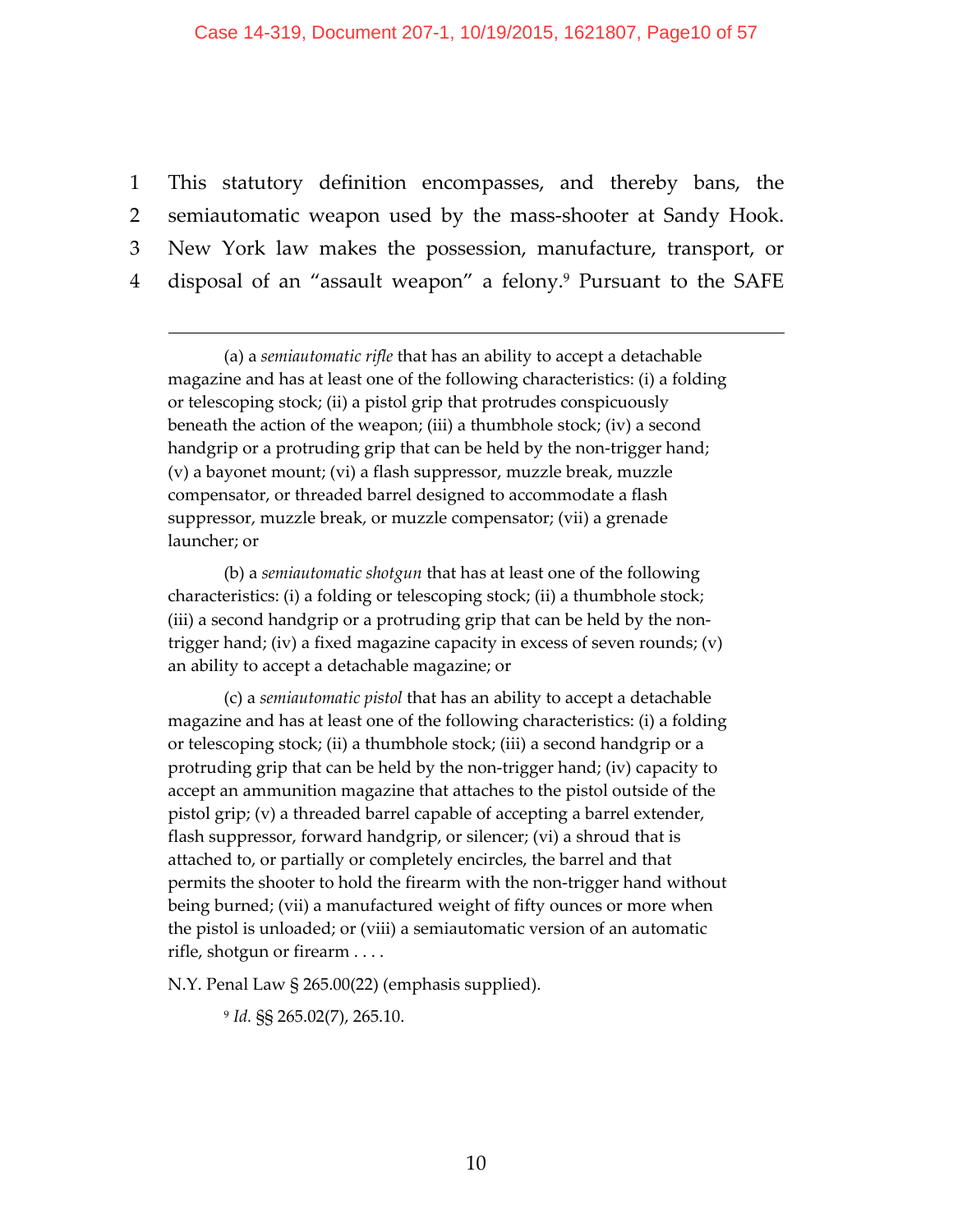Act's grandfather clause, however, pre‐existing lawful owners of banned assault weapons may continue to possess them if they register those weapons with the New York State Police.10

 The SAFE Act also bans magazines that can hold more than ten rounds of ammunition or that can be readily restored or 6 converted to accept more than ten rounds.<sup>11</sup> Although New York had restricted possession of such magazines since 2000, the SAFE Act eliminated a grandfather clause for magazines manufactured before September 1994.

10 The SAFE Act's large-capacity-magazine ban contains an additional, unique prohibition on possession of a magazine *loaded* 12 with more than seven rounds of ammunition.<sup>12</sup> (For the purpose of this definition, a round is a single unit of ammunition.) As originally enacted, the SAFE Act would have imposed a magazine *capacity* restriction of seven rounds. Because very few seven‐round magazines are manufactured, however, the law was subsequently amended to impose a ten‐round *capacity* restriction coupled with a seven‐round *load limit*. Thus, as amended, the statute permits a New York gun owner to possess a magazine capable of holding up to ten

- *Id.* § 265.00(22)(g)(v).
- *Id.* § 265.00(23)(a).
- *Id.* § 265.37.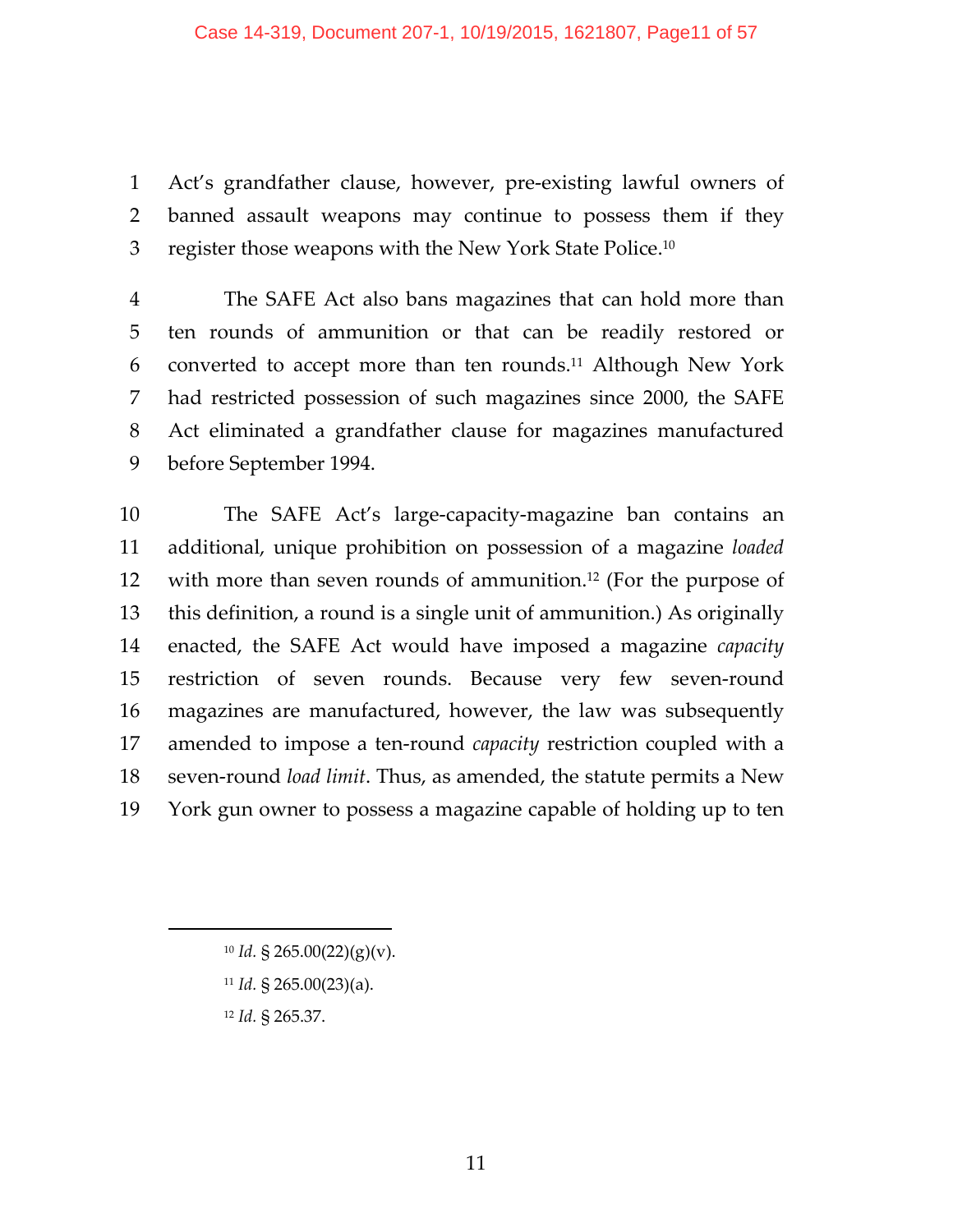1 rounds, but he may not fully load it outside of a firing range or 2 official shooting competition.<sup>13</sup>

# 3 **III. The Connecticut Legislation**

 Several months after New York passed the SAFE Act, and after extensive public hearings and legislative and executive study, Connecticut adopted "An Act Concerning Gun Violence Prevention and Children's Safety" on April 4, 2013, and later amended the 8 statute on June 18, 2013.<sup>14</sup> Like its New York analogue, the 9 Connecticut legislation replaced the state's two-feature definition of 10 prohibited "assault weapons" with a stricter one-feature test,  $15$  using a list of military‐style features similar to New York's, including a telescoping stock, a thumbhole stock, a forward pistol grip, a flash suppressor, a grenade launcher, and a threaded barrel capable of 14 accepting a flash suppressor or silencer.<sup>16</sup> Unlike its counterpart in

<sup>16</sup> *Id.* §§ 53‐202a(1)(E), 53‐202b(a)(1), 53‐202c(a). Like New York's SAFE Act, Connecticut's statute differentiates among semiautomatic rifles, pistols, and shotguns:

"Assault weapon" means . . .[a]ny semiautomatic firearm . . . that meets the following criteria:

(i) A semiautomatic, centerfire *rifle* that has an ability to accept a detachable magazine and has at least one of the following: (I) A folding or telescoping stock; (II) Any grip of the weapon, including a pistol grip, a thumbhole stock, or any other stock, the use of which would allow an

<sup>13</sup> *Id.* § 265.20(a)(7‐f).

<sup>14</sup> 2013 Conn. Pub. Act 13‐3, *as amended by* 2013 Conn. Pub. Act 13‐220.

<sup>15</sup> Conn. Gen. Stat. § 53‐202a(1)(E).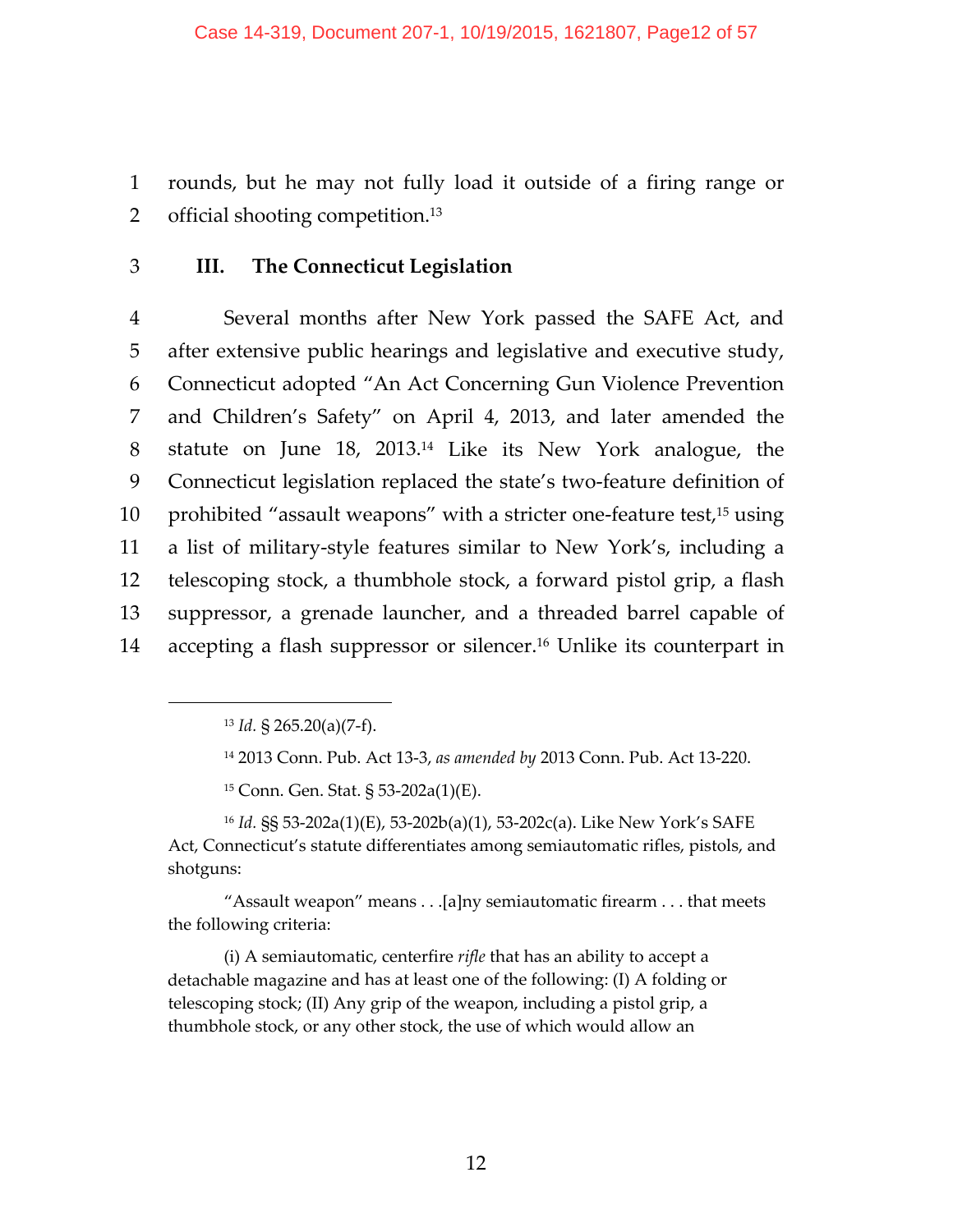- 1 New York, the Connecticut legislation additionally bans 183 2 particular assault weapons listed by make and model, as well as
- 3 "copies or duplicates" of most of those firearms.<sup>17</sup> The Connecticut

<u> 1989 - Andrea Stadt Britain, amerikansk politik (\* 1989)</u>

individual to grip the weapon, resulting in any finger on the trigger hand in addition to the trigger finger being directly below any portion of the action of the weapon when firing; (III) A forward pistol grip; (IV) A flash suppressor; or (V) A grenade launcher or flare launcher; or

(ii) A semiautomatic, centerfire *rifle* that has a fixed magazine with the ability to accept more than ten rounds; or

(iii) A semiautomatic, centerfire *rifle* that has an overall length of less than thirty inches; or

(iv) A semiautomatic *pistol* that has an ability to accept a detachable magazine and has at least one of the following: (I) An ability to accept a detachable ammunition magazine that attaches at some location outside of the pistol grip; (II) A threaded barrel capable of accepting a flash suppressor, forward pistol grip or silencer; (III) A shroud that is attached to, or partially or completely encircles, the barrel and that permits the shooter to fire the firearm without being burned, except a slide that encloses the barrel; or (IV) A second hand grip; or

(v) A semiautomatic *pistol* with a fixed magazine that has the ability to accept more than ten rounds; or

(vi) A semiautomatic *shotgun* that has both of the following: (I) A folding or telescoping stock; and (II) Any grip of the weapon, including a pistol grip, a thumbhole stock, or any other stock, the use of which would allow an individual to grip the weapon, resulting in any finger on the trigger hand in addition to the trigger finger being directly below any portion of the action of the weapon when firing; or (vii) A semiautomatic shotgun that has the ability to accept a detachable magazine; or (viii) A shotgun with a revolving cylinder . . . .

*Id.* § 53‐202a(1) (emphasis supplied).

<sup>17</sup> *Id.* at § 53‐202a(1); *see also* Plaintiffs' Br., No. 14‐319‐cv, at 5; Defendants' Br., No. 14‐319‐cv, at 14. Of these 183 specifically enumerated prohibited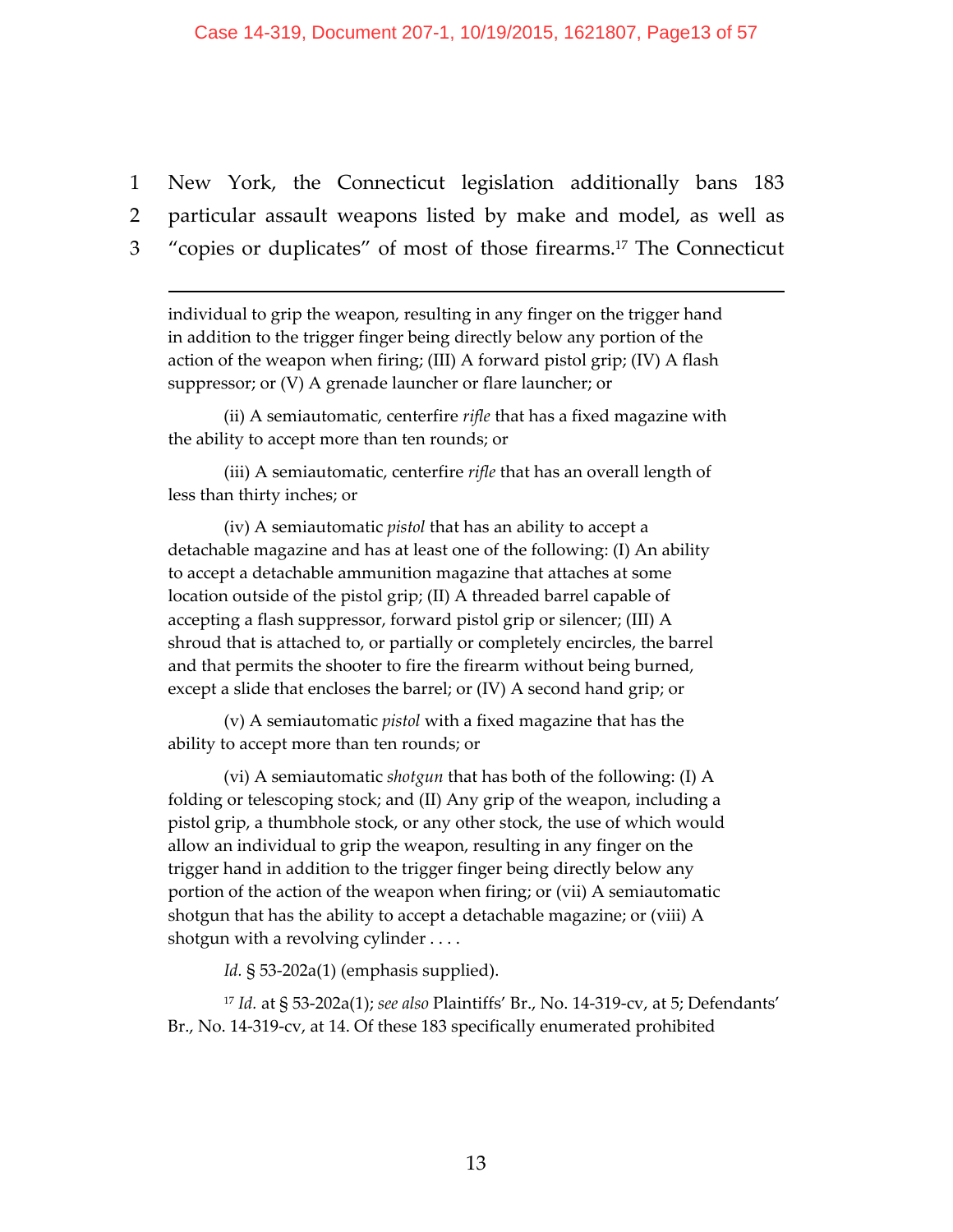#### Case 14-319, Document 207-1, 10/19/2015, 1621807, Page14 of 57

 law makes it a felony to transport, import, sell, or possess semiautomatic "assault weapons," and it also contains a grandfather clause permitting pre‐existing owners of assault weapons to continue to possess their firearms if properly registered with the 5 state.

 The June 2013 amendment to the Connecticut legislation criminalizes the possession of "[l]arge capacity magazine[s]" that can hold, or can be "readily restored or converted to accept," more 9 than ten rounds of ammunition.<sup>19</sup> Unlike its New York counterpart, however, the Connecticut legislation contains no additional "load limit" rule.

**IV. Procedural History**

 Plaintiffs—a combination of advocacy groups, businesses, and individual gun owners—filed suit against the governors of New York and Connecticut and other state officials, first in the Western District of New York on March 21, 2013 and then in the District of Connecticut on May 22, 2013. In both actions, plaintiffs sought declaratory and injunctive relief for alleged infringement of their

<u> Andreas Andreas Andreas Andreas Andreas Andreas Andreas Andreas Andreas Andreas Andreas Andreas Andreas Andr</u>

Conn. Gen. Stat. § 53‐202d(a)(2)(A).

 *Id.* § 53‐202w(a)(1). As with prohibited firearms, pre‐ban owners of prohibited magazines can retain them if registered with the state. *Id.* § 53‐  $202x(a)(1)$ .

weapons, all but one are semiautomatic weapons. The single non‐semiautomatic firearm is the Remington Tactical Rifle Model 7615, a pump‐action rifle. Defendants' Br., No. 14‐319‐cv, at 58.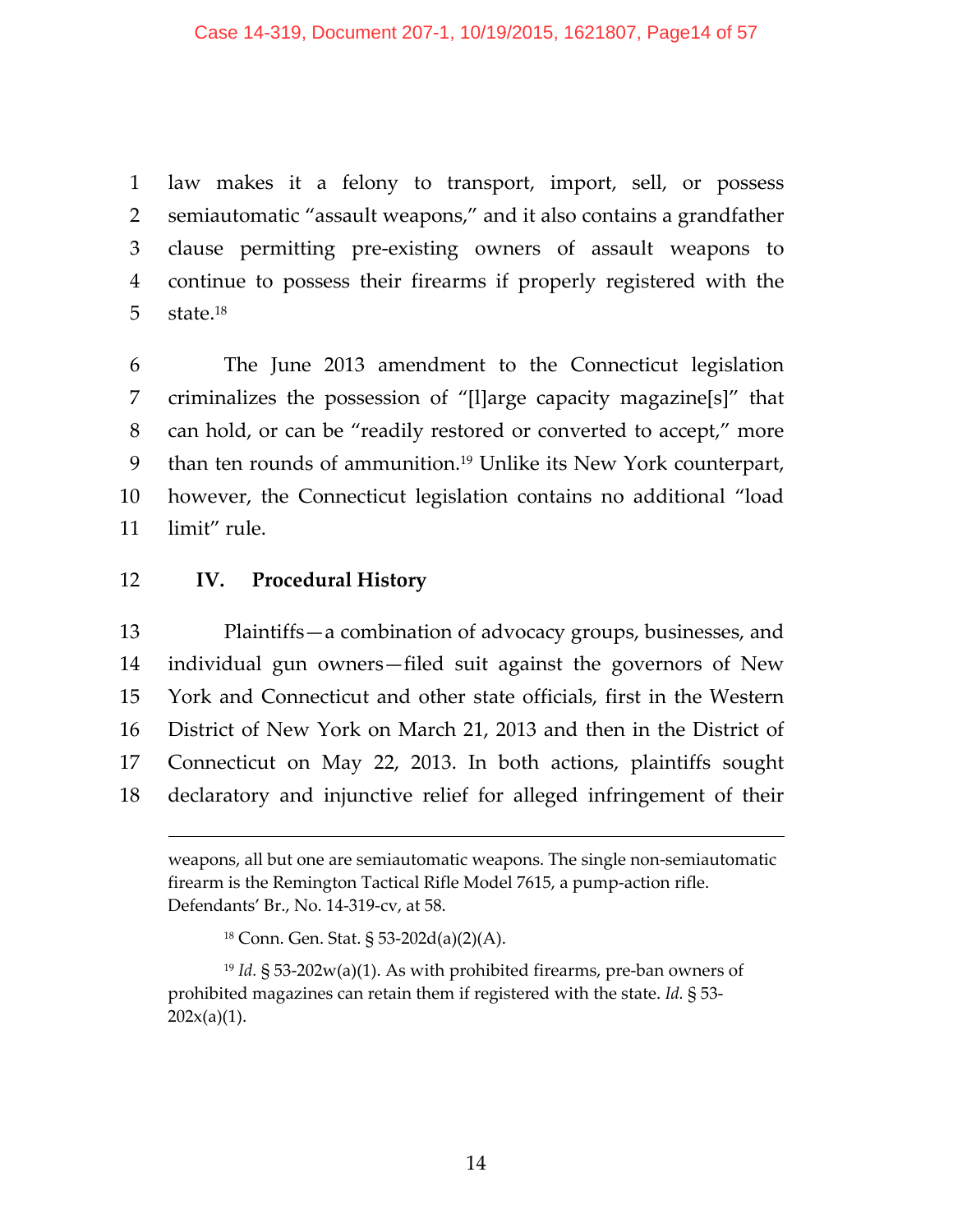constitutional rights. Specifically, plaintiffs contended that the statutes' prohibitions on semiautomatic assault weapons and large‐ capacity magazines violate their Second Amendment rights, and that numerous specific provisions of each statute are unconstitutionally vague. In the New York action, plaintiffs also challenged the seven‐round load limit as a violation of the Second 7 Amendment.<sup>20</sup>

 Following plaintiffs' motions for preliminary injunctions, parties in both suits cross‐moved for summary judgment. On December 31, 2013, Chief Judge Skretny of the Western District of New York granted in part and denied in part the cross‐motions for 12 summary judgment.<sup>21</sup> Specifically, the District Court found that New York's ban on assault weapons and large capacity magazines burdened plaintiffs' Second Amendment rights, but did not violate 15 the Second Amendment upon application of so-called intermediate 16 scrutiny.<sup>22</sup> The Court also held, however, that the seven-round load limit did not survive intermediate scrutiny. The Court further found that three specific provisions were unconstitutionally vague, and

 Plaintiffs brought additional claims for violation of the Commerce Clause (in the New York action) and the Equal Protection Clause (in the Connecticut action). The District Courts dismissed these claims, which are not at issue on appeal.

 *New York State Rifle & Pistol Ass'n, Inc. v. Cuomo* ("*NYSRPA*"), 990 F. Supp. 2d 349 (W.D.N.Y. 2013).

 *See post* Section V.d‐V.e for further discussion of intermediate scrutiny analysis.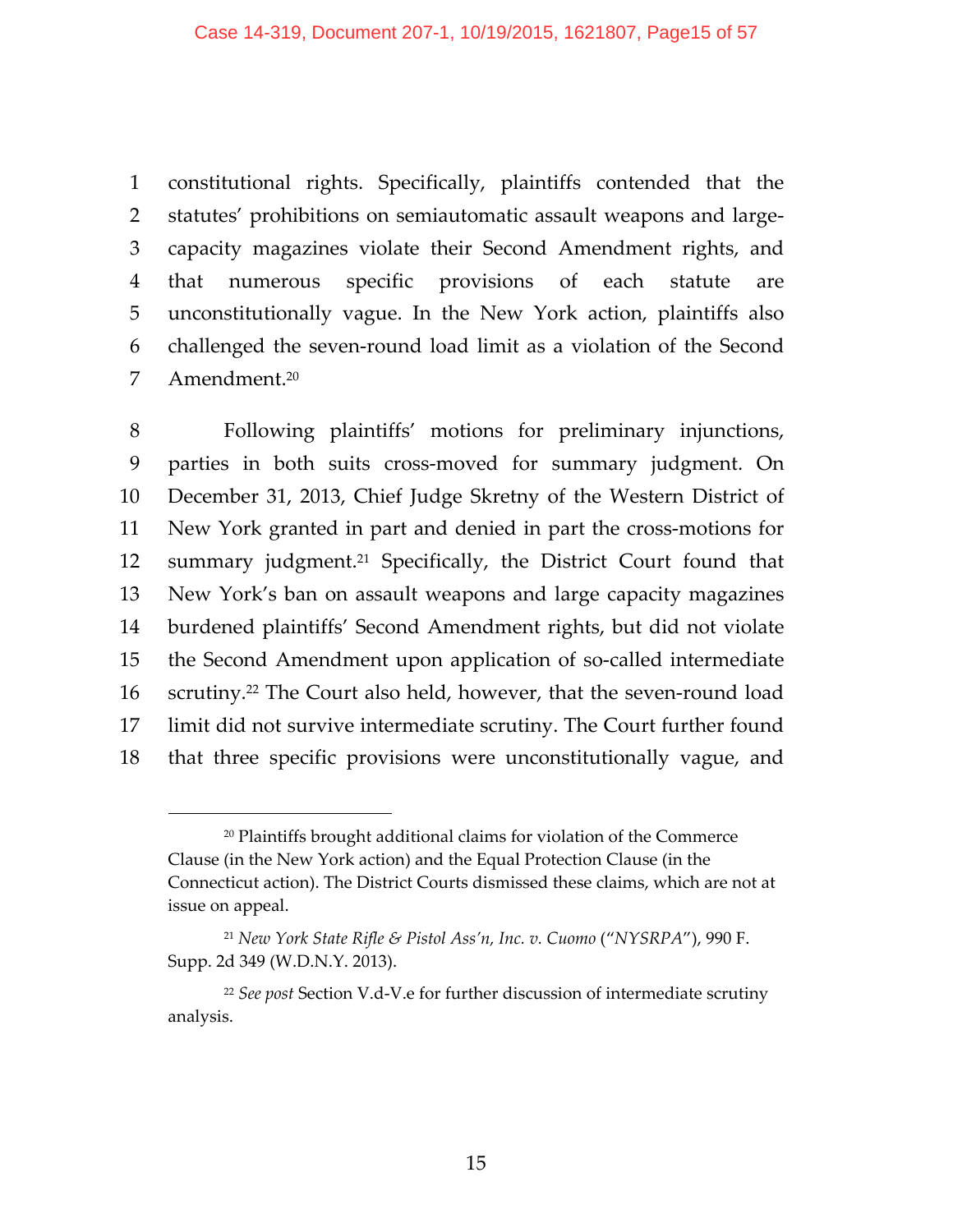1 hence void, $23$  but denied plaintiffs' motion regarding the remaining 2 provisions challenged for vagueness.<sup>24</sup> In sum, Chief Judge Skretny upheld as constitutional, upon intermediate scrutiny, the core provisions of New York's SAFE Act restricting semiautomatic assault weapons and large‐capacity magazines, but struck down certain marginal aspects of the law.

7 On January 30, 2014, Judge Covello of the District of 8 Connecticut granted defendants' motion for summary judgment in 9 its entirety.<sup>25</sup> Like his counterpart in New York, Judge Covello held

<sup>24</sup> As relevant here, the District Court dismissed plaintiffs' vagueness claims as to the following provisions: (1) the prohibition of magazines that "can be readily restored or converted to accept" more than ten ammunition rounds, N.Y. Penal Law § 265.00(23)(a); (2) the prohibition on semiautomatic shotguns with a "fixed magazine capacity in excess of seven rounds," *id.* § 265.00  $(22)(b)(iv)$ ; and  $(3)$  the exclusion from restriction of semiautomatic shotguns "that cannot hold more than five rounds of ammunition in a fixed or detachable magazine," *id.* § 265.00(22)(g)(iii). The Court also rejected four additional vagueness challenges that plaintiffs do not pursue on appeal. *See NYSRPA*, 990 F. Supp. 2d at 374‐78.

<sup>25</sup> *Shew v. Malloy*, 994 F. Supp. 2d 234 (D. Conn. 2014).

<sup>&</sup>lt;sup>23</sup> The three voided provisions of New York's SAFE Act were (1) the prohibition on pistols with a detachable magazine that are "a semiautomatic version of an automatic rifle, shotgun or firearm," N.Y. Penal Law § 265.00(22)(c)(viii); (2) the identification of the misspelled military-style feature "muzzle break," *id.* § 265.00(22)(a)(vi), which defendants concede has no accepted meaning and was intended to read "muzzle brake," *see* Defendants' Br., No. 14‐36‐cv, at 22; and (3) an erroneous "and if" clause appearing in N.Y. Penal Law § 265.36, which the District Court found to be "incomplete and entirely indecipherable." *NYSRPA*, 990 F. Supp. 2d at 376. Defendants do not challenge on appeal the District Court's ruling on this third ("and if") provision.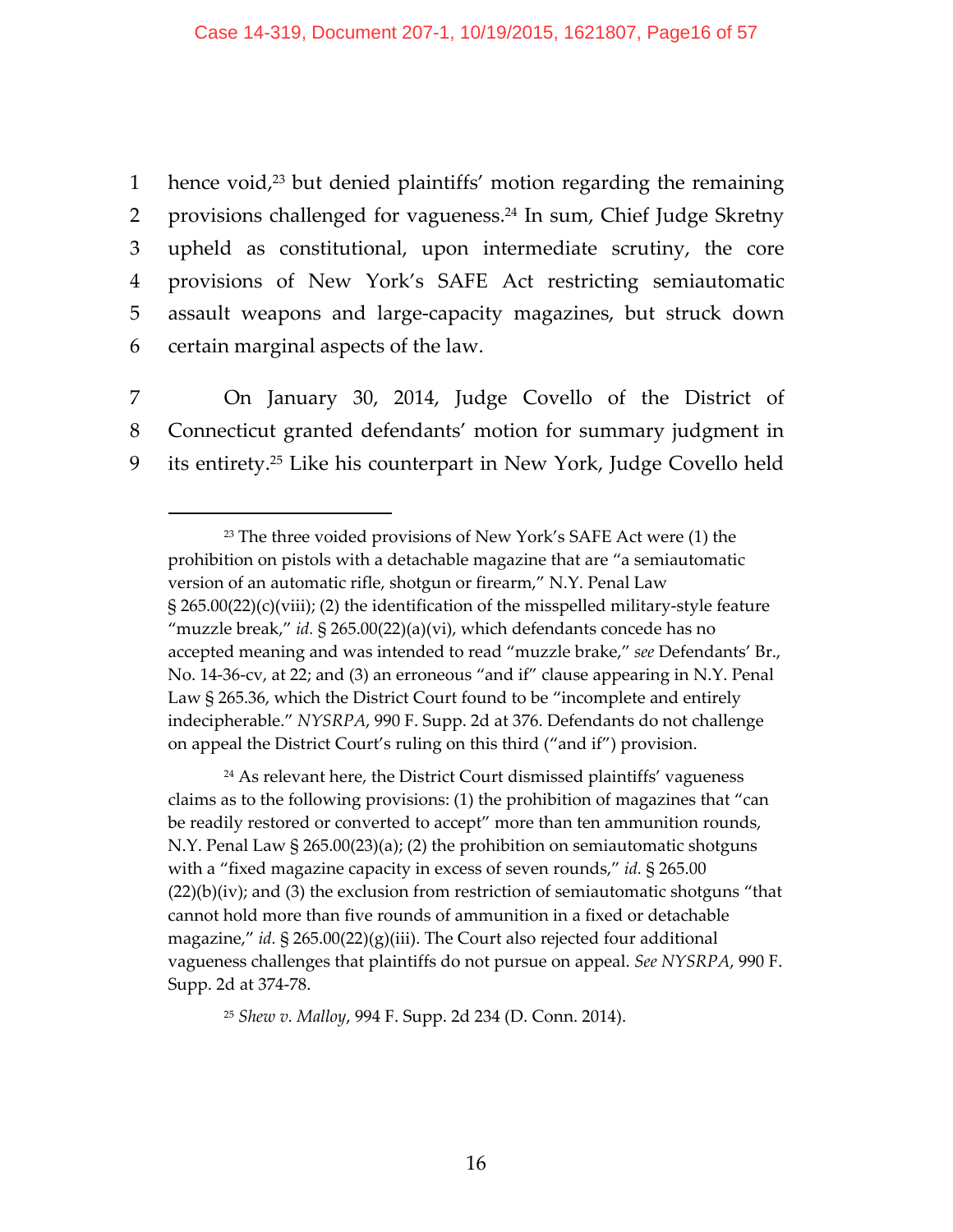that the Connecticut legislation burdened plaintiffs' Second Amendment rights, applied intermediate scrutiny, and concluded that the prohibition on semiautomatic assault weapons and large‐ capacity magazines was fully consistent with the Second 5 Amendment. He also dismissed all of plaintiffs' vagueness claims.<sup>26</sup>

 Plaintiffs thereafter appealed. In the New York action only, 7 defendants cross-appeal the District Court's judgment insofar as it invalidated the SAFE Act's seven‐round load limit and voided as unconstitutionally vague the SAFE Act's prohibitions on the 10 misspelled "muzzle break"<sup>27</sup> and "semiautomatic version[s]" of an 11 automatic rifle, shotgun, or firearm.<sup>28</sup>

#### **DISCUSSION**

 These appeals present two questions: *first*, whether the Second Amendment permits the regulation of the assault weapons and large‐capacity magazines at issue here; and *second*, whether the challenged provisions of the statutes provide constitutionally sufficient notice of the conduct proscribed.

<sup>&</sup>lt;sup>26</sup> Because both judges resolved the parties' motions for summary judgment, they simultaneously denied as moot plaintiffs' respective motions for preliminary injunctions.

 N.Y. Penal Law § 265.00(22)(a)(vi); *see ante* note 23 and accompanying text.

*Id.* § 265.00(22)(c)(viii); *see ante* note 23 and accompanying text.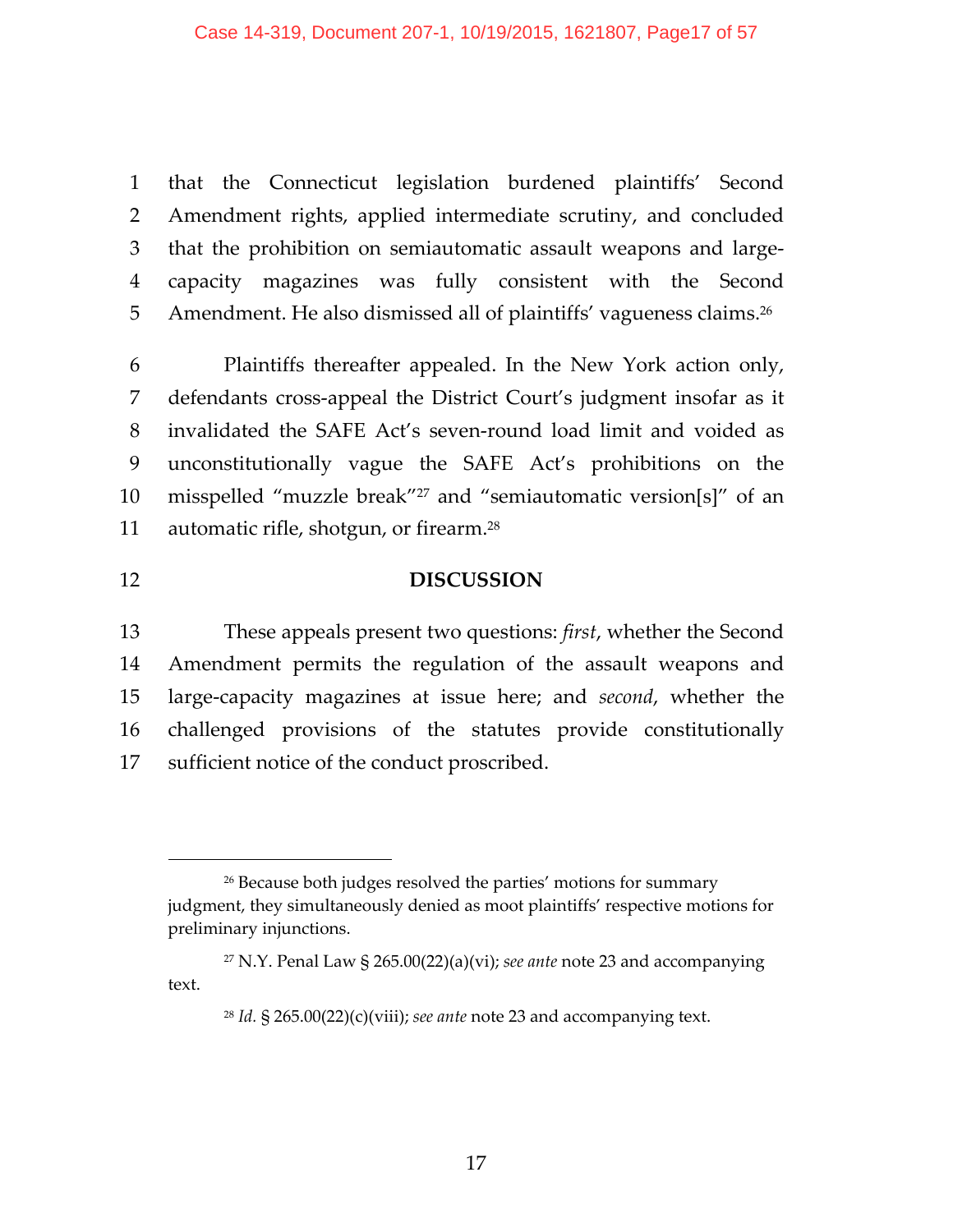We review *de novo* a district court's order granting summary judgment, construing the evidence in the light most favorable to the non‐moving party. <sup>29</sup> As relevant here, we also "review *de novo* the district court's legal conclusions, including those interpreting and 5 determining the constitutionality of a statute."<sup>30</sup> Pursuant to Federal Rule of Civil Procedure 56(a), summary judgment is appropriate where "there is no genuine dispute as to any material fact and the movant is entitled to judgment as a matter of law."

**V. Second Amendment Challenge**

 We conclude that the core challenged prohibitions of assault weapons and large‐capacity magazines do not violate the Second Amendment. Guided by the teachings of the Supreme Court, our own jurisprudence, and the examples provided by our sister circuits, we adopt a two‐step analytical framework, determining first whether the regulated weapons fall within the protections of the Second Amendment and then deciding and applying the appropriate level of constitutional scrutiny. Only two specific 18 provisions—New York's seven-round load limit, and Connecticut's 19 prohibition on the non-semiautomatic Remington 7615—are unconstitutional.

*Delaney v. Bank of America Corp.*, 766 F.3d 163, 167 (2d Cir. 2014).

*United States v. Stewart*, 590 F.3d 93, 109 (2d Cir. 2009).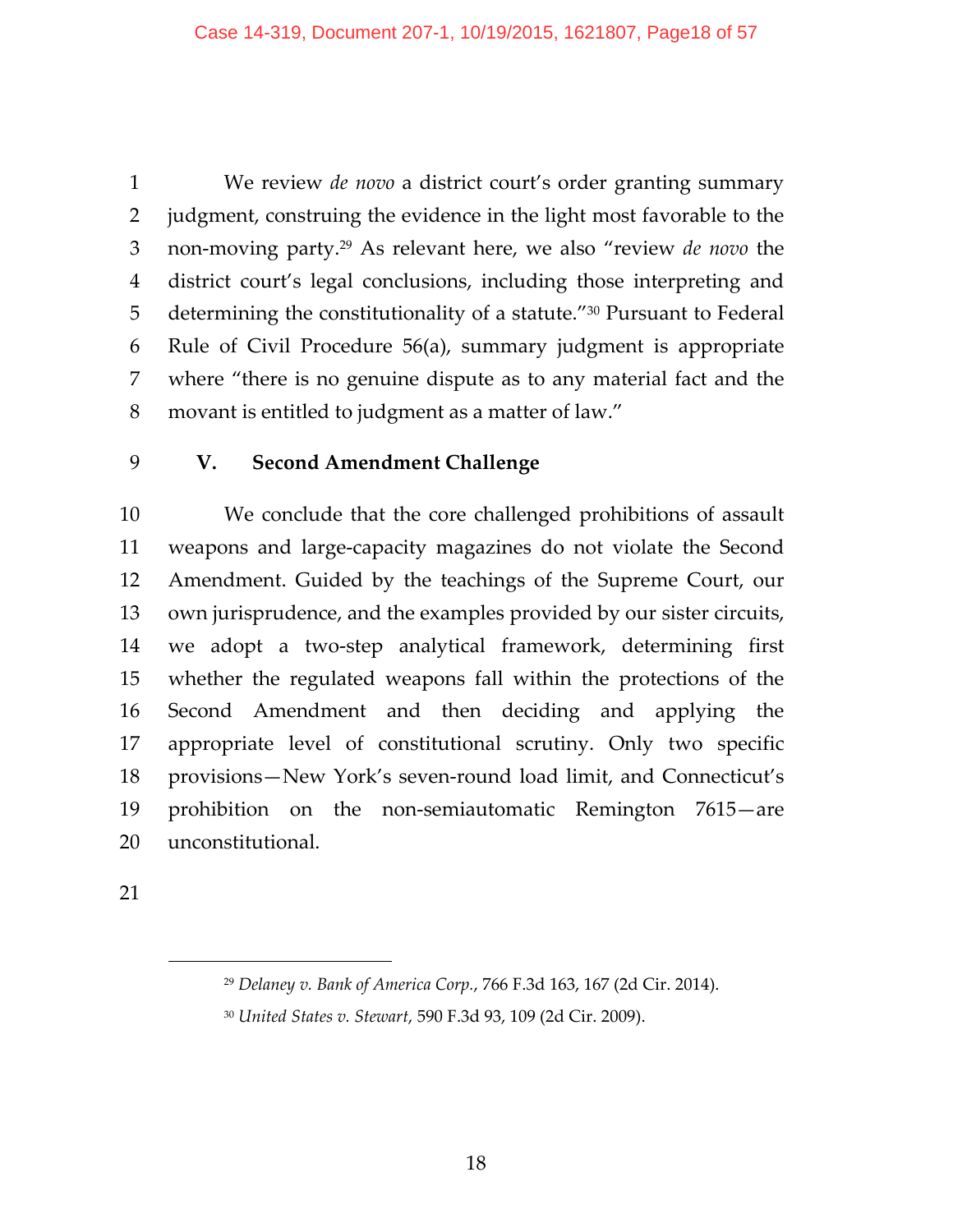#### **a.** *Heller* **and** *McDonald*

 The Second Amendment provides that "[a] well regulated Militia, being necessary to the security of a free State, the right of the 4 people to keep and bear Arms, shall not be infringed."<sup>31</sup> Our analysis of that amendment begins with the seminal decision in *District of Columbia v. Heller*. <sup>32</sup> In *Heller*, the Supreme Court, based on an extensive textual and historical analysis, announced that the Second Amendment's operative clause codified a pre‐existing 9 "*individual* right to possess and carry weapons.<sup>"33</sup> Recognizing, however, that "the right secured by the Second Amendment is not unlimited," *Heller* emphasized that "the right was not a right to keep and carry any weapon whatsoever in any manner whatsoever and 13 for whatever purpose."<sup>34</sup> Instead, the Second Amendment protects only those weapons "'in common use'" by citizens "for lawful 15 purposes like self-defense."35

 Having established these basic precepts, *Heller* concluded that the District of Columbia's ban on possession of handguns was 18 unconstitutional under the Second Amendment.<sup>36</sup> The Supreme

U.S. Const. amend. II.

554 U.S. 570 (2008).

*Id.* at 592 (emphasis supplied).

*Id.* at 626.

*Id.* at 624 (citing *United States v. Miller*, 307 U.S. 174, 179 (1939)).

*Heller*, 554 U.S. at 635.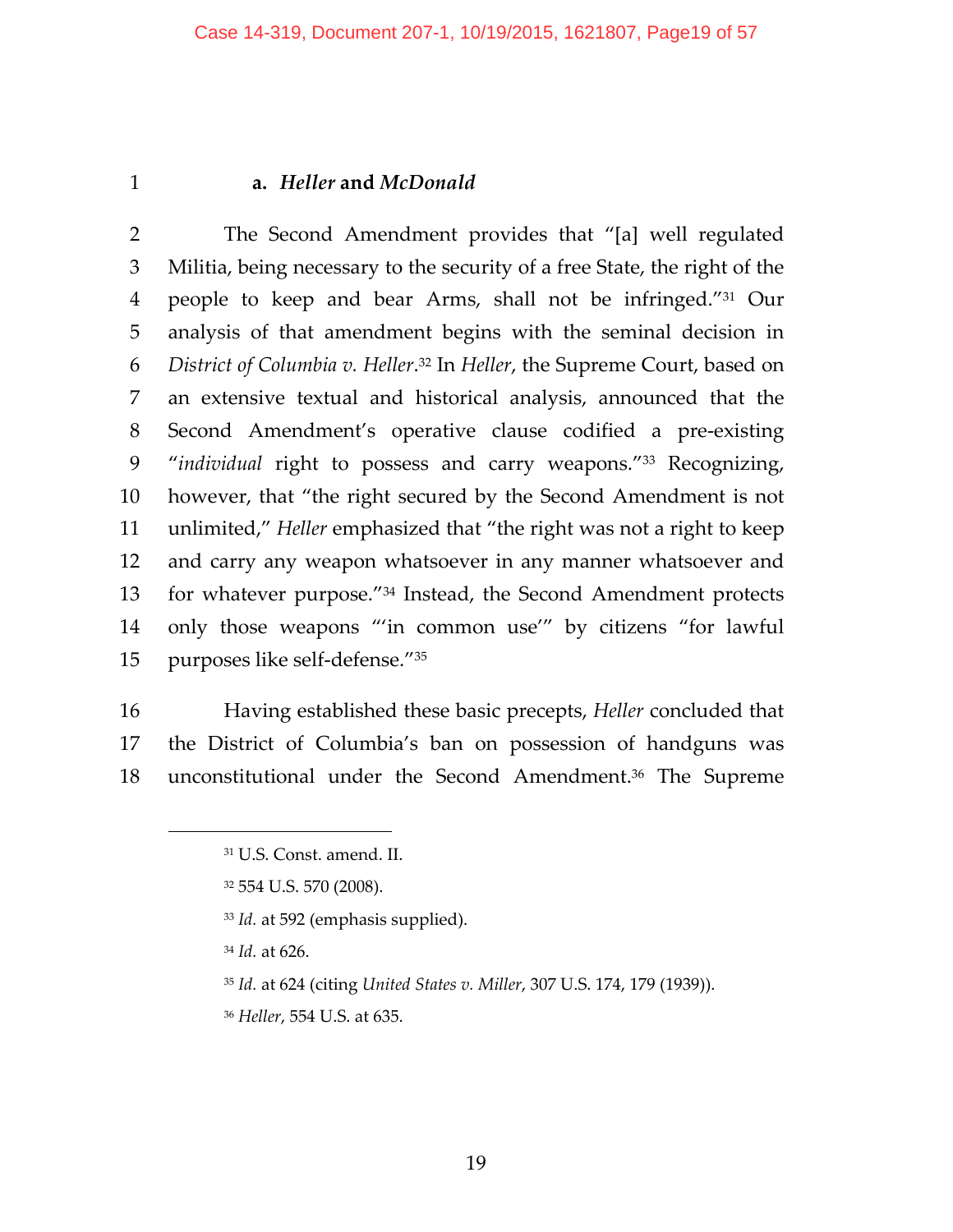Court noted that "handguns are the most popular weapon chosen by Americans for self‐defense in the home," where, the Court observed, "the need for defense of self, family, and property is most  $acute''<sup>37</sup>$ 

 *Heller* stopped well short of extending its rationale to other firearms restrictions. Indeed, *Heller* explicitly identified as "presumptively lawful" such "regulatory measures" as "prohibitions on the possession of firearms by felons and the mentally ill, . . . laws forbidding the carrying of firearms in sensitive places such as schools and government buildings, [and] laws imposing conditions and qualifications on the commercial sale of 12 arms."<sup>38</sup> Most importantly here, *Heller* also endorsed the "historical" tradition of prohibiting the carrying of dangerous and unusual 14 weapons."<sup>39</sup>

 Aside from these broad guidelines, *Heller* offered little guidance for resolving future Second Amendment challenges. The Court did imply that such challenges are subject to one of "the standards of scrutiny that we have applied to enumerated 19 constitutional rights," though it declined to say which, accepting

*Id.* at 628.

 *Id.* at 628‐29.

*Id.* at 626‐27 & n.26.

*Id.* at 627 (internal quotation marks omitted).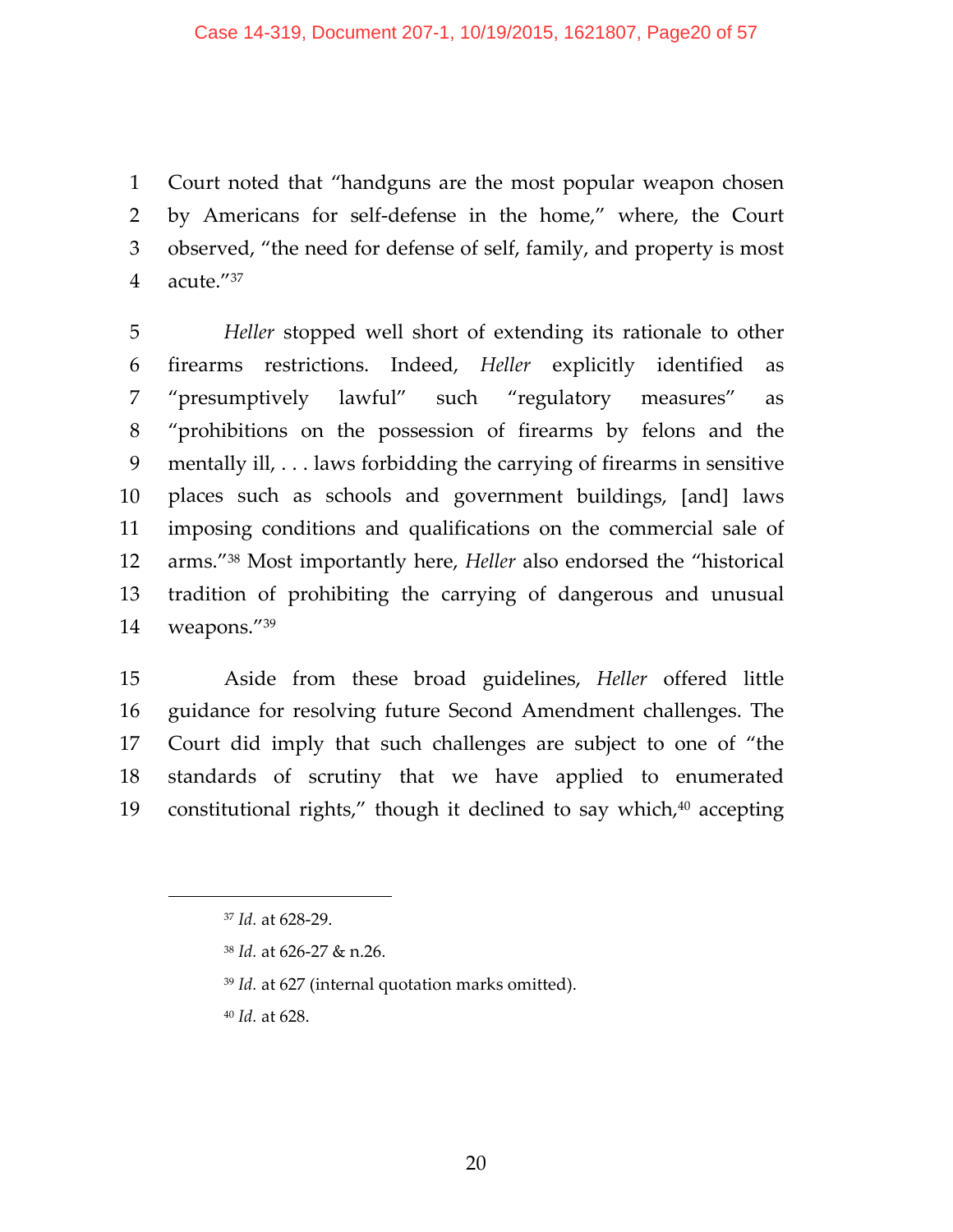that many applications of the Second Amendment would remain "in 2  $doubt."41$ 

 That doubt persisted after *McDonald v. City of Chicago*, in which the Supreme Court invalidated municipal statutes banning 5 handguns in the home.<sup>42</sup> *McDonald* was a landmark case in one respect—the Court held for the first time that the Fourteenth Amendment "incorporates" the Second Amendment against the states. <sup>43</sup> Otherwise, *McDonald* did not expand upon *Heller*'s analysis and simply reiterated *Heller*'s assurances regarding the viability of 10 many gun-control provisions.<sup>44</sup> Neither *Heller* nor *McDonald*, then, delineated the precise scope of the Second Amendment or the standards by which lower courts should assess the constitutionality of firearms restrictions.

 *See generally* LAURENCE H. TRIBE, AMERICAN CONSTITUTIONAL LAW 1317 (3d ed. 2000) (describing the process by which Amendments initially designed to limit the powers of the federal government came to be applied to actions of the states).

561 U.S. at 786 (opinion of Alito, J.).

*Id.* at 635.

 561 U.S. 742 (2010). *See, e.g.*, Joseph Blocher, *New Approaches to Old Questions in Gun Scholarship*, 50 TULSA L. REV. 477, 478 (2015) ("*Heller* and *McDonald* provoked as many questions as they answered," creating a "resulting void [that] invites and practically demands more scholarship.").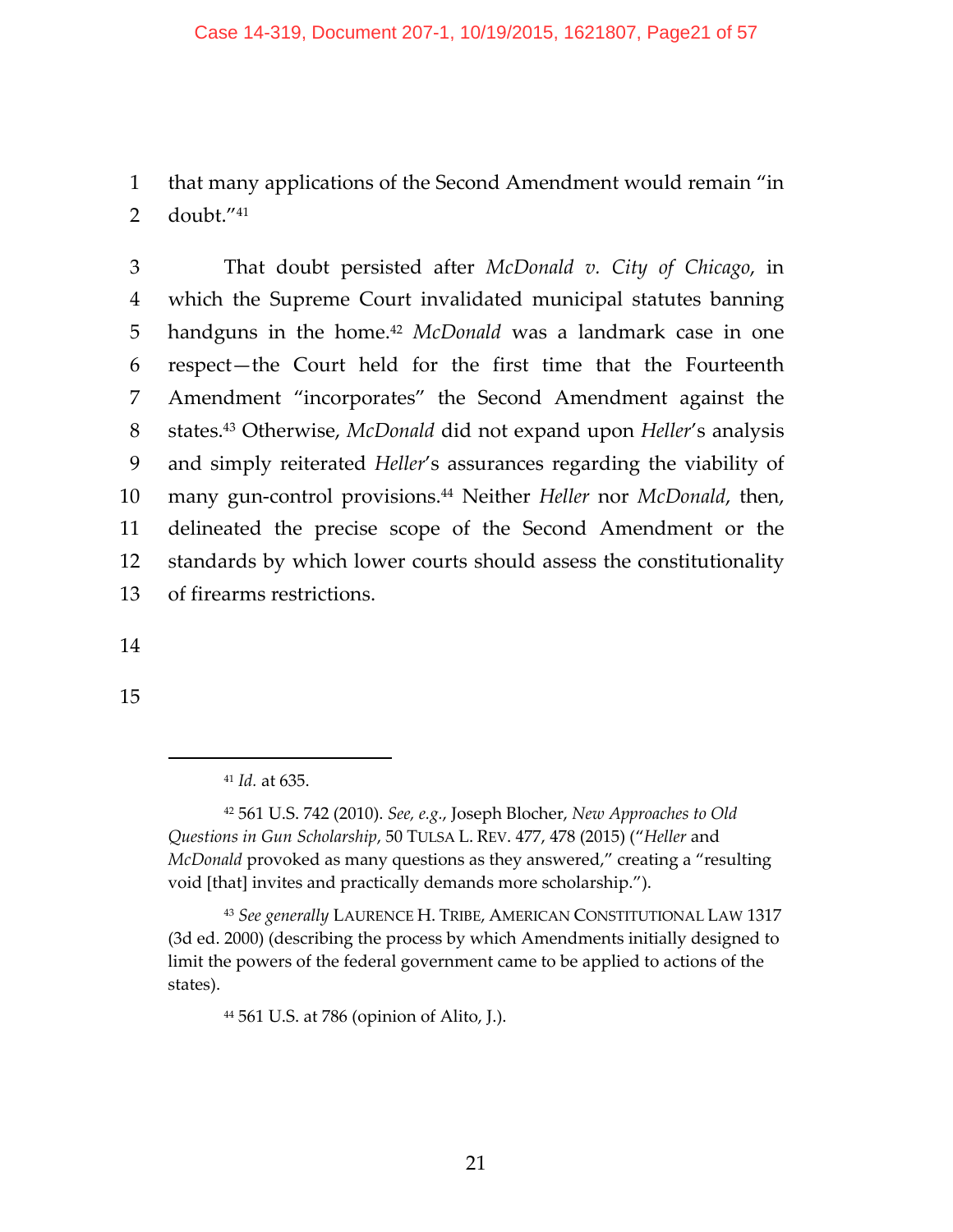# **b. Analytical Rubric**

 Lacking more detailed guidance from the Supreme Court, this Circuit has begun to develop a framework for determining the 4 constitutionality of firearm restrictions.<sup>45</sup> It requires a two-step inquiry.

 First, we consider whether the restriction burdens conduct 7 protected by the Second Amendment.<sup>46</sup> If the challenged restriction does not implicate conduct within the scope of the Second Amendment, our analysis ends and the legislation stands. Otherwise, we move to the second step of our inquiry, in which we 11 must determine and apply the appropriate level of scrutiny.<sup>47</sup>

 This two‐step rubric flows from the dictates of *Heller* and 13 *McDonald* and our own precedents in *Kachalsky* and *Decastro*.<sup>48</sup> It also 14 broadly comports with the prevailing two-step approach of other courts, including the Third, Fourth, Fifth, Sixth, Seventh, Ninth, 16 Tenth, Eleventh, and D.C. Circuits, and with the approach used in 17 "other areas of constitutional law."

 *See Kachalsky v. Cty. of Westchester*, 701 F.3d 81 (2d Cir. 2012); *United States v. Decastro*, 682 F.3d 160 (2d Cir. 2012).

*Kachalsky*, 701 F.3d at 93.

*See id*.

*See ante* note 45.

 *See GeorgiaCarry.Org, Inc. v. U.S. Army Corps of Eng'rs*, 788 F.3d 1318, (11th Cir. 2015); *United States v. Chovan*, 735 F.3d 1127, 1136 (9th Cir. 2013);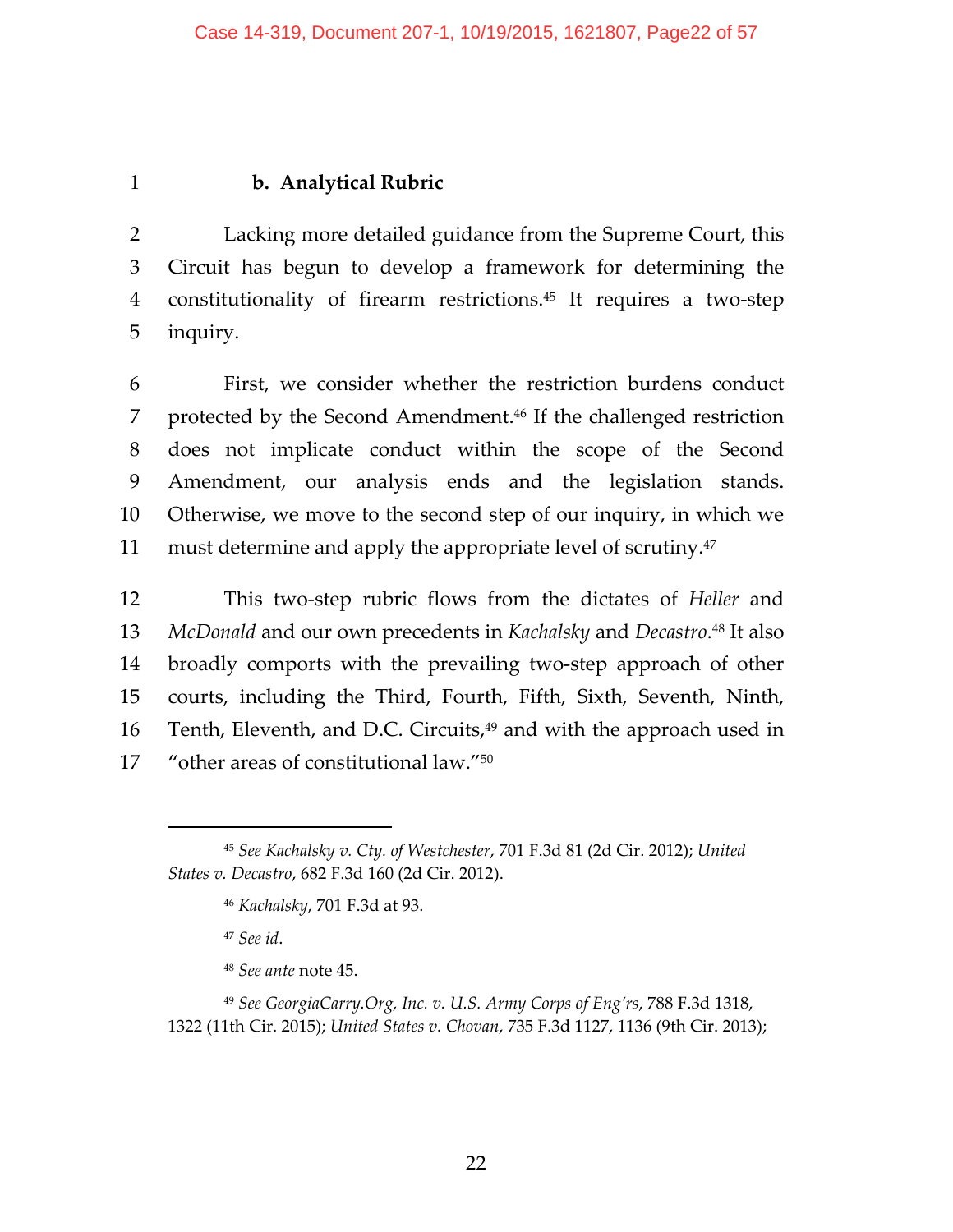# 1 **c. First Step: Whether the Second Amendment Applies**

 As an initial matter, then, we must determine whether the challenged legislation impinges upon conduct protected by the Second Amendment. The Second Amendment protects only "the 5 sorts of weapons" that are  $(1)$  "in common use"<sup>51</sup> and  $(2)$  "typically" 6 possessed by law-abiding citizens for lawful purposes."<sup>52</sup> We consider each requirement in turn.

## 8 **i. Common Use**

 The parties contest whether the assault weapons at issue here are commonly owned. Plaintiffs argue that the weapons at issue are owned in large numbers by law‐abiding Americans. They present statistics showing that nearly four million units of a single assault weapon, the popular AR‐15, have been manufactured between 1986

<u> Andreas Andreas Andreas Andreas Andreas Andreas Andreas Andreas Andreas Andreas Andreas Andreas Andreas Andr</u>

<sup>50</sup> *Decastro*, 682 F.3d at 167; *see Heller*, 554 U.S. at 595; *Kachalsky*, 701 F.3d at 94.

<sup>51</sup> *Heller*, 554 U.S. at 627.

<sup>52</sup> *Id.* at 625. In addition, the weapons must actually be used lawfully. *Id*. Because the laws at issue restrict the mere possession of assault weapons, and not how or why they are used, we need not consider that additional limitation.

*Nat'l Rifle Ass'n of Am., Inc. v. Bureau of Alcohol, Tobacco, Firearms & Explosives*, 700 F.3d 185, 194 (5th Cir. 2012); *United States v. Greeno*, 679 F.3d 510, 518 (6th Cir. 2012); *Heller v. District of Columbia (Heller II)*, 670 F.3d 1244, 1252 (D.C. Cir. 2011); *Ezell v. City of Chicago*, 651 F.3d 684, 702‐03 (7th Cir. 2011); *United States v. Chester*, 628 F.3d 673, 680 (4th Cir. 2010); *United States v. Reese*, 627 F.3d 792, 800‐01 (10th Cir. 2010); *United States v. Marzzarella*, 614 F.3d 85, 89 (3d Cir. 2010).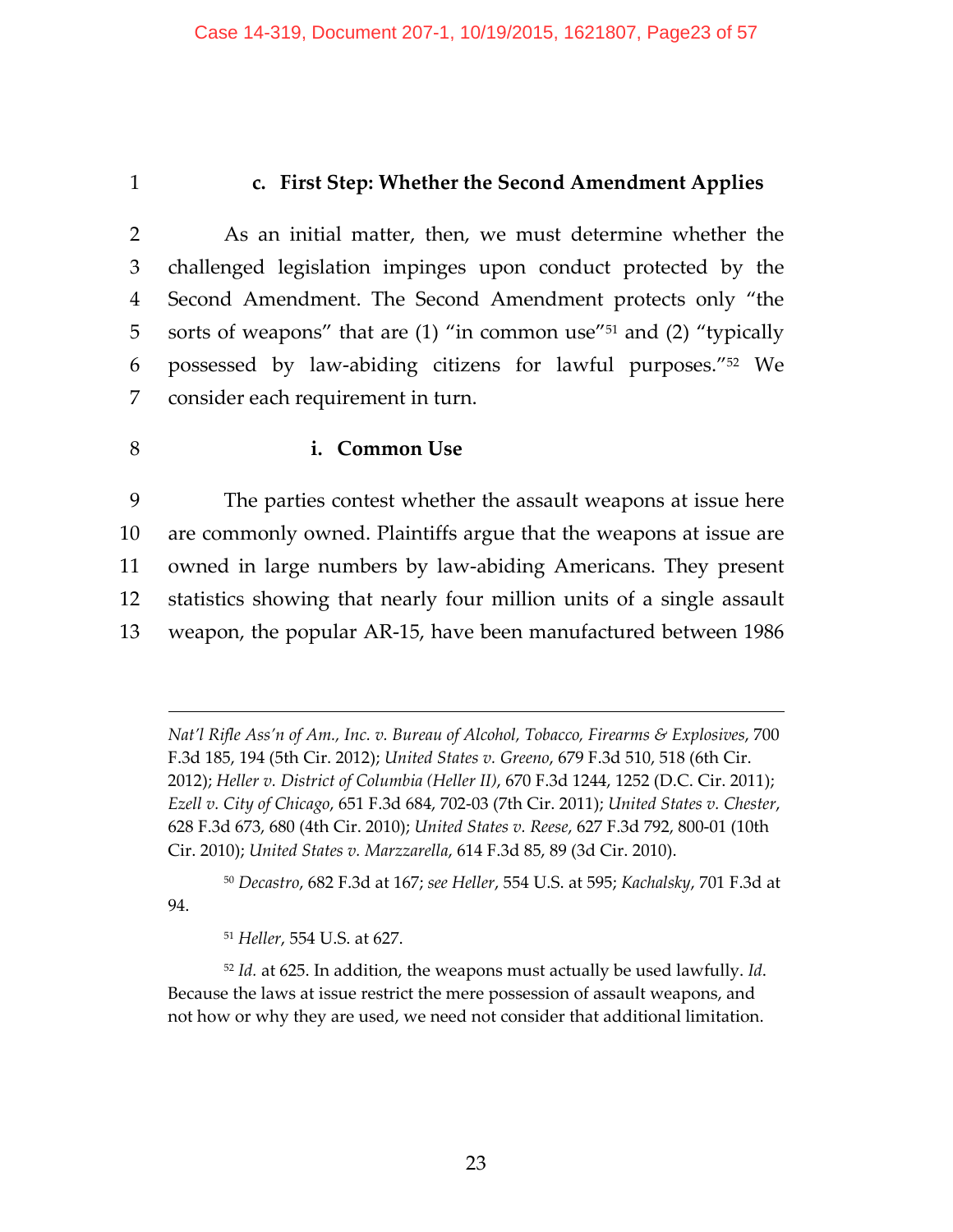1 and March 2013.<sup>53</sup> Plaintiffs further assert that only 7.5 percent of 2 assault-weapon owners are active law enforcement officers,<sup>54</sup> and that most owners of assault weapons own only one or two such weapons, such that the banned firearms are not concentrated in a 5 small number of homes, but rather spread widely among the gun-6 owning public.<sup>55</sup> Defendants counter that assault weapons only represent about two percent of the nation's firearms (admittedly 8 amounting to approximately seven million guns).<sup>56</sup> Moreover, defendants argue that the statistics inflate the number of individual civilian owners because many of these weapons are purchased by law enforcement or smuggled to criminals, and many civilian gun owners own multiple assault weapons.

 This much is clear: Americans own millions of the firearms that the challenged legislation prohibits.

15 The same is true of large-capacity magazines, as defined by the New York and Connecticut statutes. Though fewer statistics are available for magazines, those statistics suggest that about 25 million 18 large-capacity magazines were available in 1995, shortly after the federal assault weapons ban was enacted, and nearly 50 million such

Plaintiffs' Reply Br., No. 14‐36‐cv, at 6‐7.

J.A., No. 14‐319‐cv, at 146.

J.A., No. 14‐36‐cv, at 162.

*See* J.A., No. 14‐36‐cv, at 1091; J.A., No. 14‐319‐cv, at 2251.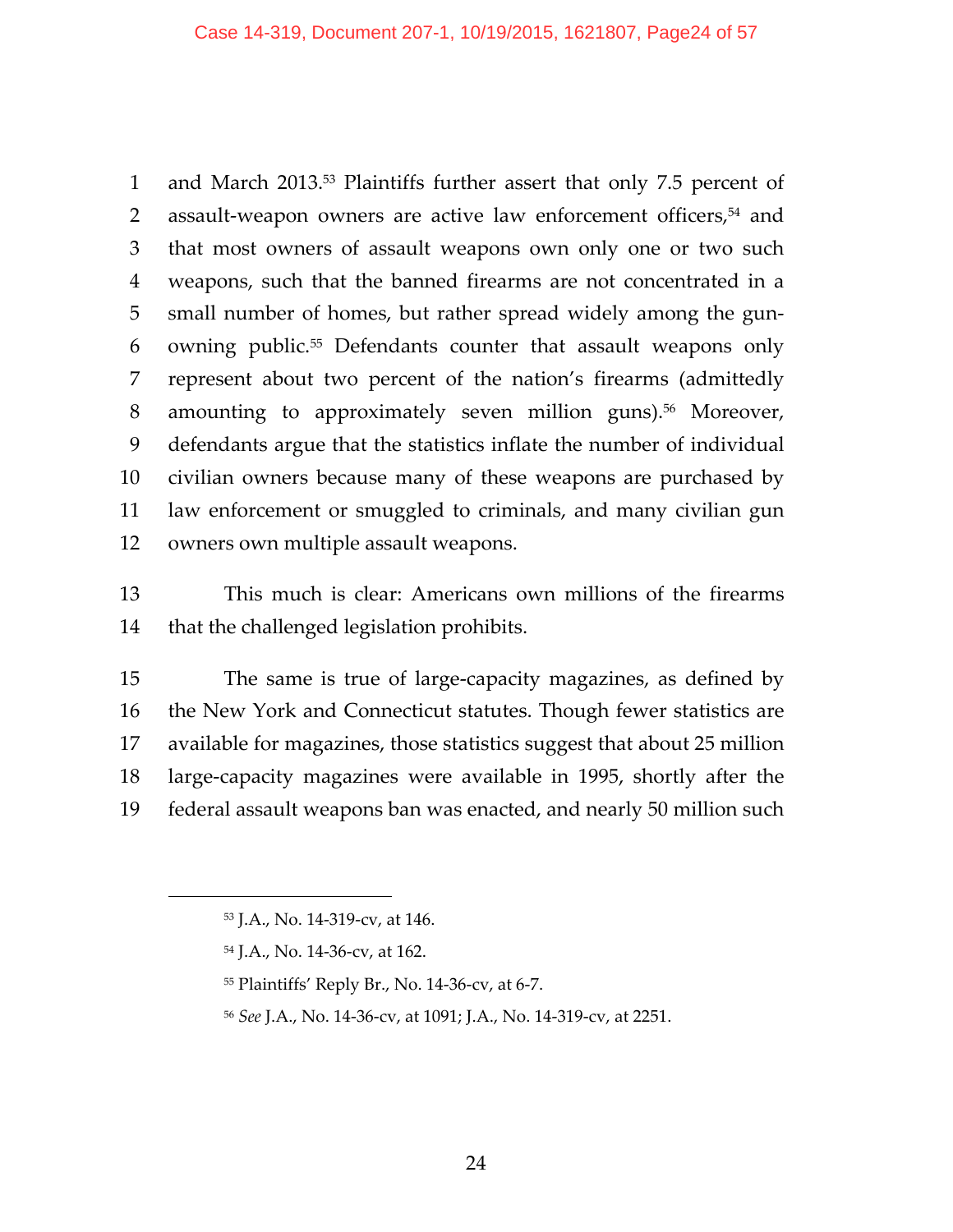magazines—or nearly two large‐capacity magazines for each gun 2 capable of accepting one—were approved for import by 2000.<sup>57</sup>

 Even accepting the most conservative estimates cited by the parties and by amici, the assault weapons and large‐capacity magazines at issue are "in common use" as that term was used in *Heller*. The D.C. Circuit reached the same conclusion in its well‐ reasoned decision in *Heller II*, which upheld the constitutionality of a District of Columbia gun‐control act substantially similar to those at 9 issue here.<sup>58</sup>

 To be sure, as defendants note, these assault weapons and 11 large-capacity magazines are not as commonly owned as the handguns at issue in *Heller*, which were "the most popular weapon 13 chosen by Americans for self-defense in the home."<sup>59</sup> But nothing in *Heller* limited its holding to handguns; indeed, the Court emphasized that "the Second Amendment extends, prima facie, to *all* instruments that constitute bearable arms," not just to a small 17 subset.<sup>60</sup>

 *Heller II*, 670 F.3d at 1261 (finding that the AR‐15 and magazines with capacities exceeding ten rounds were in "common use" as defined by *Heller*).

*Heller*, 554 U.S. at 629.

*Id.* at 582 (emphasis supplied).

J.A., No. 14‐319‐cv, at 578.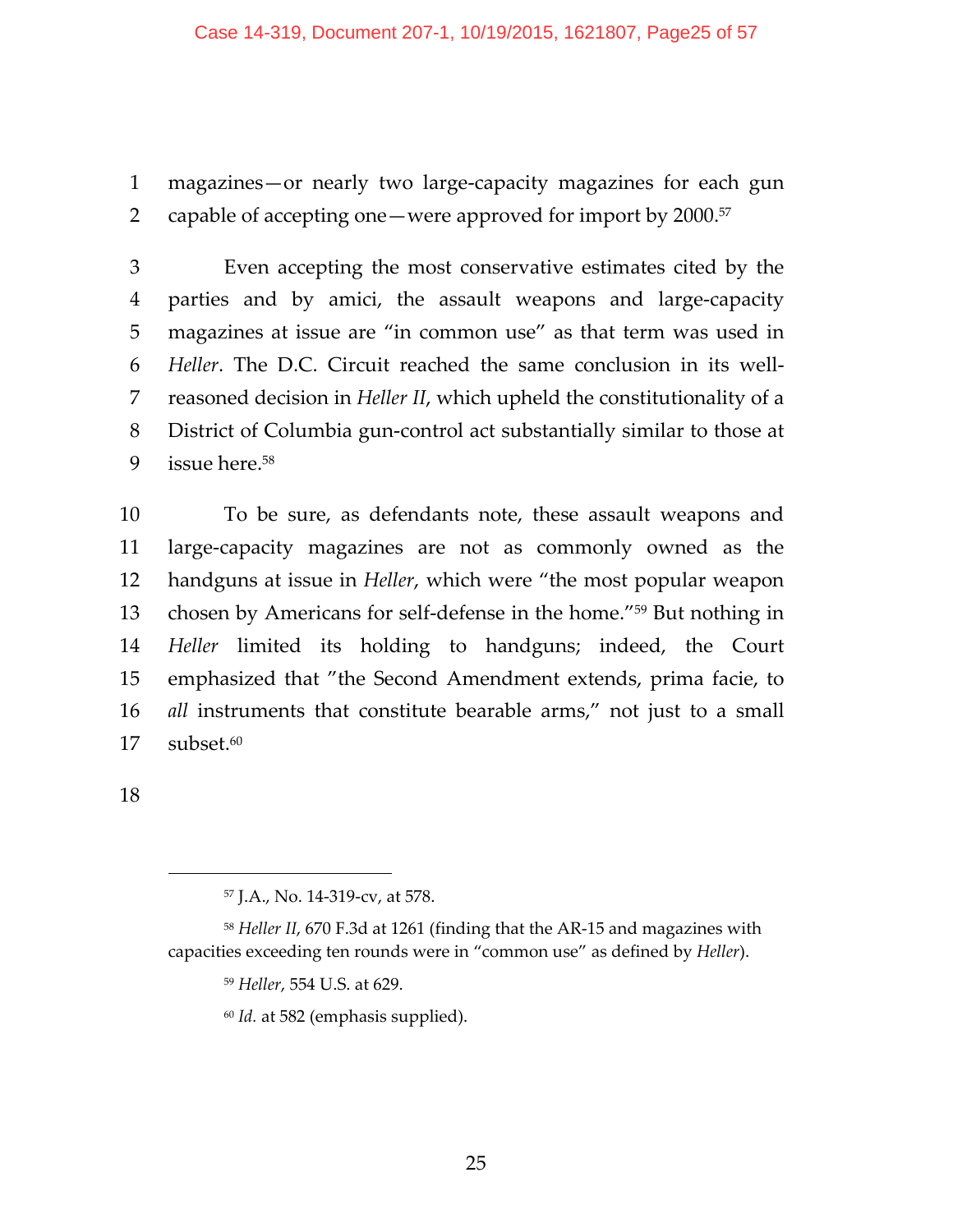# 1 **ii. Typical Possession**

2 We must next determine whether assault weapons and large- capacity magazines are "typically possessed by law‐abiding citizens 4 for lawful purposes."<sup>61</sup> While "common use" is an objective and largely statistical inquiry, "typical[] possess[ion]" requires us to look into both broad patterns of use and the subjective motives of gun owners.

 The parties offer competing evidence about these weapons' "typical use." Plaintiffs suggest that assault weapons are among the 10 safest and most effective firearms for civilian self-defense.<sup>62</sup> Defendants disagree, arguing that these weapons are used disproportionately in gun crimes, rather than for lawful pursuits like 13 self-defense and hunting.<sup>63</sup>

14 Even if defendants are correct,<sup>64</sup> however, the same could be 15 said for the handguns in *Heller.* Though handguns comprise only 16 about one-third of the nation's firearms, by some estimates they

 $62$  J.A., No. 14-319-cv, at 753-66 (declaration of ballistics researcher).

<sup>63</sup> *See* Defendants' Br., No. 14‐319‐cv, at 38‐46; *see also* J.A., No. 14‐319‐cv at 1365‐74, 1699‐1715 (affidavits of chiefs of police opining that assault weapons may not be well suited for self-defense, especially in an urban environment); J.A., No. 14‐319‐cv, at 1395‐1413.

 $64$  Plaintiffs take issue with the research methodology, and point to studies undermining the conclusion of disproportionate use. *See* Plaintiffs' Reply Br., No. 14‐36‐cv, at 15‐17; *see also* J.A., No. 14‐36‐cv, at 464‐65, 489‐90.

<sup>61</sup> *Id.* at 625.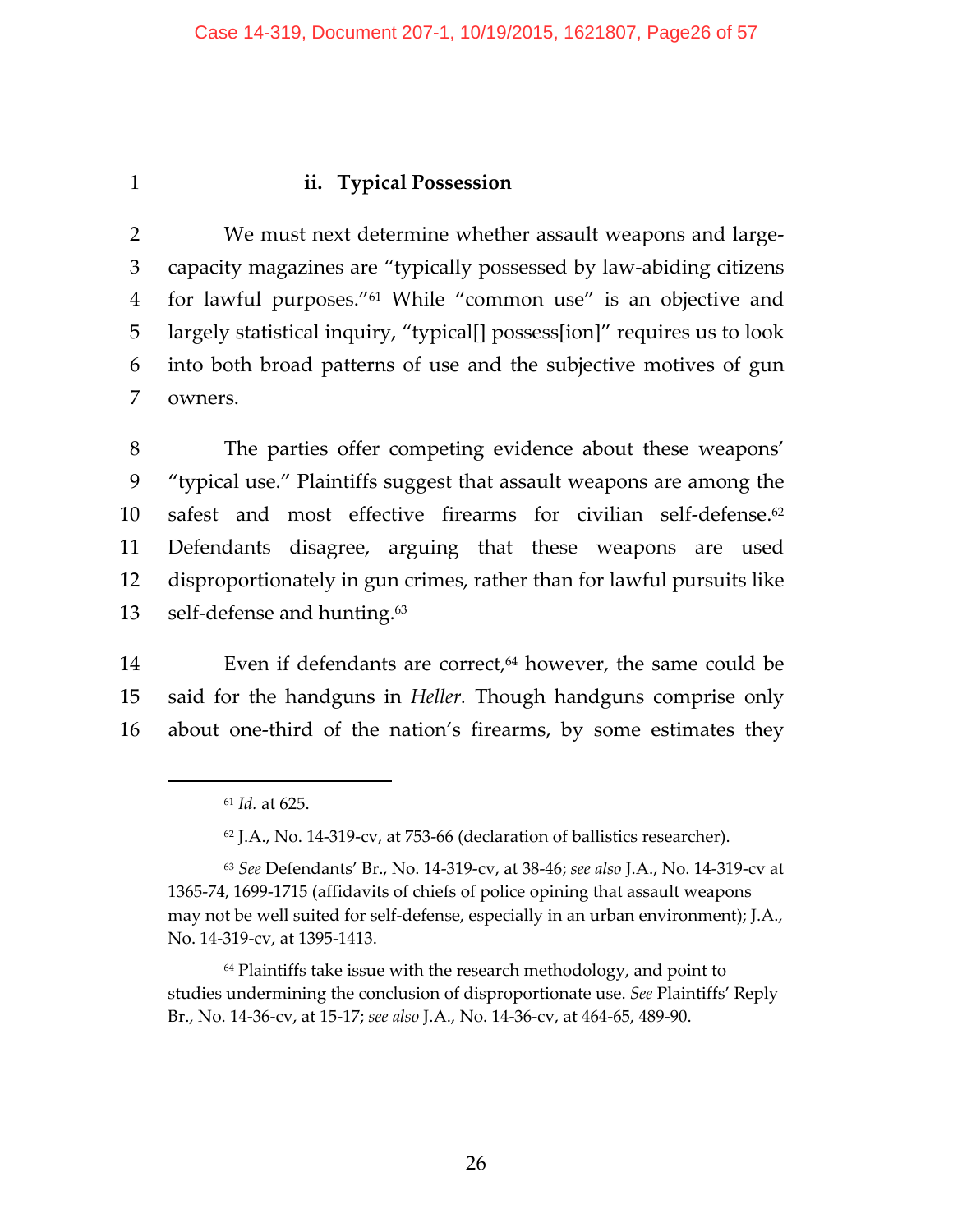account for 71 percent to 83 percent of the firearms used in murders and 84 percent to 90 percent of the firearms used in other violent 3 crimes.<sup>65</sup> That evidence of disproportionate criminal use did not prevent the Supreme Court from holding that handguns merited constitutional protection.

 Looking solely at a weapon's association with crime, then, is insufficient. We must also consider more broadly whether the weapon is "dangerous and unusual" in the hands of law‐abiding civilians. *Heller* expressly highlighted "weapons that are most useful 10 in military service," such as the fully automatic M-16 rifle, as weapons that could be banned without implicating the Second 12 Amendment.<sup>66</sup> But this analysis is difficult to manage in practice. Because the AR‐15 is "the civilian version of the military's M‐16 14 rifle,"<sup>67</sup> defendants urge that it should be treated identically for Second Amendment purposes. But the Supreme Court's very choice 16 of descriptor for the AR-15—the "civilian version"—could instead imply that such guns are "traditionally have been widely accepted  $\alpha$  as lawful."<sup>68</sup>

 Plaintiffs' Reply Br., No. 14‐36‐cv, at 15‐18; *see also Heller*, 554 U.S. at 698 (Breyer, J., dissenting) (discussing similar statistics suggesting that handguns "appear to be a very popular weapon among criminals").

554 U.S. at 627 (internal quotation marks omitted).

*Staples v. United States*, 511 U.S. 600, 603 (1994).

*Id.* at 612.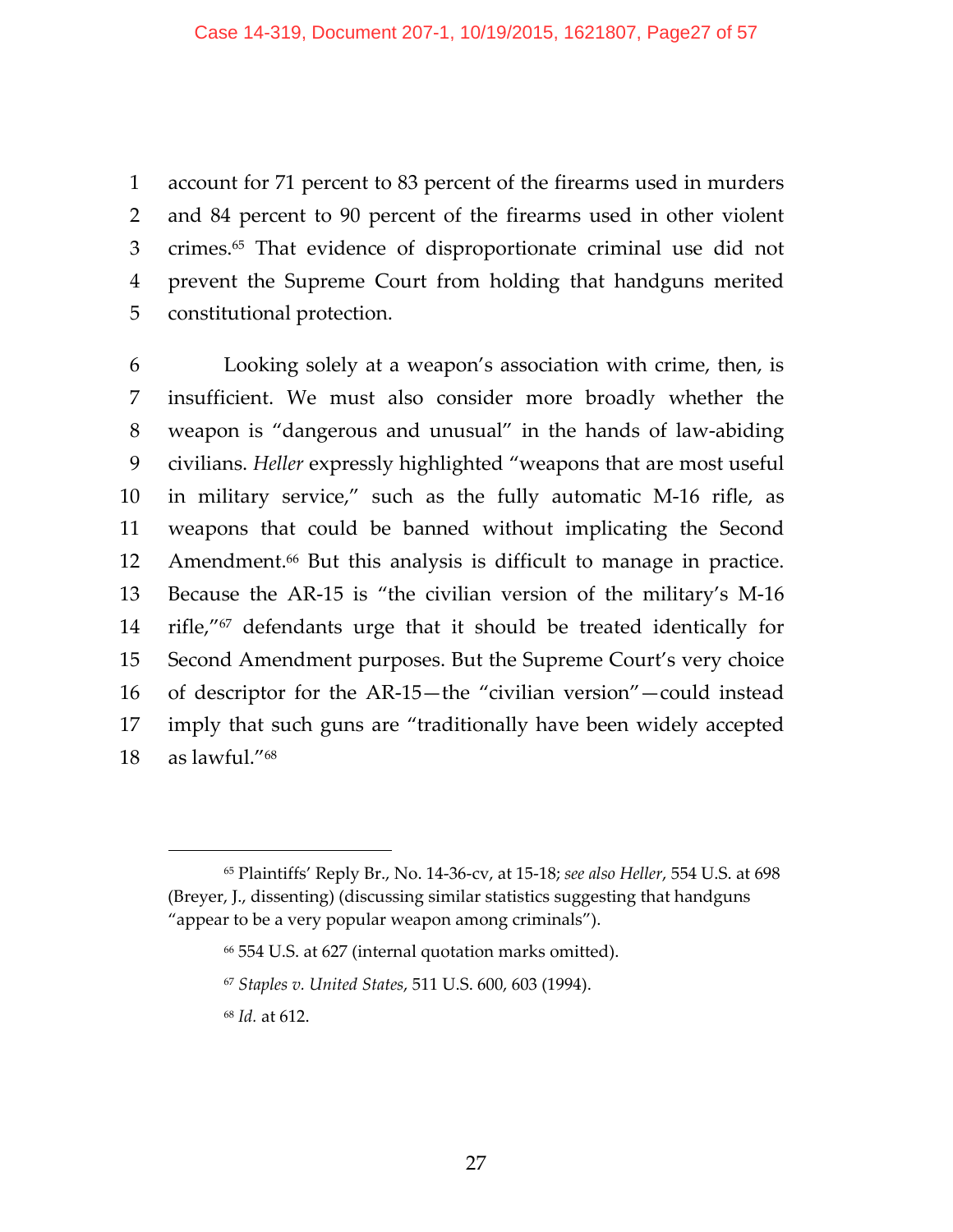Ultimately, then, neither the Supreme Court's categories nor the evidence in the record cleanly resolves the question of whether semiautomatic assault weapons and large‐capacity magazines are "typically possessed by law‐abiding citizens for lawful purposes."69 Confronting this record, Chief Judge Skretny reasonably found that reliable empirical evidence of lawful possession for lawful purposes 7 was "elusive,"<sup>70</sup> beyond ownership statistics.<sup>71</sup> We agree.

 In the absence of clearer guidance from the Supreme Court or stronger evidence in the record, we follow the approach taken by the District Courts and by the D.C. Circuit in *Heller II* and assume for the sake of argument that these "commonly used" weapons and magazines are also "typically possessed by law‐abiding citizens for 13 lawful purposes."<sup>72</sup> In short, we proceed on the assumption that these laws ban weapons protected by the Second Amendment. This assumption is warranted at this stage, because, as explained *post* Section V.e, the statutes at issue nonetheless largely pass 17 constitutional muster.<sup>73</sup>

*Heller*, 554 U.S. at 625.

*NYSRPA*, 990 F. Supp. 2d at 365.

 On a substantially similar record, Judge Covello of the District of Connecticut came to the same conclusion, finding only that the relevant weapons were "*presumably*[] used for lawful purposes." *Shew*, 994 F. Supp. 2d at 246 (emphasis supplied).

*See Heller II*, 670 F. 3d at 1260‐61 (quoting *Heller*, 554 U.S. at 625).

 Though we *assume without deciding* that the bulk of the challenged legislation is entitled to Second Amendment protection, we *decide* as much with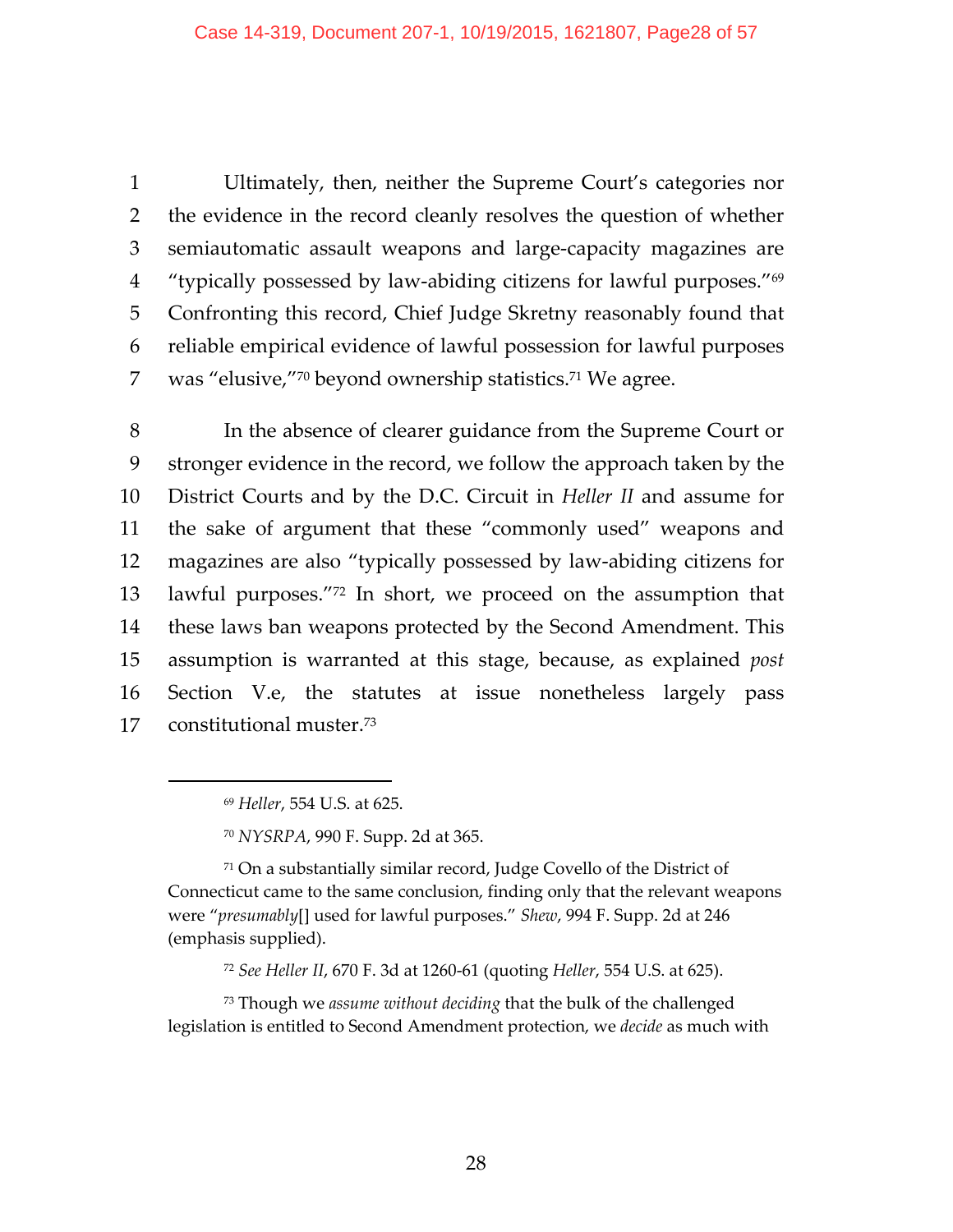# 1 **d. Second Step: Level of Scrutiny**

2 Having concluded that the statutes impinge upon Second 3 Amendment rights, we must next determine and apply the 4 appropriate level of scrutiny.<sup>74</sup> We employ the familiar "levels of

respect to Connecticut's prohibition of the Remington Tactical 7615, a non‐ semiautomatic pump‐action rifle. *See* Defendants' Br., No. 14‐319‐cv, at 58.

*Heller* emphasizes that the "the Second Amendment extends, prima facie, to all instruments that constitute bearable arms." *Heller*, 554 U.S. at 582. In other words, it identifies a presumption in favor of Second Amendment protection, which the State bears the initial burden of rebutting. *See Ezell*, 651 F.3d at 702‐03 ("[I]f *the government can establish* that a challenged firearms law regulates activity falling outside the scope of the Second Amendment . . . then the analysis can stop there . . . ." (emphasis supplied)); *cf. Virginia v. Black*, 538 U.S. 343, 369 (2003) (Scalia, J., concurring in part, concurring in the judgment in part, and dissenting in part) (defining "prima facie evidence" as that which, "if unexplained or uncontradicted, is sufficient to sustain a judgment in favor of the issue which it supports" (quoting Black's Law Dictionary 1190 (6th ed.1990)). Because the State, focused on semiautomatic weapons, *see post* note 112, has failed to make any argument that this pump‐action rifle is dangerous, unusual, or otherwise not within the ambit of Second Amendment protection, the presumption that the Amendment applies remains unrebutted.

To be sure, *Heller* also noted that certain "presumptively lawful regulatory measures" ostensibly fall outside of the Second Amendment's *prima facie* protections. *Id.* at 627 n.26. Nonetheless, like the D.C. Circuit in *Heller II*, we conclude that these particular restrictions are not entitled to "a *presumption* of validity." *Heller II*, 670 F.3d at 1260 (emphasis supplied).

We emphasize that our holding with respect to the Remington 7615—at both steps of our analysis—reflects the State's failure to present any argument at all regarding this weapon or others like it. We do not foreclose the possibility that states could in the future present evidence to support such a prohibition.

<sup>74</sup> Plaintiffs' effort to avoid the two-step framework laid out here is unavailing. They argue that the application of means‐ends scrutiny in this case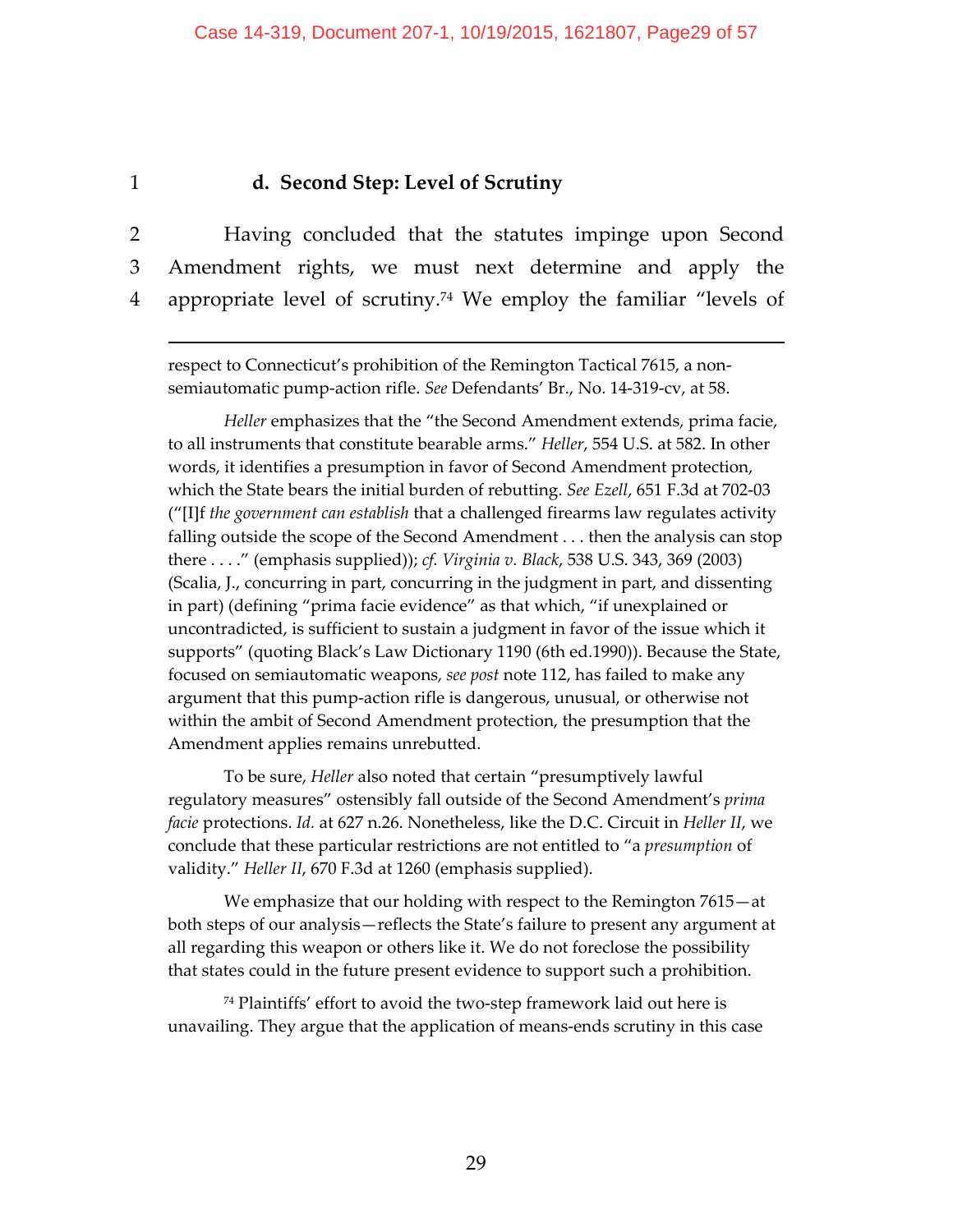1 scrutiny" analysis introduced in the famous Footnote Four of *United*

*States v. Carolene Products Co.*, <sup>75</sup> 2 and begin by asking which level of

- 3 judicial "scrutiny" applies.
- 4 Though *Heller* did not specify the precise level of scrutiny 5 applicable to firearms regulations, it rejected mere rational basis 6 review as insufficient for the type of regulation challenged there.<sup>76</sup>

would be an "exercise in futility." Plaintiff's Br., No. 14‐36‐cv, at 13 (quoting *Kachalsky*, 701 F.3d at 89 n.9); Plaintiff's Br., No. 14‐319‐cv, at 12 (same). We reject that argument. As plaintiffs themselves concede, this Court made very clear in *Kachalsky* that "*Heller*'s reluctance to announce a standard of review" should *not* be interpreted as a "signal that courts must look solely to the text, history, and tradition of the Second Amendment to determine whether a state can limit the right without applying any sort of means‐end scrutiny." 701 F.3d at 89 n.9. On the contrary, *Heller* indicated that the typical "standards of scrutiny" analysis *should* apply to regulations impinging upon Second Amendment rights, but that D.C.'s handgun ban would fail "[u]nder any of the standards of scrutiny." 554 U.S. at 628.

<u> Andreas Andreas Andreas Andreas Andreas Andreas Andreas Andreas Andreas Andreas Andreas Andreas Andreas Andr</u>

<sup>75</sup> 304 U.S. 144, 152 n.4 (1938); *see Heller*, 554 U.S. at 628 n.27.

<sup>76</sup> 554 U.S. at 628 n.27. At the same time, *Heller*'s approval of certain "presumptively lawful regulatory measures," *id.* at 627 n. 26, has been construed by some to rule out strict scrutiny as well. Indeed, Justice Breyer's dissent states, without opposition from the Court's opinion, that "the majority implicitly, and appropriately, reject[ed] th[e] suggestion [to apply strict scrutiny to gun regulations] by broadly approving a set of laws . . . whose constitutionality under a strict scrutiny standard would be far from clear." *Id.* at 688 (Breyer, J., dissenting). Chief Judge Skretny cited this interpretation with approbation. *NYSRPA*, 990 F. Supp. 2d at 366. Upon closer inspection, however, we think it likely that the *Heller* majority identified these "presumptively lawful" measures in an attempt to clarify the scope of the Second Amendment's reach in the first place—the first step of our framework—but not to intimate a view as to whether strict scrutiny applies in the second step.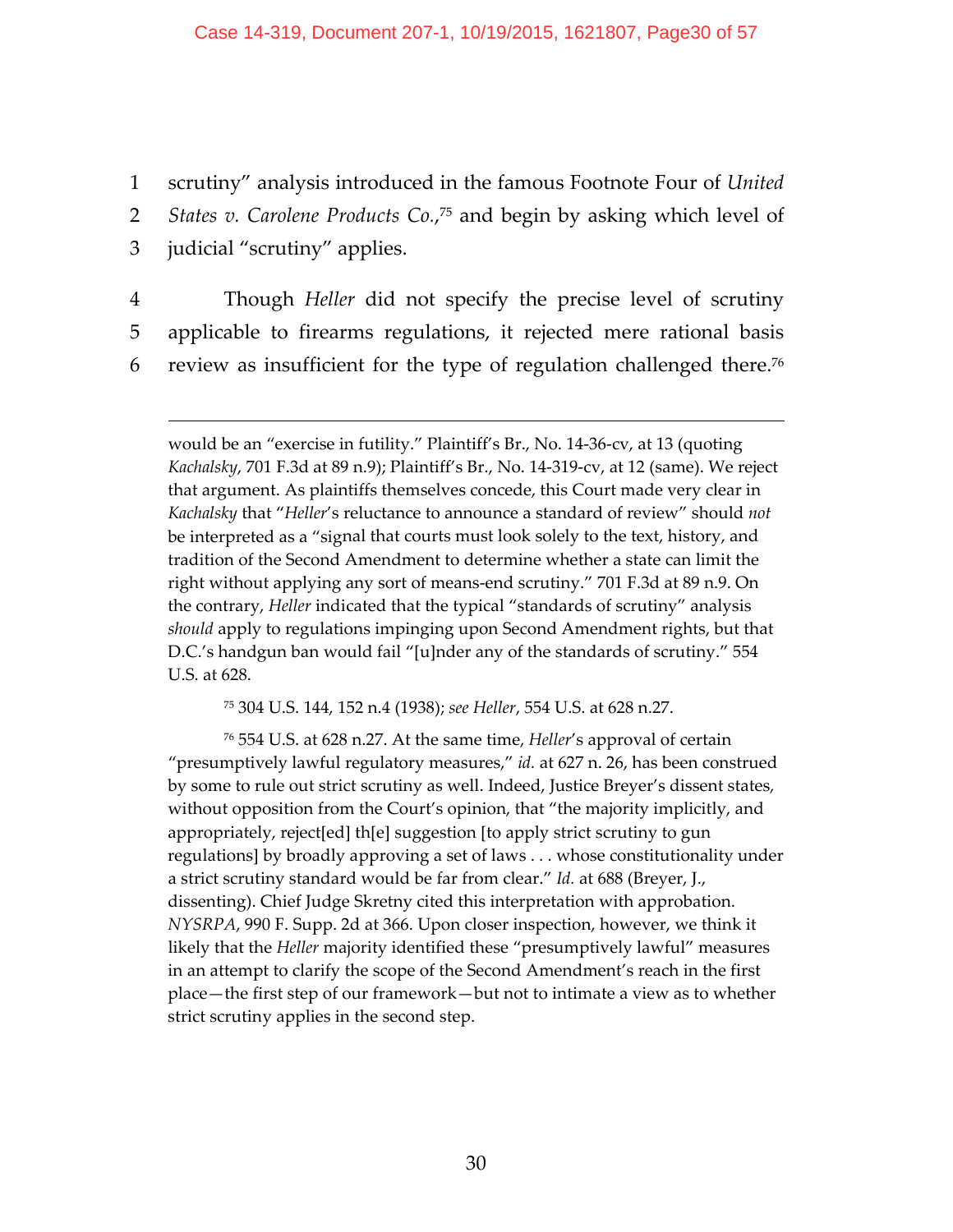At the same time, this Court and our sister Circuits have suggested that heightened scrutiny is not always appropriate. In determining whether heightened scrutiny applies, we consider two factors: (1) "how close the law comes to the core of the Second Amendment 5 right" and (2) "the severity of the law's burden on the right." Laws that neither implicate the core protections of the Second Amendment nor substantially burden their exercise do not receive heightened scrutiny.

# **i. The Core of the Right**

 By their terms, the statutes at issue implicate the core of the Second Amendment's protections by extending into the home, "where the need for defense of self, family and property is most 13 acute."78 Semiautomatic assault weapons and large-capacity magazines are commonly owned by many law‐abiding Americans, and their complete prohibition, including within the home, requires us to consider the scope of Second Amendment guarantees "at their zenith."<sup>79</sup> At the same time, the regulated weapons are not nearly as popularly owned and used for self‐defense as the handgun, that

*See Ezell*, 651 F.3d at 703.

 *Heller*, 554 U.S. at 628. This conclusion is predicated on our earlier *assumption* that the commonly used firearms at issue are also typically used for self-defense or other lawful purposes, and thus the prohibitions implicate the Second Amendment right. *See ante* V.c.ii.

*Kachalsky*, 701 F.3d at 89.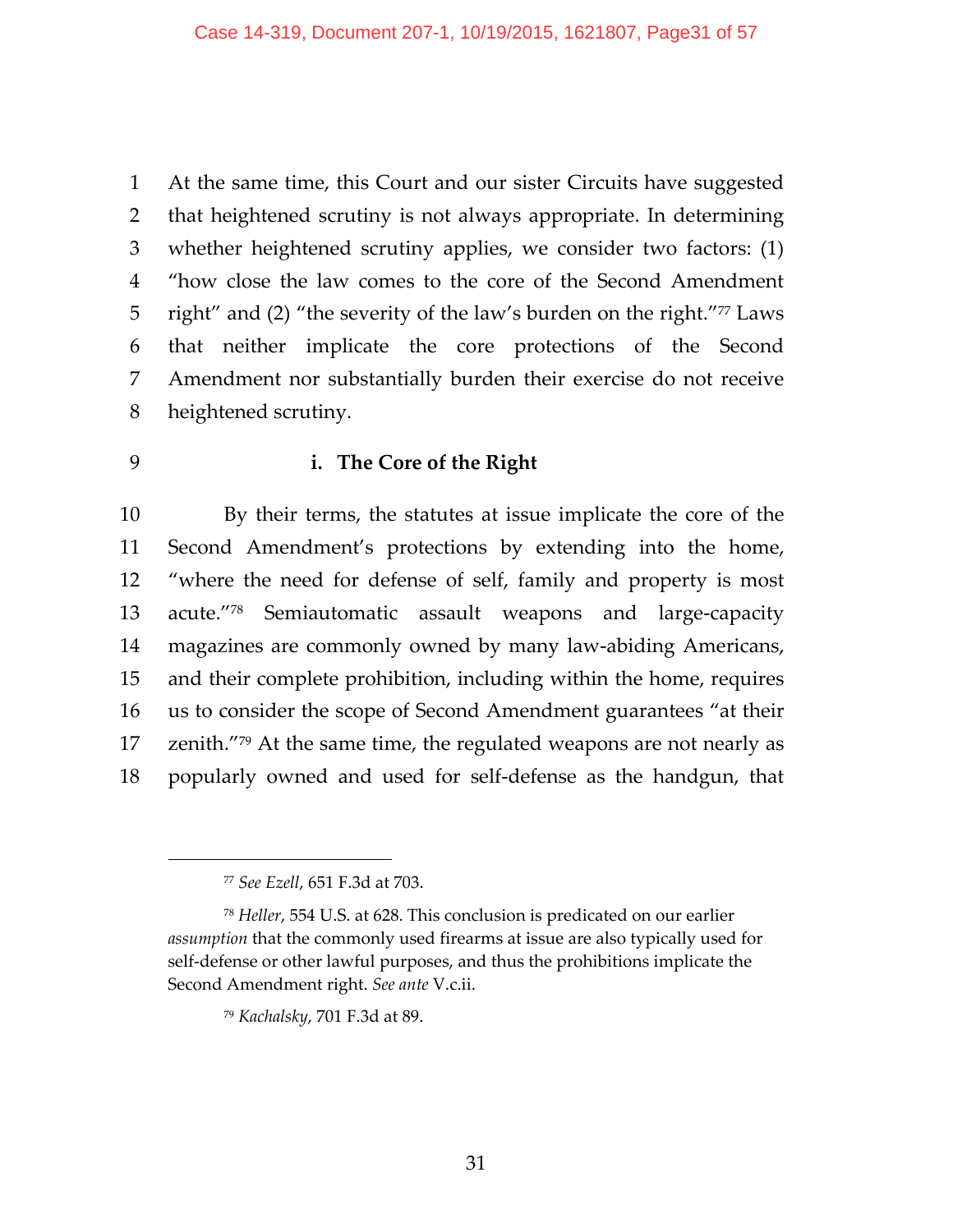1 "quintessential self-defense weapon."<sup>80</sup> Thus these statutes implicate Second Amendment rights, but not to the same extent as the laws at issue in *Heller* and *McDonald*.

## **ii. The Severity of the Burden**

 In *Decastro*, we explained that heightened scrutiny need not apply to "any marginal, incremental or even appreciable restraint on 7 the right to keep and bear arms." Rather, "heightened scrutiny is triggered *only* by those restrictions that (like the complete prohibition on handguns struck down in *Heller*) operate as a substantial burden on the ability of law‐abiding citizens to possess 11 and use a firearm for  $\dots$  lawful purposes."<sup>82</sup> Our later decision in *Kachalsky* confirmed this approach, concluding that "some form of heightened scrutiny would be appropriate" for regulations that 14 impose a "substantial burden" on Second Amendment rights.<sup>83</sup>

 The practice of applying heightened scrutiny only to laws that "burden the Second Amendment right *substantially*" is, as we noted in *Decastro*, broadly consistent with our approach to other fundamental constitutional rights, including those protected by the 19 First and Fourteenth Amendments.<sup>84</sup> We typically require a

- *Id*. (emphasis supplied).
- 701 F.3d at 93.

*Heller*, 554 U.S. at 629.

*Decastro*, 682 F.3d at 166.

*Decastro*, 682 F.3d at 166‐67 (emphasis supplied).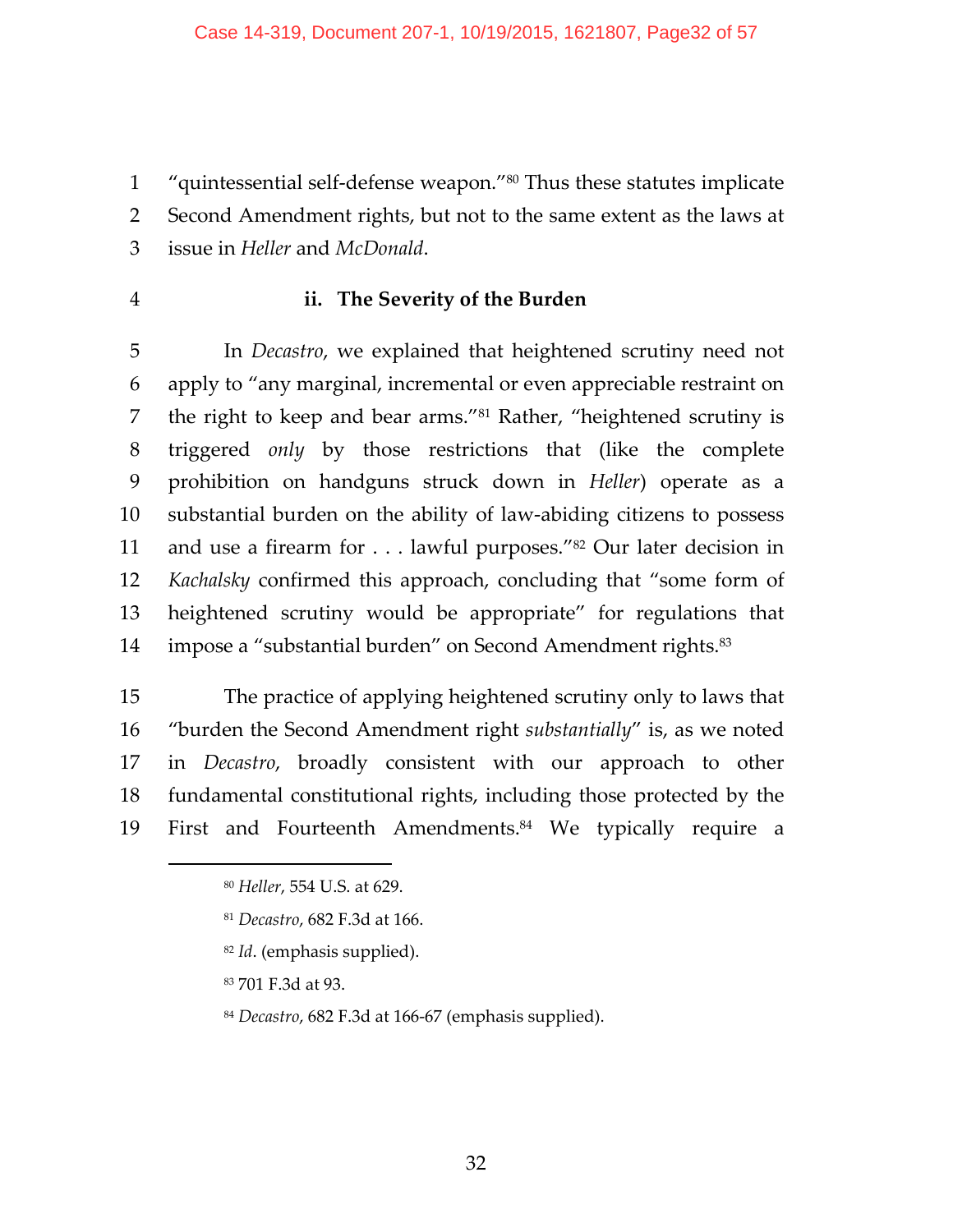threshold showing to trigger heightened scrutiny of laws alleged to implicate such constitutional contexts as takings, voting rights, and 3 free speech.<sup>85</sup> Though we have historically expressed "hesitan[ce] to import *substantive* First Amendment principles wholesale into 5 Second Amendment jurisprudence,"<sup>86</sup> we readily "consult principles from other areas of constitutional law, including the First Amendment" in determining whether a law "substantially burdens 8 Second Amendment rights."87

9 The scope of the legislative restriction and the availability of 10 alternatives factor into our analysis of the "degree to which the 11 challenged law burdens the right."<sup>88</sup> No "substantial burden" 12 exists—and hence heightened scrutiny is not triggered—"if 13 adequate alternatives remain for law-abiding citizens to acquire a 14 firearm for self-defense."<sup>89</sup>

15 The laws at issue are both broad and burdensome. Unlike 16 statutes that "merely regulate the *manner* in which persons may

<sup>86</sup> *Kachalsky*, 701 F.3d at 91 (emphasis in original).

<sup>87</sup> *Decastro*, 682 F.3d at 167.

<sup>88</sup> *United States v. Chester*, 628 F.3d 673, 682 (4th Cir. 2010).

<sup>89</sup> *Decastro*, 682 F.3d at 168; *see also Heller II*, 670 F.3d at 1262 (drawing the comparison to First Amendment speech restrictions, whereby "severe burdens" that "don't leave open ample alternative channels" trigger strict scrutiny, while restrictions that "leave open ample alternative channels" are merely "modest burdens" and require only "a mild form of intermediate scrutiny").

<sup>85</sup> *Id*.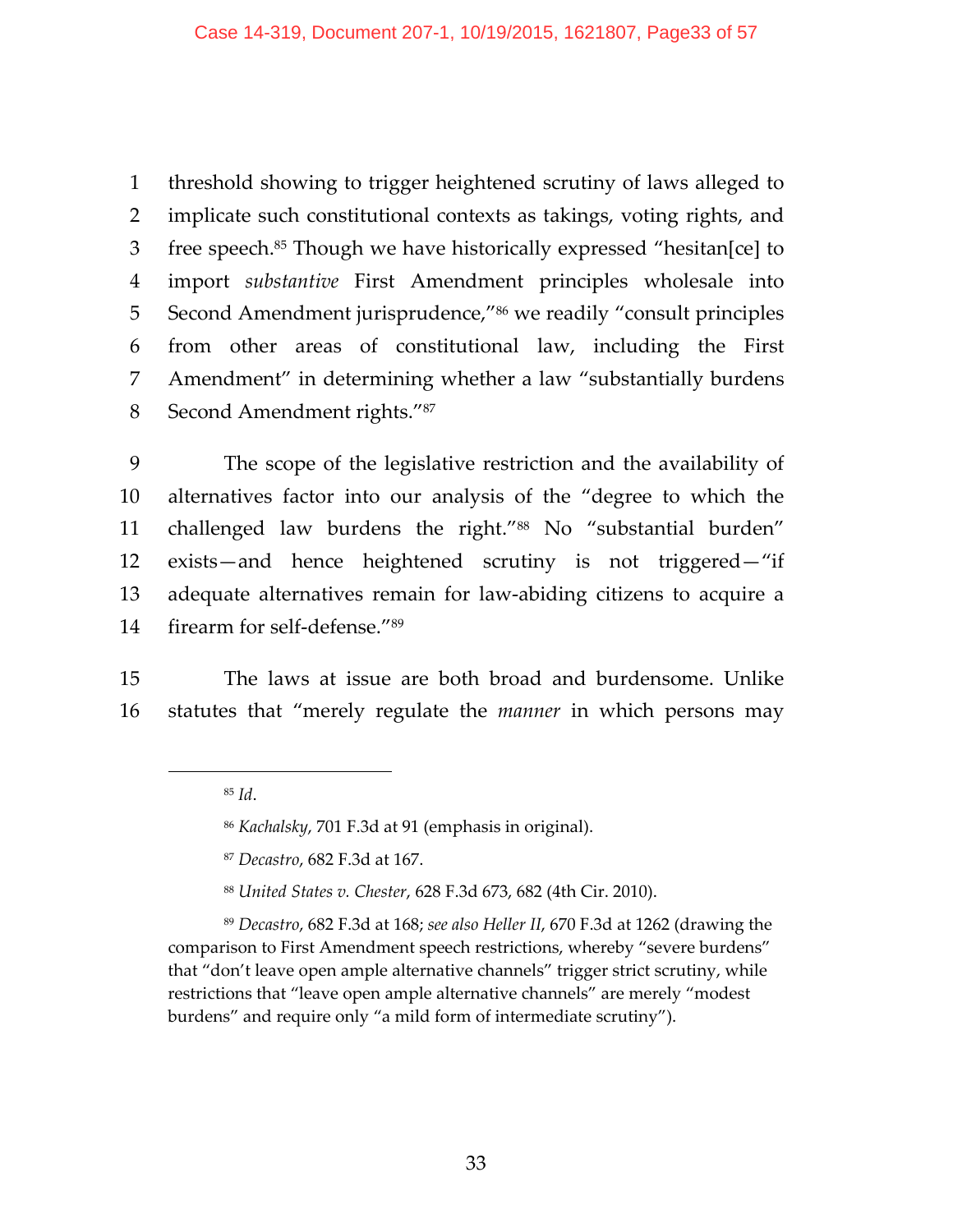exercise their Second Amendment rights," these laws impose an 2 outright ban statewide.<sup>90</sup> The "absolute *prohibition*" instituted in both states thus creates a "serious encroachment" on the Second 4 Amendment right.<sup>91</sup> These statutes are not mere "marginal, incremental or even appreciable restraint[s] on the right to keep and 6 bear arms." $92$  They impose a substantial burden on Second Amendment rights and therefore trigger the application of some form of heightened scrutiny.

 Heightened scrutiny need not, however, "be akin to strict scrutiny when a law burdens the Second Amendment"— particularly when that burden does not constrain the Amendment's 12 "core" area of protection.<sup>93</sup> The instant bans are dissimilar from D.C.'s unconstitutional prohibition of "an entire class of 'arms' that is overwhelmingly chosen by American society for [the] lawful 15 purpose" of self-defense.<sup>94</sup> New York and Connecticut have not banned an entire class of arms. Indeed, plaintiffs themselves

<sup>92</sup> *Decastro*, 682 F.3d at 166. The legislation at issue is thus easily distinguished from a New York statute imposing a gun‐licensing fee of \$100 per year, which we found to be no more than a "marginal, incremental or even appreciable restraint" on Second Amendment rights. *Kwong v. Bloomberg*, 723 F.3d 160, 167 (2d Cir. 2013). The regulation in *Kwong* involved neither the outright prohibition of weapons in common use nor any direct limitation on the exercise of Second Amendment rights within the home.

<sup>93</sup> *Kachalsky*, 701 F.3d at 93.

<sup>94</sup> *Heller*, 554 U.S. at 628.

<sup>90</sup> *Chovan*, 735 F.3d at 1138.

<sup>91</sup> *Ezell*, 651 F.3d at 705, 708.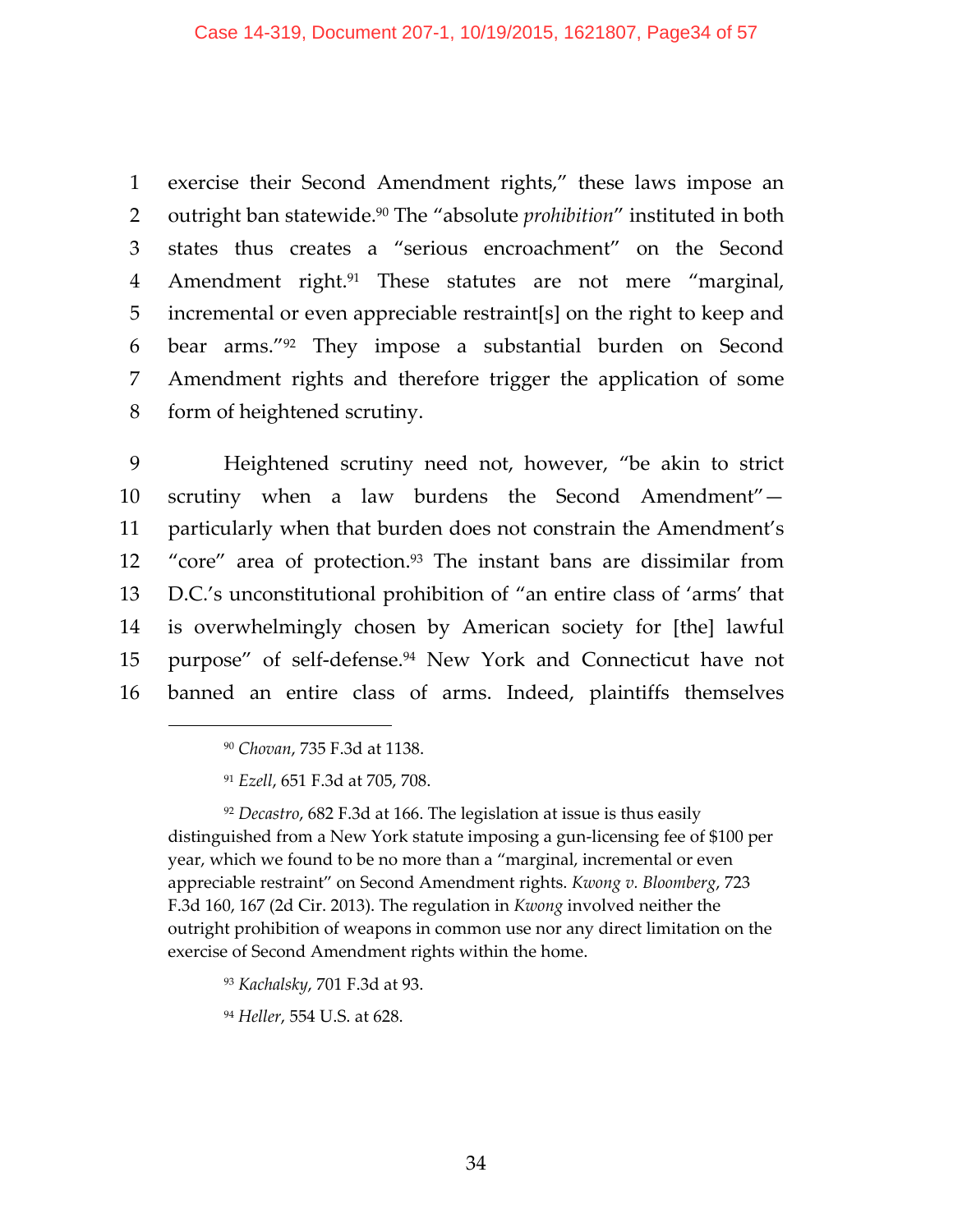1 acknowledge that there is no class of firearms known as 2 "semiautomatic assault weapons"—a descriptor they call purely 3 political in nature.  $95$  Plaintiffs nonetheless argue that the legislation 4 does prohibit "firearms of a universally recognized *type*— 5 semiautomatic."<sup>96</sup> Not so. Rather, both New York and Connecticut 6 ban only a limited subset of semiautomatic firearms, which contain 7 one or more enumerated military‐style features. As *Heller* makes 8 plain, the fact that the statutes at issue do *not* ban "an entire class of 9 'arms'" makes the restrictions substantially less burdensome.<sup>97</sup> In 10 both states, citizens may continue to arm themselves with non-11 semiautomatic weapons *or* with any semiautomatic gun that does 12 not contain any of the enumerated military-style features. Similarly, 13 while citizens may not acquire high-capacity magazines, they can 14 purchase any number of magazines with a capacity of ten or fewer 15 rounds. In sum, numerous "alternatives remain for law‐abiding 16 citizens to acquire a firearm for self-defense."<sup>98</sup> We agree with the

<sup>98</sup> *Decastro*, 682 F.3d at 168. Plaintiffs' related argument—that the availability of unbanned firearms "is irrelevant under *Heller*," *see* Plaintiffs' Br., No. 14‐36‐cv, at 32—rests on a misapprehension of the Supreme Court's logic. To be sure, *Heller* did indicate that "[i]t is no answer to say . . . that it is permissible to ban the possession of handguns so long as the possession of other firearms (*i.e.*, long guns) is allowed." 554 U.S. at 629. But *Heller* went on to explain that handguns are protected as "the most popular weapon chosen by Americans for self-defense in the home." *Id.* Of course, the same cannot be said of the weapons at issue here. *Heller* explicitly endorsed prohibitions against any "weapons not

<sup>95</sup> Plaintiffs' Br., No. 14‐36‐cv, at 17; Plaintiffs' Br., No. 14‐319‐cv, at 16.

<sup>96</sup> Plaintiff's Br., No. 14‐319‐cv, at 31.

<sup>97</sup> *See* 554 U.S. at 628.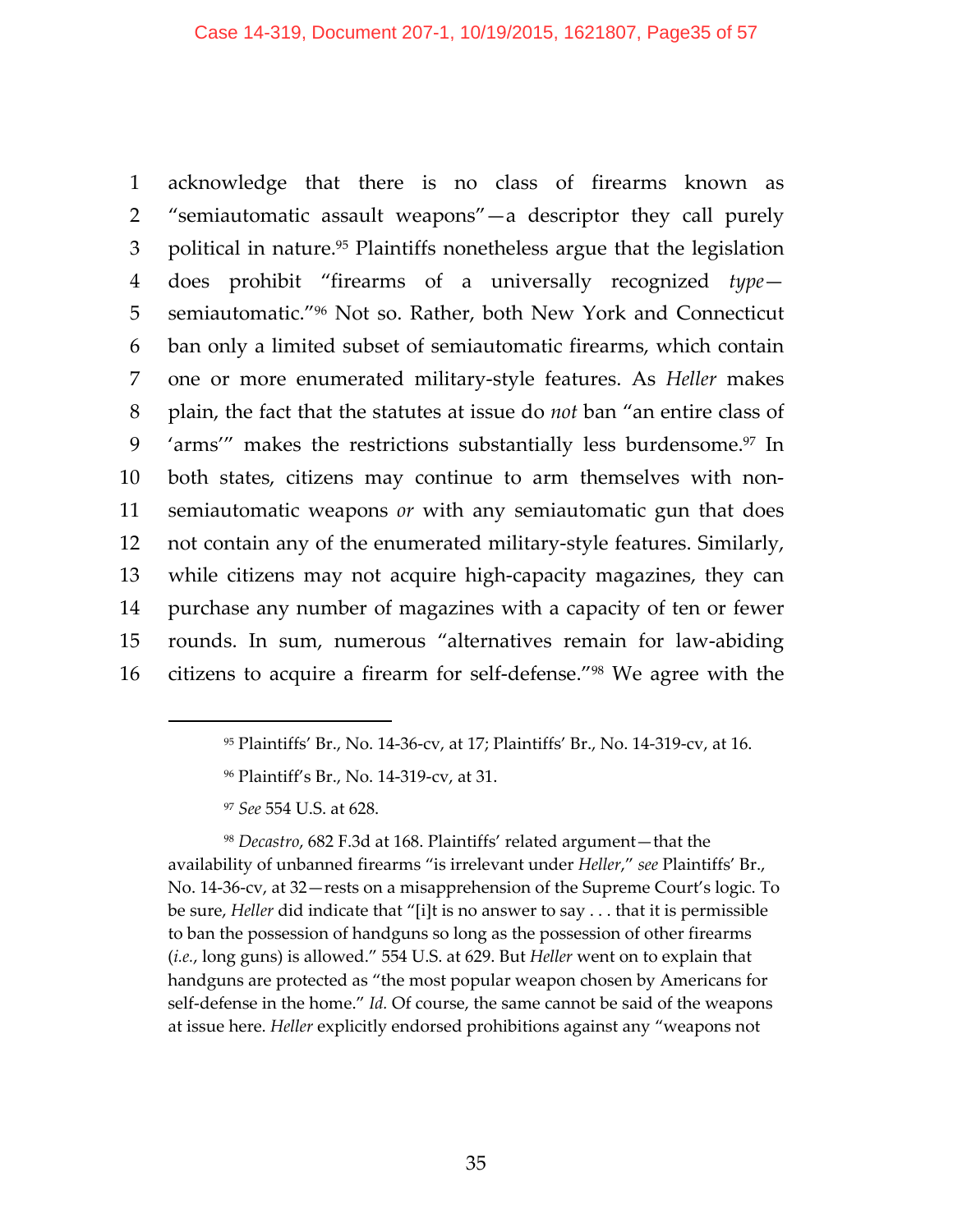1 D.C. Circuit that "the prohibition of semi‐automatic rifles and large‐ 2 capacity magazines does not effectively disarm individuals or 3 substantially affect their ability to defend themselves."<sup>99</sup> The burden imposed by the challenged legislation is real, but it is not "severe."100 4

 Accordingly, we conclude that intermediate, rather than strict, scrutiny is appropriate. This conclusion coheres not only with that reached by the D.C. Circuit when considering substantially similar 8 gun-control laws, but also with the analyses undertaken by other courts, many of which have applied intermediate scrutiny to laws 10 implicating the Second Amendment.<sup>101</sup>

# 11 **e. Application of Intermediate Scrutiny**

12 Though "intermediate scrutiny" may have different 13 connotations in different contexts, $102$  here the key question is 14 whether the statutes at issue are "substantially related to the

<sup>100</sup> *See id*.

<sup>101</sup> *See, e.g., Chovan*, 735 F.3d at 1138; *Nat'l Rifle Ass'n of Am.*, 700 F.3d at 207; *Chester*, 628 F.3d at 683; *Reese*, 627 F.3d at 802; *Marzzarella*, 614 F.3d at 97.

<sup>102</sup> *Ernst J. v. Stone*, 452 F.3d 186, 200 n.10 (2d Cir. 2006) (noting that intermediate scrutiny carries different meanings depending on the area of law in which it arises, and then applying the same definition of intermediate scrutiny used here).

typically possessed by law‐abiding citizens for lawful purposes," including, for example, short-barreled shotguns. *Id.* at 625. Our consideration of available alternatives for self‐defense thus squares with *Heller*'s focus on protecting that "core lawful purpose" of the Second Amendment right. *Id.* at 630.

<sup>99</sup> *Heller II*, 670 F.3d at 1262.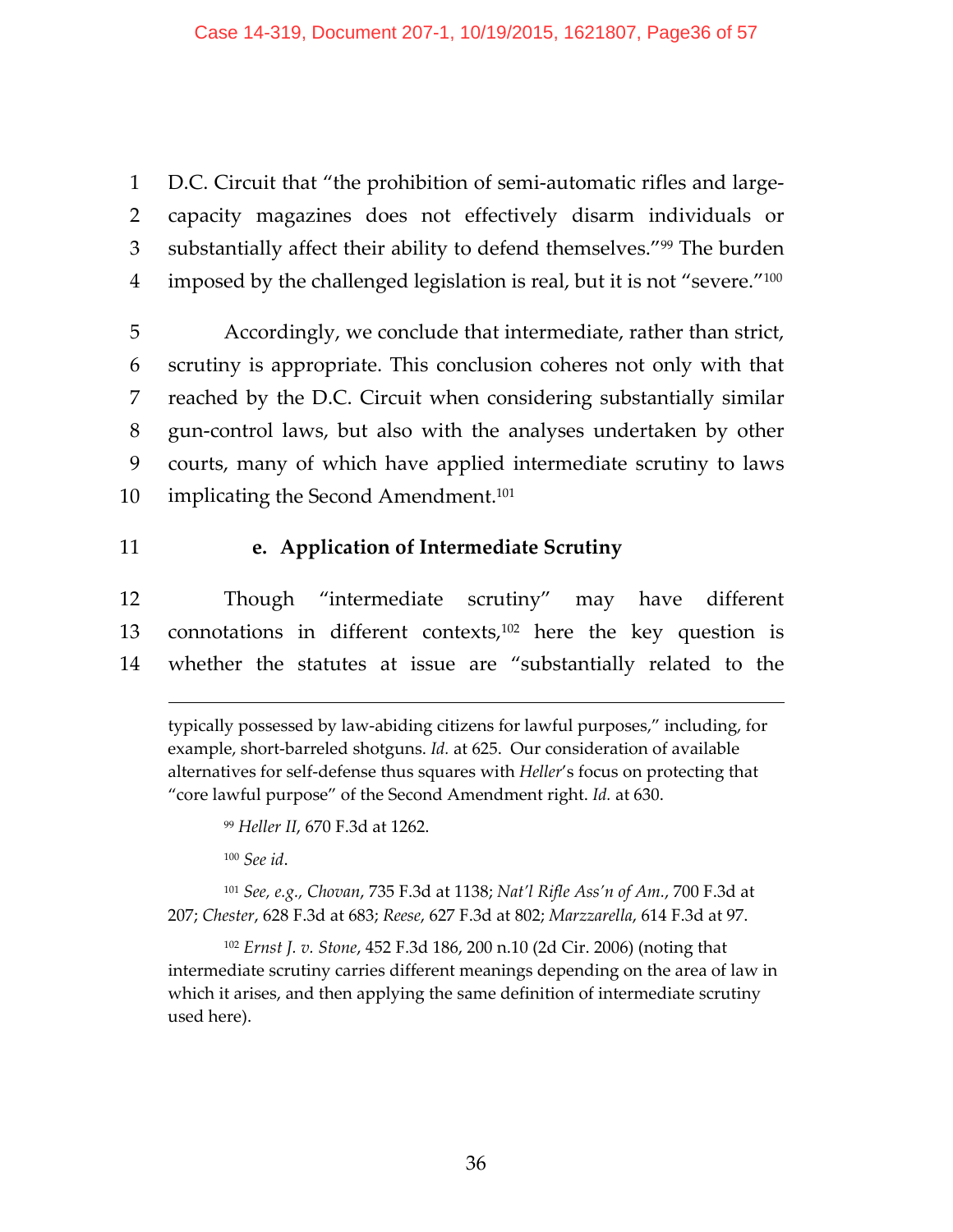1 achievement of an important governmental interest."<sup>103</sup> It is beyond cavil that both states have "substantial, indeed compelling, 3 governmental interests in public safety and crime prevention. $^{\prime\prime}$  104 We need only inquire, then, whether the challenged laws are "substantially related" to the achievement of that governmental interest. We conclude that the prohibitions on semiautomatic assault weapons and large‐capacity magazines meet this standard.

#### 8 **i. Prohibition on "Assault Weapons"**

 To survive intermediate scrutiny, the "fit between the challenged regulation [and the government interest] need only be 11 substantial, not perfect. $1105$  Unlike strict scrutiny analysis, we need not ensure that the statute is "narrowly tailored" or the "least restrictive available means to serve the stated governmental 14 interest." 106 Moreover, we have observed that state regulation of the right to bear arms "has always been more robust" than analogous 16 regulation of other constitutional rights.<sup>107</sup> So long as the defendants

<sup>105</sup> *Kachalsky*, 701 F.3d at 97 (internal quotation marks omitted).

<sup>106</sup> *Id*.

<sup>107</sup> *Id.* at 100. States are permitted to restrict the right to bear arms by felons and the mentally ill, while equivalent restrictions on the right to speech or religious freedoms among those populations would unquestionably be unconstitutional. *Id.*

<sup>103</sup> *Kachalsky*, 701 F.3d at 96.

<sup>104</sup> *Id.* at 97; *see also Schall v. Martin*, 467 U.S. 253, 264 (1984) ("The legitimate and compelling state interest in protecting the community from crime cannot be doubted." (internal quotation marks omitted)).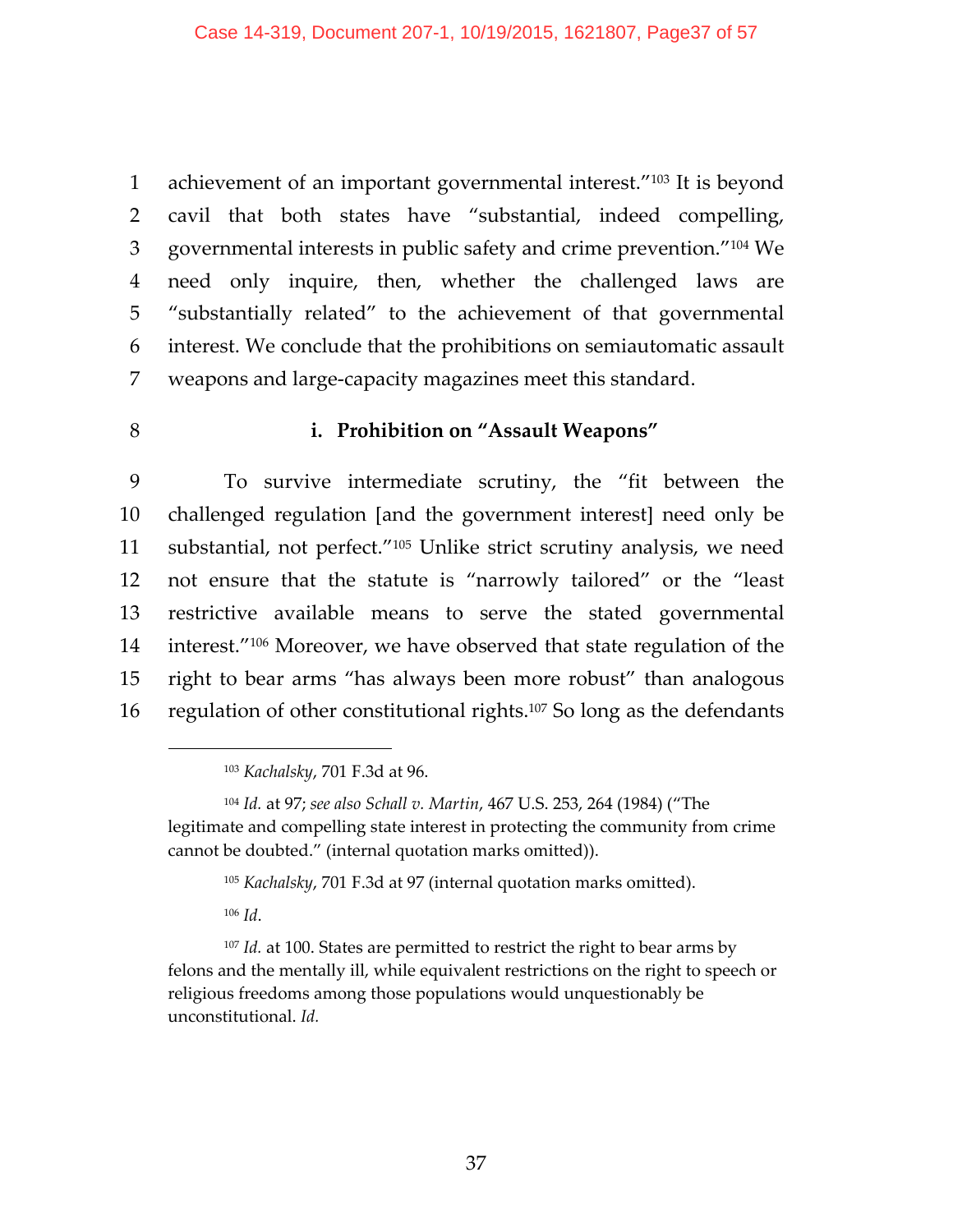1 produce evidence that "fairly support[s]" their rationale, the laws 2 will pass constitutional muster. $108$ 

 In making this determination, we afford "substantial 4 deference to the predictive judgments of the legislature."<sup>109</sup> We remain mindful that, "[i]n the context of firearm regulation, the legislature is 'far better equipped than the judiciary' to make sensitive public policy judgments (within constitutional limits) concerning the dangers in carrying firearms and the manner to 9 combat those risks."<sup>110</sup> Our role, therefore, is only to assure ourselves that, in formulating their respective laws, New York and Connecticut have "drawn reasonable inferences based on substantial 12 evidence."<sup>111</sup>

13 Both states have done so with respect to their prohibitions on 14 certain semiautomatic firearms.<sup>112</sup> At least since the enactment of the

<sup>110</sup> *Kachalsky*, 701 F.3d at 97 (quoting *Turner Broad. Sys., Inc. v. Fed. Commc'ns Comm'n*, 512 U.S. 622, 665 (1994)) (opinion of Kennedy, J.)).

<sup>111</sup> *Turner Broad. Sys.*, 520 U.S. at 195.

<sup>112</sup> Though Connecticut's ban on semiautomatic firearms passes intermediate scrutiny, its prohibition of a single non‐semiautomatic weapon, the Remington 7615, does not. Focused as it was on the rationale for banning semiautomatic weapons, Connecticut fails to set forth the requisite "substantial evidence" with respect to the pump‐action Remington 7615. *Id.* at 195; *see also*

<sup>108</sup> *City of Los Angeles v. Alameda Books, Inc*., 535 U.S. 425, 438 (2002) (plurality).

<sup>109</sup> *Kachalsky*, 701 F.3d at 97 (quoting *Turner Broad. Sys., Inc. v. Fed. Commc'ns Comm'n*, 520 U.S. 180, 195 (1997) (brackets omitted)).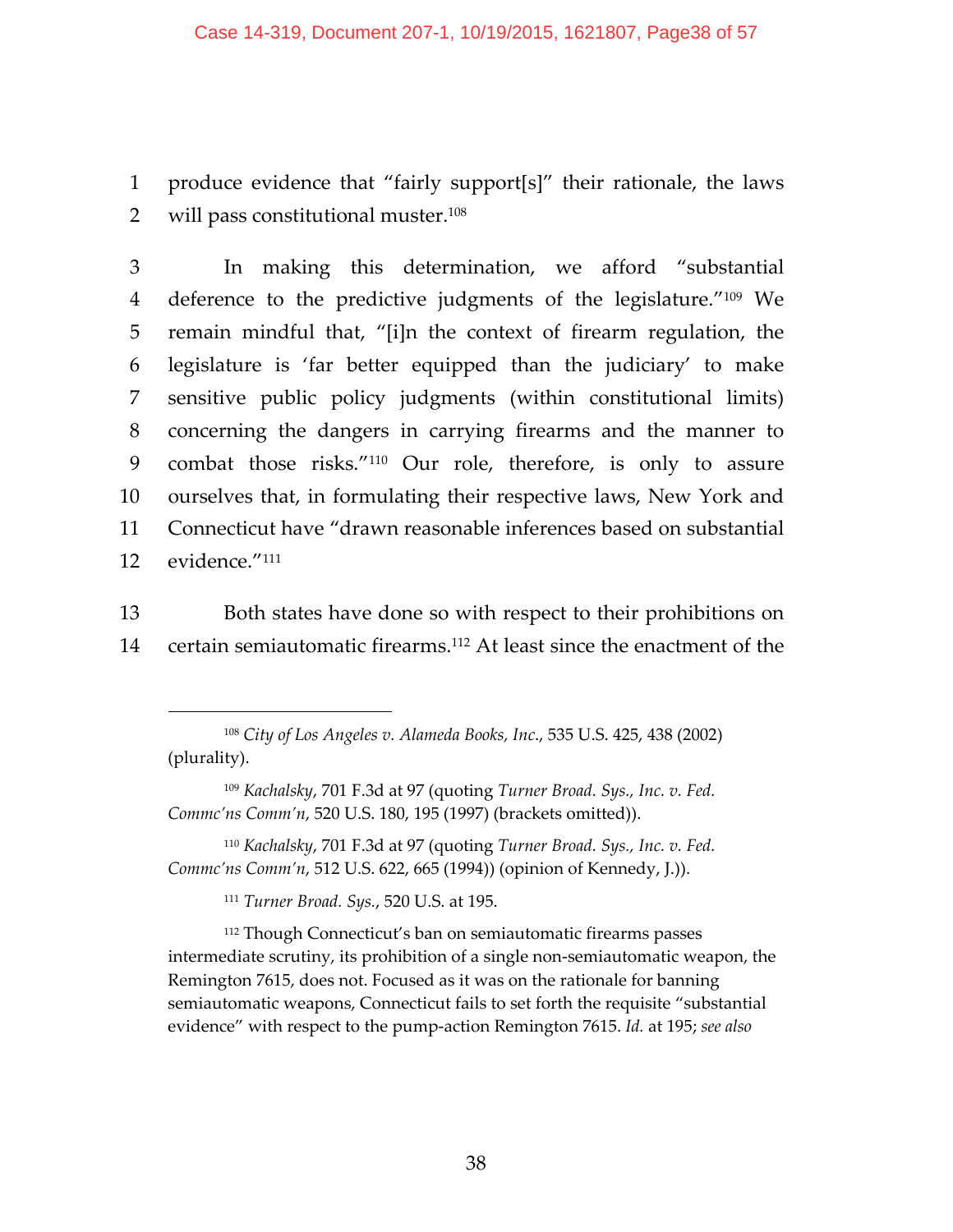federal assault‐weapons ban, semiautomatic assault weapons have been understood to pose unusual risks. When used, these weapons tend to result in more numerous wounds, more serious wounds, and 4 more victims.<sup>113</sup> These weapons are disproportionately used in crime, and particularly in criminal mass shootings like the attack in 6 Newtown.<sup>114</sup> They are also disproportionately used to kill law enforcement officers: one study shows that between 1998 and 2001, assault weapons were used to gun down at least twenty percent of 9 officers killed in the line of duty.<sup>115</sup>

10 The record reveals that defendants have tailored the 11 legislation at issue to address these particularly hazardous weapons. 12 The dangers posed by some of the military-style features prohibited 13 by the statutes—such as grenade launchers and silencers—are 14 manifest and incontrovertible.<sup>116</sup> As for the other enumerated

*ante* note 73. Accordingly, we hold that this singular provision of Connecticut's legislation is unconstitutional.

<u> Andreas Andreas Andreas Andreas Andreas Andreas Andreas Andreas Andreas Andreas Andreas Andreas Andreas Andr</u>

<sup>113</sup> *See* Defendant's Br., No. 14‐36‐cv, at 48 (quoting J.A., No. 14‐36‐cv, at 733‐34).

<sup>114</sup> *See id.* at 49 (citing J.A., No. 14‐36‐cv 565, 727, 729).

<sup>115</sup> *See* J.A., No. 14‐36‐cv, at 1261 (citing Violence Policy Center study).

<sup>116</sup> Indeed, plaintiffs have not seriously attempted to argue—either here or before the District Court—that such features are protected by the Second Amendment at all, much less that their prohibition should fail intermediate scrutiny. *See NYSRPA*, 990 F. Supp. 2d at 369‐70 ("Plaintiffs do not explicitly argue that the Act's regulation of firearms with [grenade launchers, bayonet mounts, or silencers] violates the Second Amendment."); *cf. Norton v. Sam's Club*, 145 F.3d 114, 119 (2d Cir. 1998) ("Issues not sufficiently argued in the briefs are considered waived and normally will not be addressed on appeal."); *United*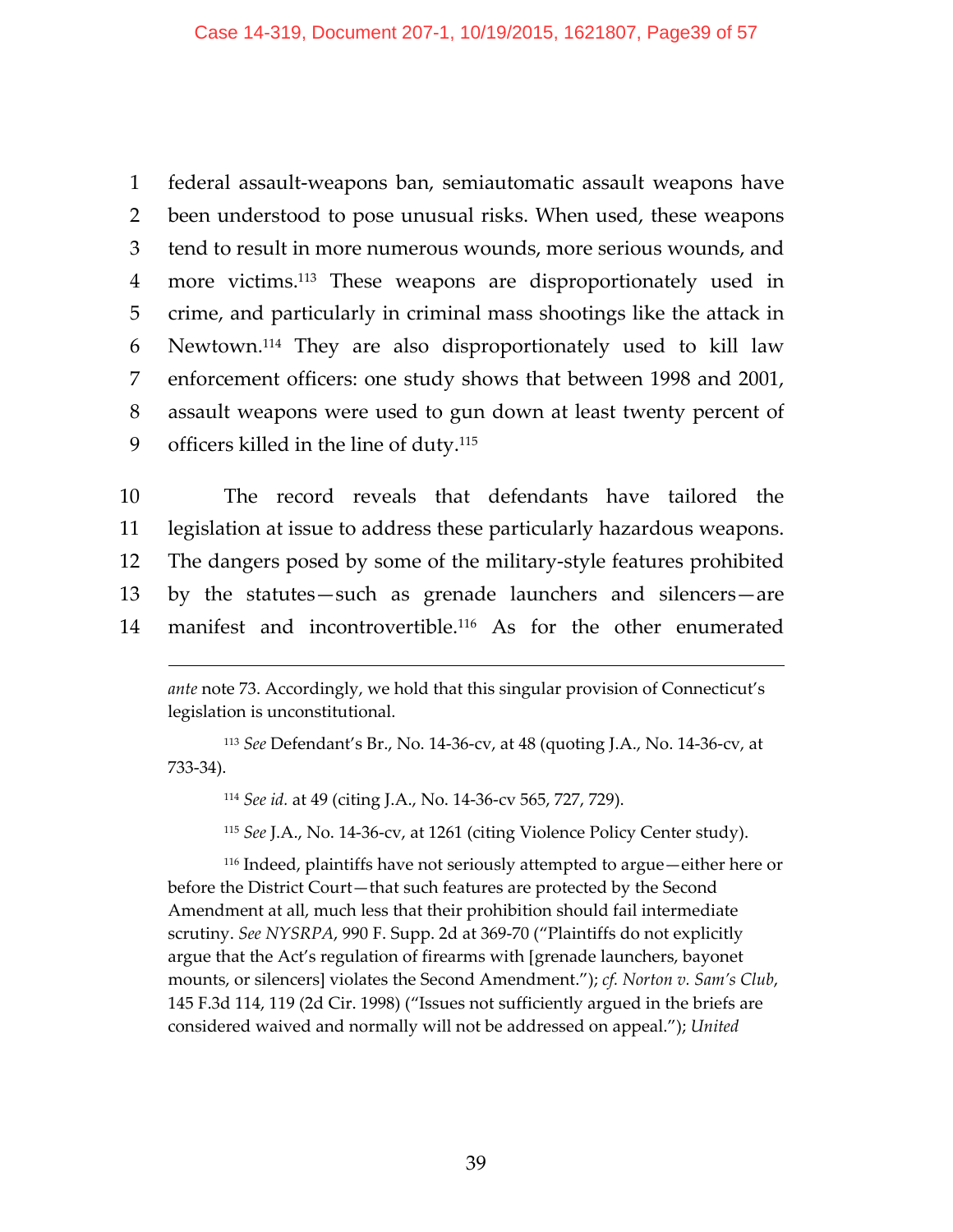military‐style features—such as the flash suppressor, protruding grip, and barrel shrouds—New York and Connecticut have determined, as did the U.S. Congress, that the "net effect of these military combat features is a capability for lethality—more wounds, more serious, in more victims—far beyond that of other firearms in 6 general, including other semiautomatic guns." Indeed, plaintiffs explicitly contend that these features improve a firearm's 8 "accuracy," "comfort," and "utility."<sup>118</sup> This circumlocution is, as Chief Judge Skretny observed, a milder way of saying that these 10 features make the weapons more deadly.<sup>119</sup>

 The legislation is also specifically targeted to prevent mass shootings like that in Newtown, in which the shooter used a semiautomatic assault weapon. Plaintiffs complain that mass shootings are "particularly rare events" and thus, even if successful, the legislation will have a "minimal impact" on most violent

*States v. Amer*, 110 F.3d 873, 879 (2d Cir. 1997) (finding that defendant forfeited one of his constitutional arguments by failing to raise it before the District Court).

<u> Andreas Andreas Andreas Andreas Andreas Andreas Andreas Andreas Andreas Andreas Andreas Andreas Andreas Andr</u>

J.A., No. 14‐36‐cv, at 733‐34.

Plaintiffs' Br., No. 14‐36‐cv, at 20; Plaintiffs' Br., No. 14‐319‐cv, at 19‐20.

*NYSRPA*, 990 F. Supp. 2d at 368.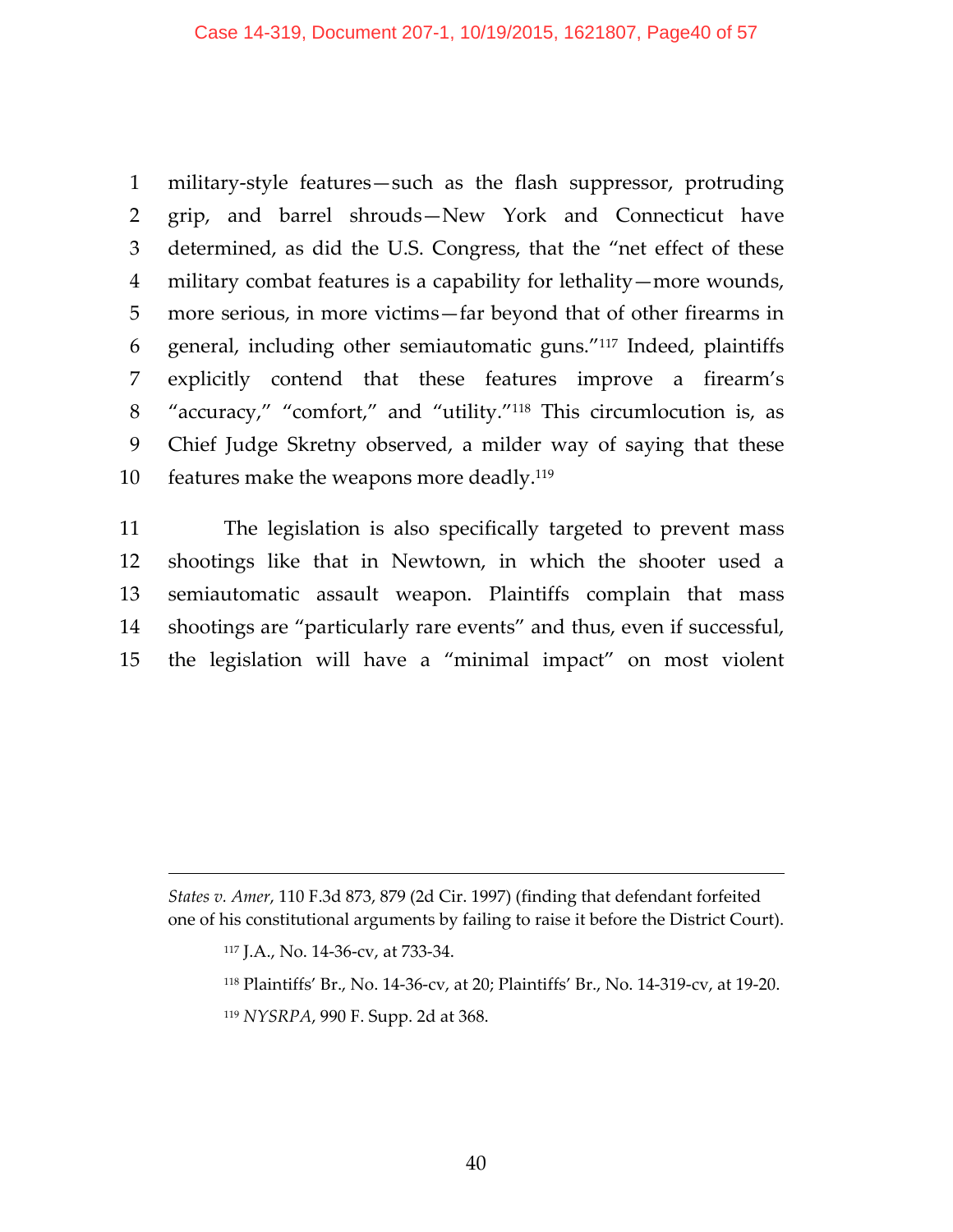1 crime.<sup>120</sup> That may be so. But gun-control legislation "need not strike 2 at all evils at the same time" to be constitutional.<sup>121</sup>

 Defendants also have adduced evidence that the regulations will achieve their intended end of reducing circulation of assault 5 weapons among criminals.<sup>122</sup> Plaintiffs counter—without record evidence—that the statutes will primarily disarm law‐abiding 7 citizens and will thus impair the very public-safety objectives they 8 were designed to achieve.<sup>123</sup> Given the dearth of evidence that law- abiding citizens typically use these weapons for self‐defense, *see ante* Section V.c.ii, plaintiffs' concerns are speculative at best, and certainly not strong enough to overcome the "substantial deference" we owe to "predictive judgments of the legislature" on matters of 13 public safety.<sup>124</sup> The mere possibility that some subset of people intent on breaking the law will indeed ignore these statutes does not make them unconstitutional.

<sup>120</sup> Plaintiffs' Br., No. 14‐36‐cv, at 48‐49; Plaintiffs' Br., No. 14‐319‐cv, at 48‐ 49.

<sup>121</sup> *Nat'l Rifle Ass'n of Am.,* 700 F.3d at 211 (quoting *Buckley v. Valeo*, 424 U.S. 1, 105 (1976)).

<sup>122</sup> *See* Defendants' Br., No. 14‐319‐cv, at 71‐75 (citing, *inter alia*, research by Prof. Christopher S. Koper, evaluating the impact of the federal assault weapons ban, J.A., No. 14‐319‐cv, at 1404).

<sup>123</sup> Plaintiffs' Br., No. 14‐36‐cv, at 45‐46; Plaintiffs' Br., No. 14‐319‐cv, at 45‐ 46.

<sup>124</sup> *Kachalsky*, 701 F.3d at 97 (quoting *Turner Broad. Sys.*, 520 U.S. at 195 (brackets omitted)).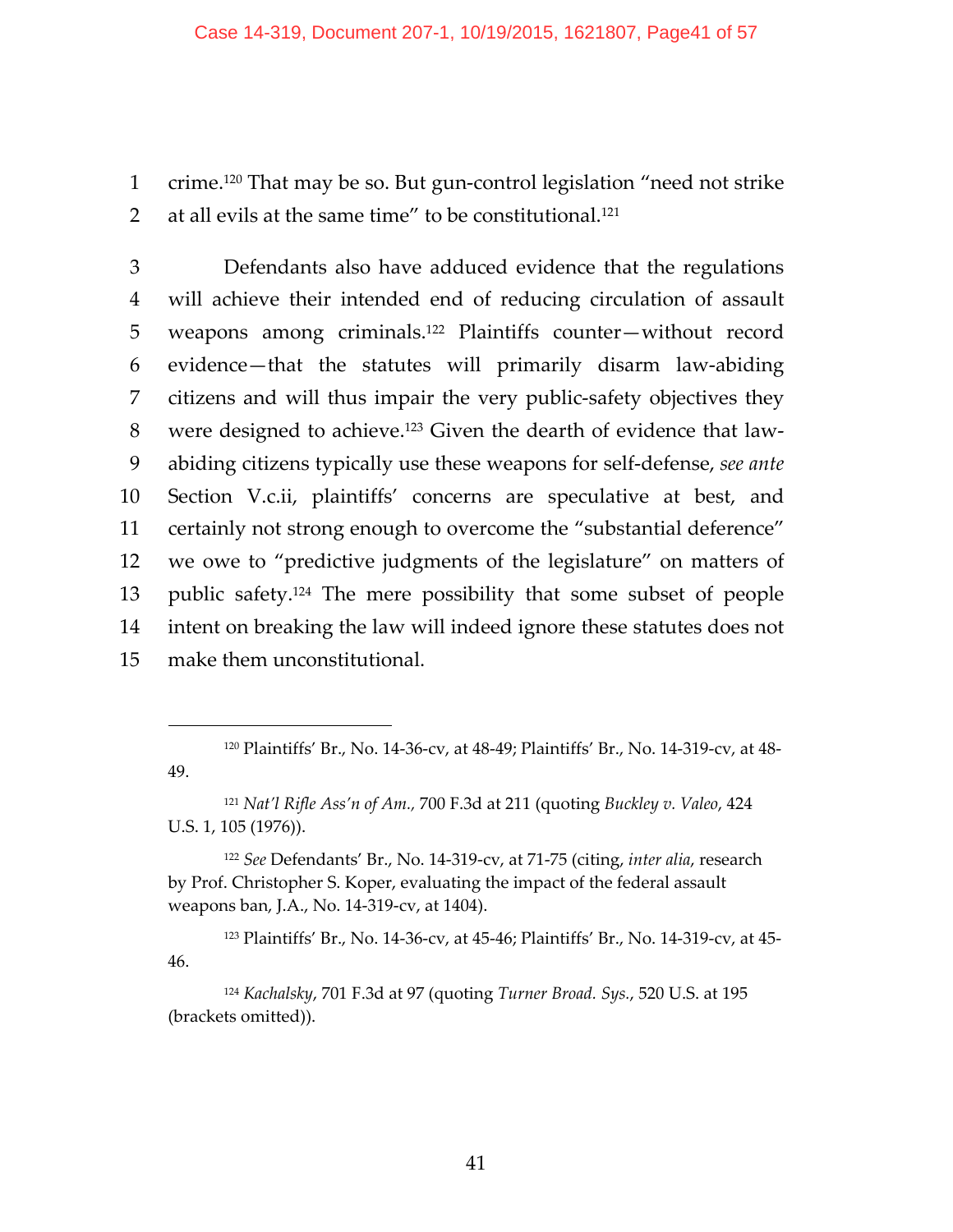1 Ultimately, "[i]t is the legislature's job, not ours, to weigh 2 conflicting evidence and make policy judgments. $^{\prime\prime}$ 125 We must 3 merely ensure that the challenged laws are substantially—even if 4 not perfectly—related to the articulated governmental interest. The 5 prohibition of semiautomatic assault weapons passes this test.<sup>126</sup>

# 6 **ii. Prohibition on Large‐Capacity Magazines**

 The same logic applies *a fortiori* to the restrictions on large‐ 8 capacity magazines. $127$  The record evidence suggests that large- capacity magazines may "present even greater dangers to crime and violence than assault weapons alone, in part because they are more prevalent and can be and are used . . . in both assault weapons and 12 non-assault weapons."<sup>128</sup> Large-capacity magazines are disproportionately used in mass shootings, like the one in

<sup>127</sup> *Amici* argue that large‐capacity magazines are entirely outside of Second Amendment protection for the independent reason that such magazines constitute firearm "accessories" rather than protected "arms." *See* Br. of *Amici Curiae* Law Center To Prevent Gun Violence and New Yorkers Against Gun Violence, No. 14‐36‐cv, at 8‐13; Br. of *Amici Curiae* Law Center To Prevent Gun Violence, Connecticut Against Gun Violence, and Cleveland School Remembers, No. 14-319-cv, at 10-14. Because we conclude that the prohibition of largecapacity magazines would survive the requisite scrutiny, we need not reach the merits of this additional argument.

<sup>128</sup> J.A., No. 14‐319‐cv, at 1400.

<sup>125</sup> *Id.* at 99.

<sup>126</sup> *Cf. Heller II*, 670 F.3d at 1263 ("[T]he evidence demonstrates a ban on assault weapons is likely to promote the Government's interest in crime control . . . ."). Again, our holding is limited insofar as it does not apply to Connecticut's prohibition of the non‐semiautomatic Remington 7615.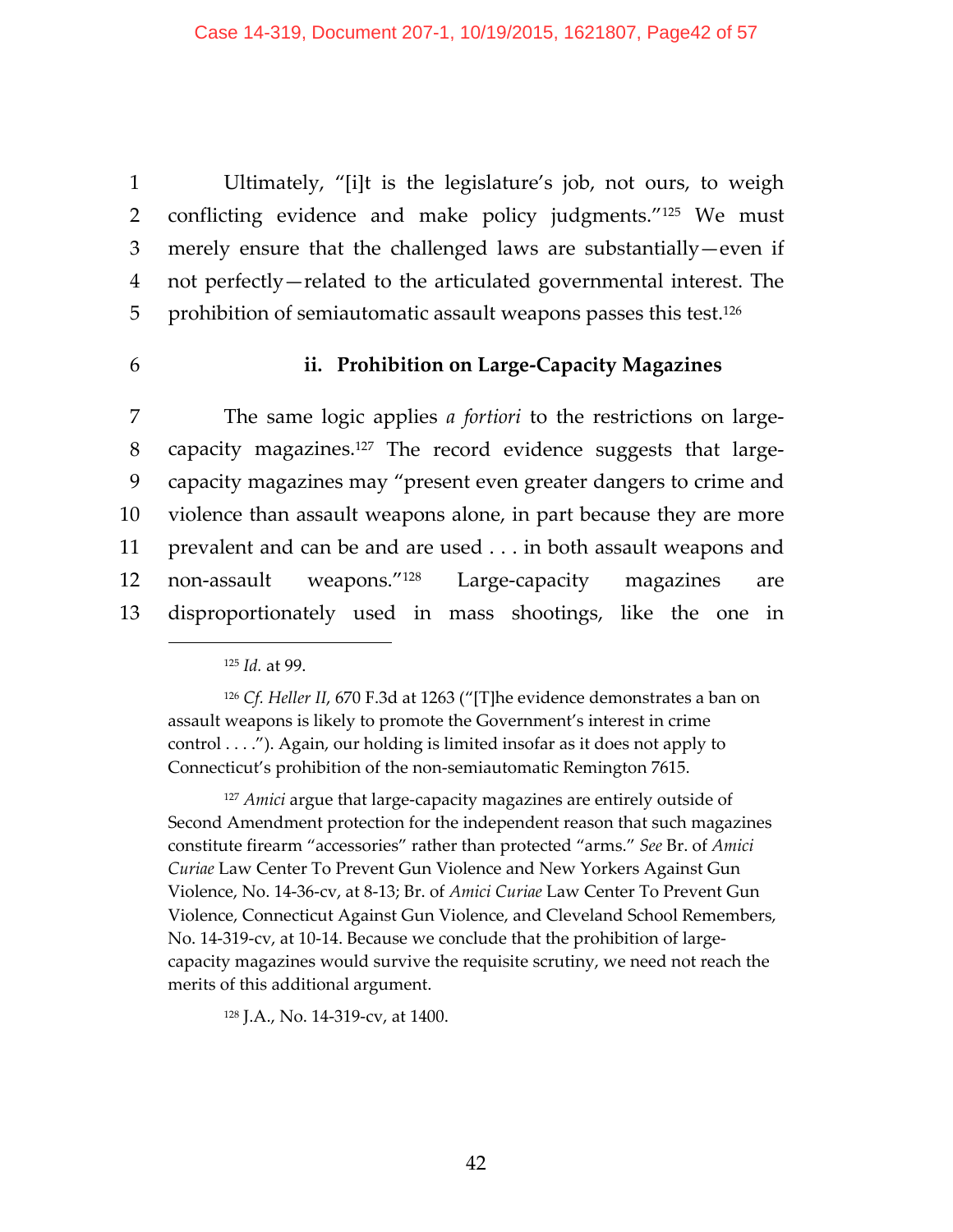Newtown, in which the shooter used multiple large‐capacity 2 magazines to fire 154 rounds in less than five minutes.<sup>129</sup> Like assault weapons, large‐capacity magazines result in "more shots fired, persons wounded, and wounds per victim than do other gun 5 attacks."<sup>130</sup> Professor Christopher Koper, a firearms expert relied upon by all parties in both states, stated that it is "particularly" the ban on large‐capacity magazines that has the greatest "potential to 8 prevent and limit shootings in the state over the long-run."<sup>131</sup>

 We therefore conclude that New York and Connecticut have adequately established a substantial relationship between the prohibition of both semiautomatic assault weapons and large‐ capacity magazines and the important—indeed, compelling—state interest in controlling crime. These prohibitions survive intermediate scrutiny.

#### **iii. Seven‐Round Load Limit**

 Though the key provisions of both statutes pass constitutional muster on this record, another aspect of New York's SAFE Act does 18 not: the seven-round load limit, which makes it "unlawful for a

Defendants' Br., No. 14‐319‐cv, at 11, 38‐39.

 *Heller II*, 670 F.3d at 1263 (internal quotation marks omitted); *see also* Defendants' Br., No. 14‐36‐cv, at 59‐60.

J.A., No. 14‐319‐cv, at 1410.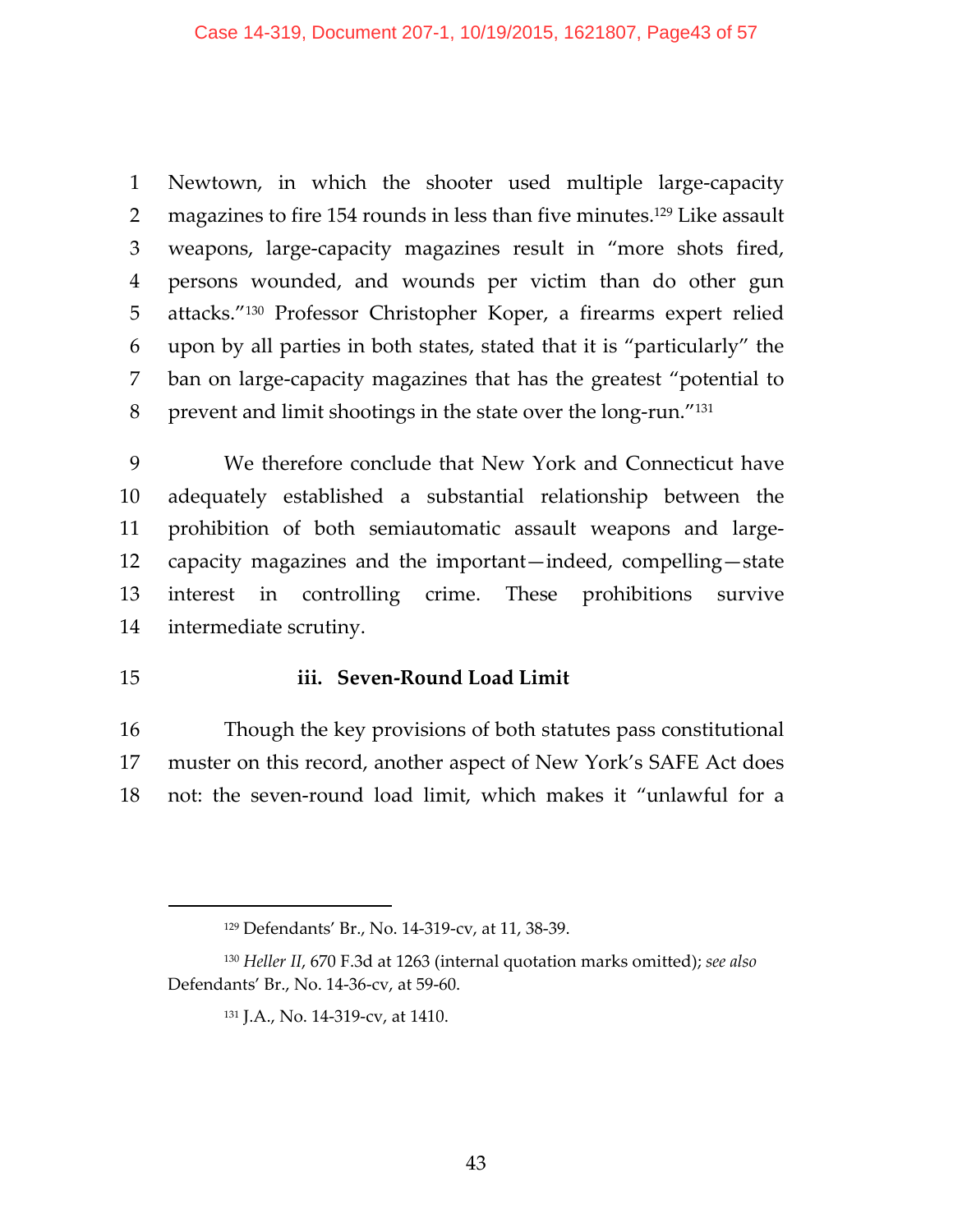person to knowingly possess an ammunition feeding device where such device contains more than seven rounds of ammunition."132

 As noted above, the seven‐round load limit was a second‐best solution. New York determined that only magazines containing seven rounds or fewer can be safely possessed, but it also recognized that seven‐round magazines are difficult to obtain commercially. Its compromise was to permit gun owners to use ten‐round magazines 8 if they were loaded with seven or fewer rounds.<sup>133</sup>

 On the record before us, we cannot conclude that New York 10 has presented sufficient evidence that a seven-round load limit would best protect public safety. Here we are considering not a capacity restriction, but rather a load limit. Nothing in the SAFE Act 13 will outlaw or reduce the number of ten-round magazines in circulation. It will not decrease their availability or in any way frustrate the access of those who intend to use ten‐round magazines for mass shootings or other crimes. It is thus entirely untethered from the stated rationale of reducing the number of assault weapons 18 and large capacity magazines in circulation.<sup>134</sup> New York has failed to present evidence that the mere existence of this load limit will convince any would‐be malefactors to load magazines capable of holding ten rounds with only the permissible seven.

N.Y. Penal Law § 265.37; *see ante* notes 12‐13 and accompanying text.

*See* Defendants' Br., No. 14‐36‐cv, at 15‐16.

*See id.* at 55.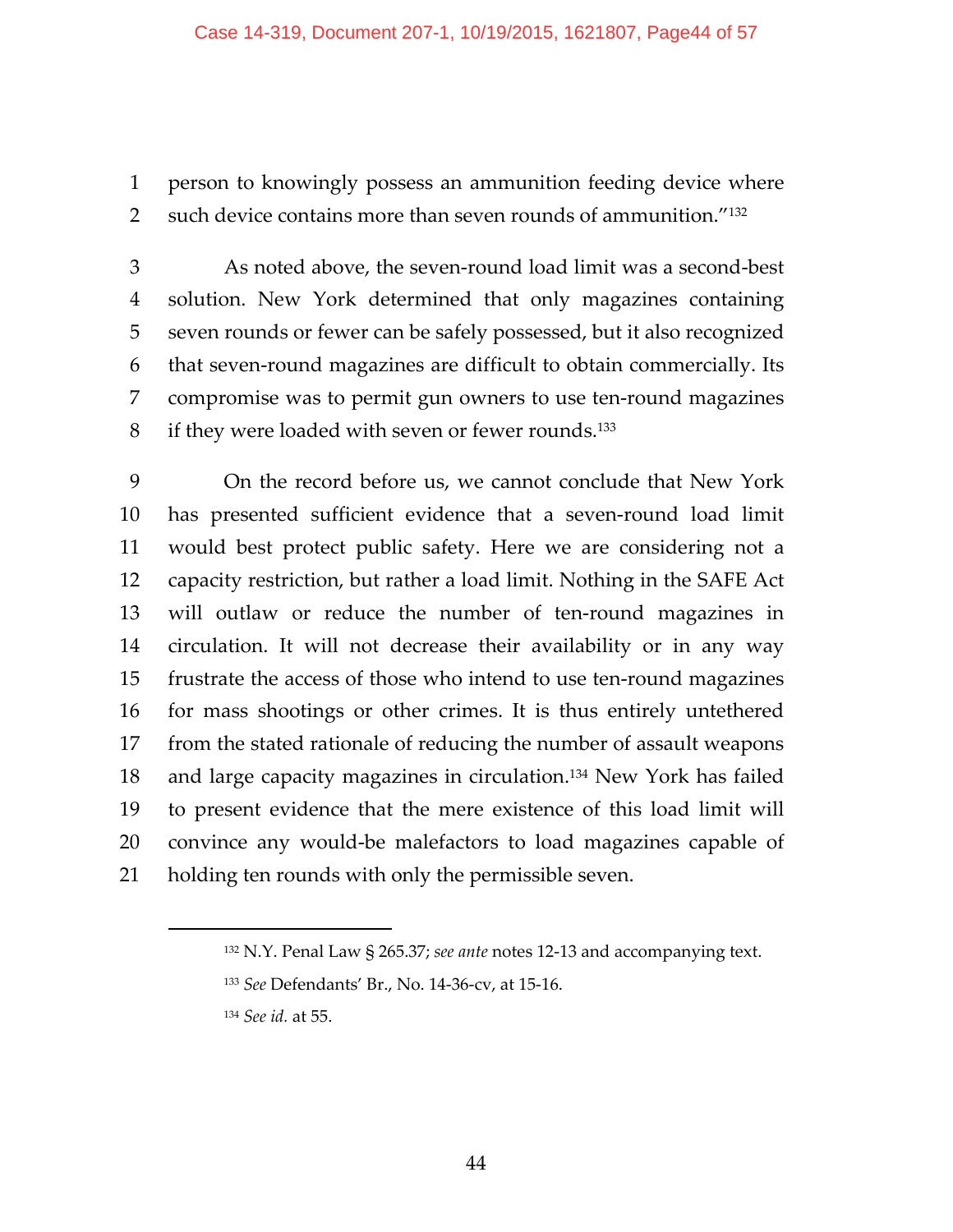To be sure, the mere possibility of criminal disregard of the laws does not foreclose an attempt by the state to enact firearm regulations. But on intermediate scrutiny review, the state cannot 4 "get away with shoddy data or reasoning."<sup>135</sup> To survive intermediate scrutiny, the defendants must show "*reasonable* inferences based on *substantial* evidence" that the statutes are 7 substantially related to the governmental interest.<sup>136</sup> With respect to the load limit provision alone, New York has failed to do so.

#### **VI. Vagueness Challenge**

 We turn now to plaintiffs' second challenge to the New York and Connecticut laws—their claim that provisions of both statutes 12 are unconstitutionally vague. The New York defendants cross- appeal Chief Judge Skretny's ruling that two provisions of the SAFE Act are void because of vagueness.

## **a. Legal Standards**

16 Grounded in due process principles, the void-for-vagueness doctrine provides that "[n]o one may be required at peril of life, liberty or property to speculate as to the meaning of penal 19 statutes."<sup>137</sup> The doctrine requires that "a penal statute define the

*Alameda Books*, 535 U.S. at 438.

*Turner Broad. Sys.*, 520 U.S. at 195 (emphasis supplied).

 *Cramp v. Bd. of Pub. Instruction*, 368 U.S. 278, 287 (1961); *see also Cunney v. Bd. of Trustees of Vill. of Grand View, N.Y.*, 660 F.3d 612, 620 (2d Cir. 2011).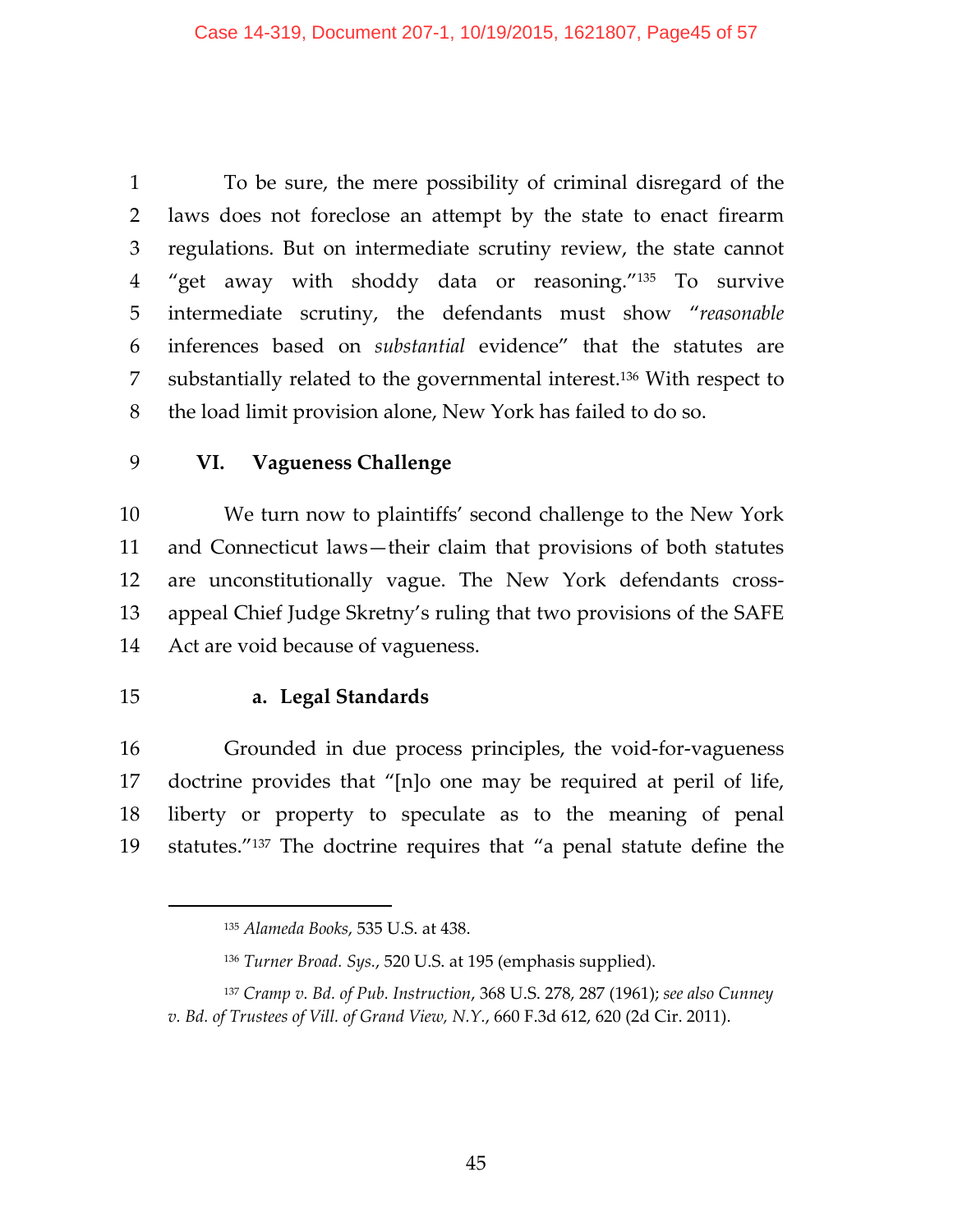criminal offense with sufficient definiteness that ordinary people can understand what conduct is prohibited and in a manner that does 3 not encourage arbitrary and discriminatory enforcement."<sup>138</sup> Statutes carrying criminal penalties or implicating the exercise of constitutional rights, like the ones at issue here, are subject to a "more stringent" vagueness standard than are civil or economic 7 regulations.<sup>139</sup> However, the doctrine does not require "'meticulous specificity'" of statutes, recognizing that "language is necessarily 9 marked by a degree of imprecision.

10 Because plaintiffs pursue this "pre-enforcement" appeal before they have been charged with any violation of law, it 12 constitutes a "facial," rather than "as-applied," challenge.<sup>141</sup> Under the standard set forth by the Supreme Court in *United States v. Salerno*, to succeed on a facial challenge, "the challenger must establish that *no set of circumstances* exists under which the Act

*Kolender v. Lawson*, 461 U.S. 352, 357 (1983).

 *Vill. of Hoffman Estates v. The Flipside, Hoffman Estates, Inc.*, 455 U.S. 489, ‐99 (1982).

 *Thibodeau v. Portuondo*, 486 F.3d 61, 66 (2d Cir. 2007) (quoting *Grayned v. City of Rockford*, 408 U.S. 104, 110 (1972)).

 *See Richmond Boro Gun Club, Inc. v. City of New York*, 97 F.3d 681, 685‐86 (2d Cir. 1996).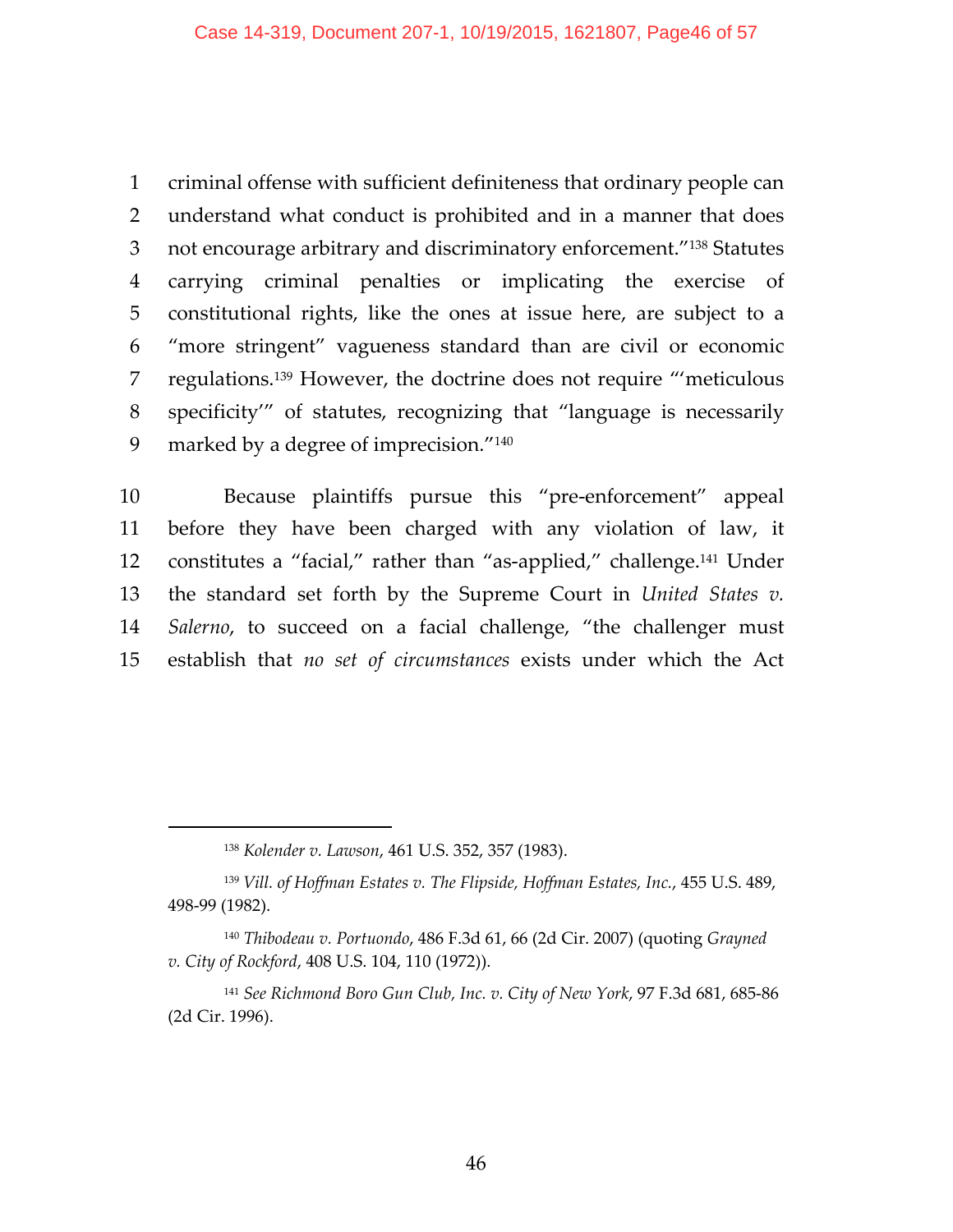#### Case 14-319, Document 207-1, 10/19/2015, 1621807, Page47 of 57

1 would be valid."<sup>142</sup> As a result, a facial challenge to a legislative 2 enactment is "the most difficult challenge to mount successfully."<sup>143</sup>

 Seeking to avoid this prohibitively high bar, plaintiffs urge us to follow the different approach that a plurality of the Supreme 5 Court took in *City of Chicago v. Morales*.<sup>144</sup> In that case, three Justices held that a criminal law lacking a *mens rea* requirement and burdening a constitutional right "is subject to facial attack" "[w]hen 8 vagueness permeates the text of such a law."<sup>145</sup> This Court, however, has determined that, because the test set forth by the *Morales* plurality has not been adopted by the Supreme Court as a whole, we 11 are not required to apply it.<sup>146</sup> We have previously declined to 12 specify a preference for either test, and we need not do so here, because the challenged provisions are sufficiently clear to survive a facial challenge under either approach.

*Id*.

481 U.S. 739, 745 (1987) (emphasis supplied).

 527 U.S. 41 (1999); *see also* Plaintiffs' Br., No. 14‐319‐cv, at 52‐54; Plaintiffs' Br., No. 14‐36‐cv, at 52‐56.

527 U.S. at 55.

 *United States v. Rybicki*, 354 F.3d 124, 131‐32 (2d Cir. 2003) (en banc). *Id.* at 132 n.3.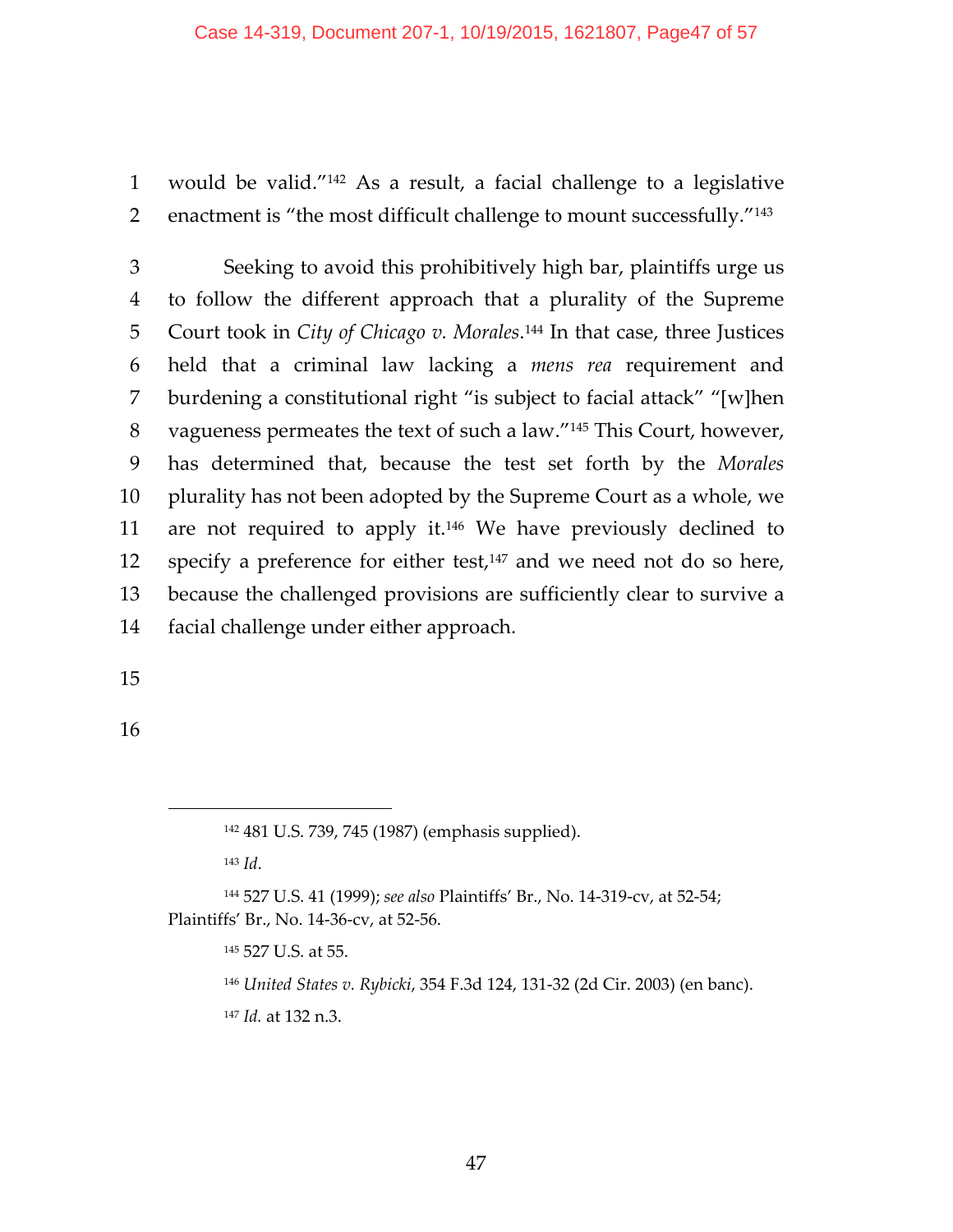# 1 **b. Application**

# 2 **i.** "**Can be readily restored or converted to accept"**

 Both the New York and Connecticut statutes criminalize the possession of magazines that "can be readily restored or converted 5 to accept" more than ten rounds of ammunition.<sup>148</sup> In both suits, plaintiffs allege that the phrase is unconstitutionally vague because whether a magazine "can be readily restored or converted" depends upon the knowledge, skill, and tools available to the particular 9 restorer, and the statutes are silent on these details.<sup>149</sup>

10 This statutory language dates at least to the 1994 federal 11 assault-weapons ban and later appeared in New York's 2000 law. As 12 Chief Judge Skretny noted, there is no record evidence that it has 13 given rise to confusion at any time in the past two decades.<sup>150</sup> This 14 Court found a similar phrase in another gun law—"may readily be 15 converted"—to be "sufficiently definite" as to provide "clear[] 16 warn[ing]" of its meaning.<sup>151</sup> Plaintiffs' reliance on a Sixth Circuit

<sup>149</sup> Plaintiffs' Br., No. 14‐36‐cv, at 58‐59; Plaintiffs' Br., No. 14‐319‐cv, at 58‐ 60.

<sup>150</sup> *NYSRPA*, 990 F. Supp. 2d at 376.

<sup>151</sup> *U.S. v. 16,179 Molso Italian .22 Caliber Winlee Derringer Convertible Starter Guns*, 443 F.2d 463, 464‐65 (2d Cir. 1971) (rejecting a vagueness challenge in a civil forfeiture context, and finding that the phrase clearly meant a gun "which can be converted by a relatively simple operation taking only a few minutes").

<sup>148</sup> N.Y. Penal Law §§ 265.00(23), 265.02(8), 265.36; Conn. Gen. Stat. § 53‐  $202w(a)(1)$ .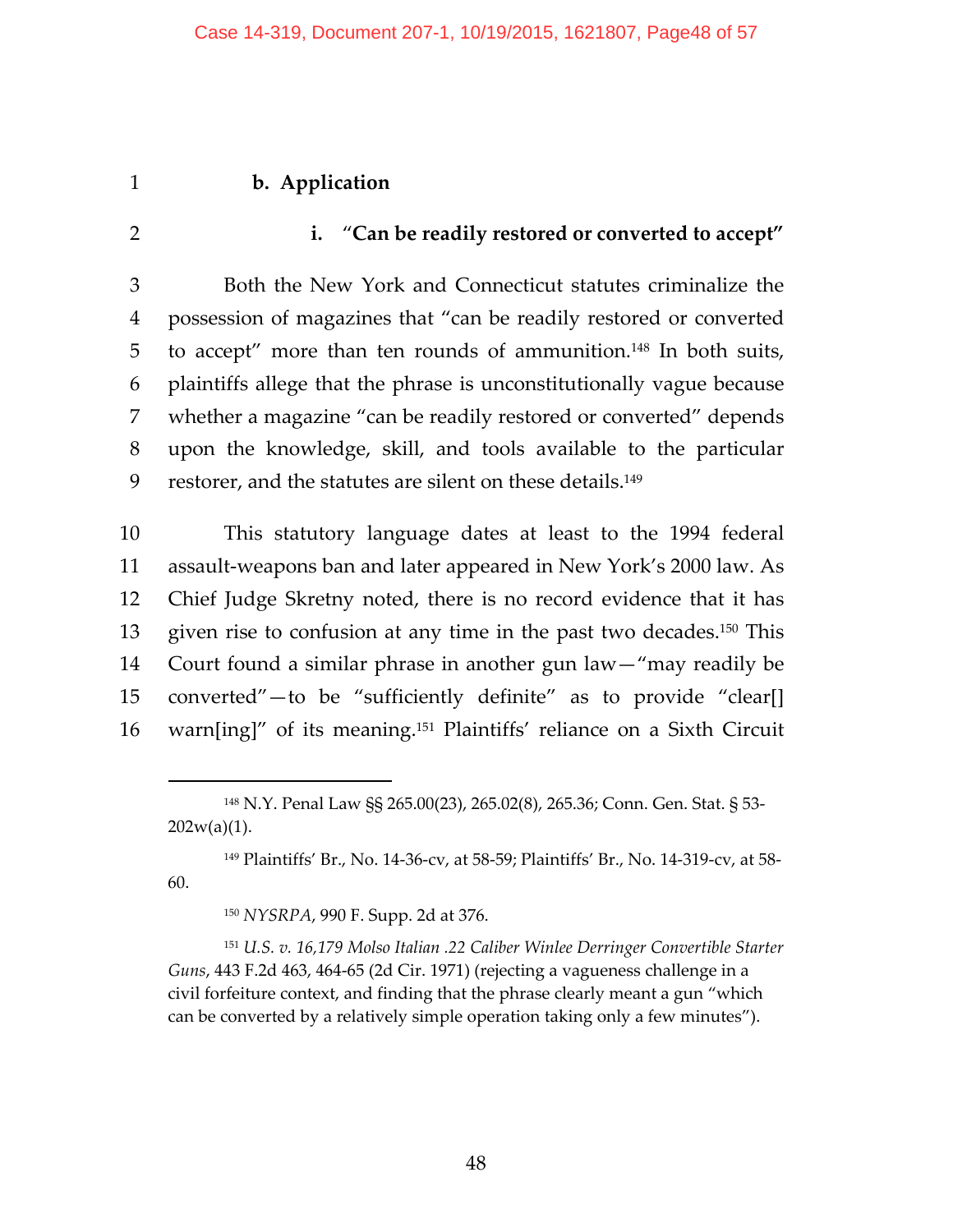case that interpreted a *different* phrase—"may be restored" without 2 the modifier "readily"—is inapposite.<sup>152</sup>

 Plaintiffs' purported concern—that this provision might be unfairly used to prosecute an ordinary citizen for owning a magazine that only a gunsmith equipped with technical knowledge 6 and specialized tools could "readily convert"-is implausible. Should such a prosecution ever occur, the defendant could bring an "as applied" vagueness challenge, grounded in the facts and context of a particular set of charges. That improbable scenario cannot, however, adequately support the *facial* challenge plaintiffs attempt to bring here.

 In sum, we affirm the judgments of both District Courts finding that this phrase is not unconstitutionally vague.

#### **ii. Capacity of Tubular Magazines**

15 The New York plaintiffs contend the SAFE Act's ten-round 16 magazine restriction<sup>154</sup> is vague insofar as it extends to tubular magazines, the capacity of which varies according to the size of the particular shells that are loaded. This challenge fails as a threshold matter for the reasons stated by the District Court: the provision is

N.Y. Penal Law § 265.00(23).

 Plaintiffs' Br., No. 14‐36‐cv, at 58; Plaintiffs' Br., No. 14‐319‐cv, at 58‐59; *see Peoples Rights Org., Inc. v. City of Columbus*, 152 F.3d 522, 537 (6th Cir. 1998).

 *See* Plaintiffs' Br., No. 14‐36‐cv, at 58‐59; Plaintiffs' Br., No. 14‐319‐cv, at ‐59.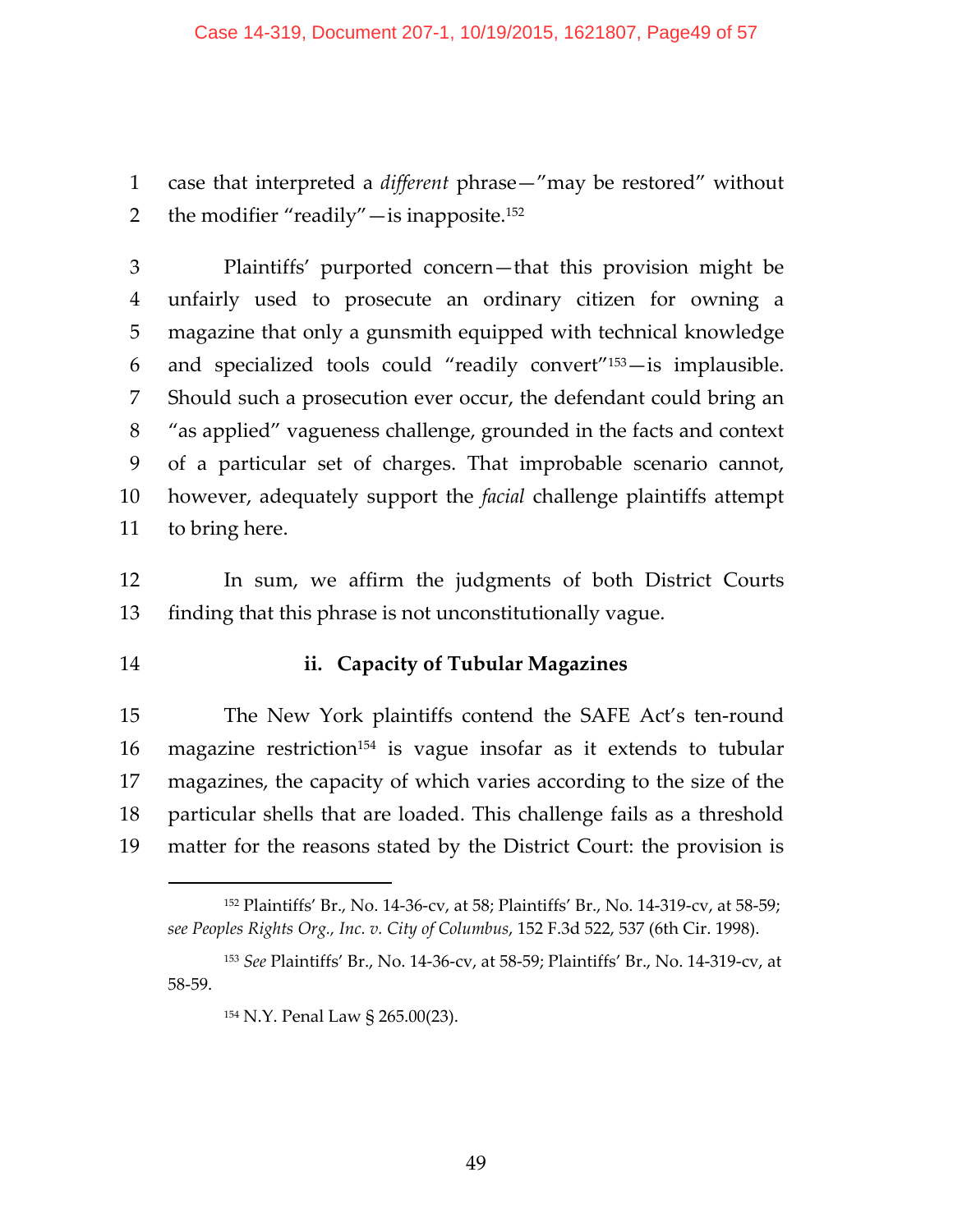only potentially vague when applied to a specific (non‐standard) use, and hence is neither vague in all circumstances (as required under *Salerno*) nor permeated with vagueness (as required by the *Morales* plurality). Moreover, like the "readily converted" language, this capacity restriction was also included in the 1994 federal assault‐weapons ban, without any record evidence of confusion during the ensuing decades.

# **iii. "Copies or Duplicates"**

 Plaintiffs challenge the Connecticut statute's definition of assault weapon to include certain specified firearms and any "copies 11 or duplicates thereof with the capability of" the listed models.<sup>155</sup> They argue that the provision provides inadequate notice of which firearms in particular are prohibited.

 We review the statutory language within its context, relying if necessary on the canons of statutory construction and legislative history.156 In the context of the legislation as a whole, this "copies or duplicates" language is not unconstitutionally vague. All firearms that the statute prohibits by model name *also* exhibit at least one of 19 the prohibited military-style features.<sup>157</sup> Hence, the statute provides

 *Commack Self‐Service Kosher Meats, Inc. v. Hooker*, 680 F.3d 194, 213 (2d Cir. 2012).

Conn. Gen. Stat. § 53‐202a(1)(B)‐(D).

<sup>&</sup>lt;sup>157</sup> The Connecticut legislation prohibited only a single firearm, the Remington 7615, which lacked military‐style features. Because we have already held that Connecticut's ban on the Remington 7615 is unconstitutional, *see ante*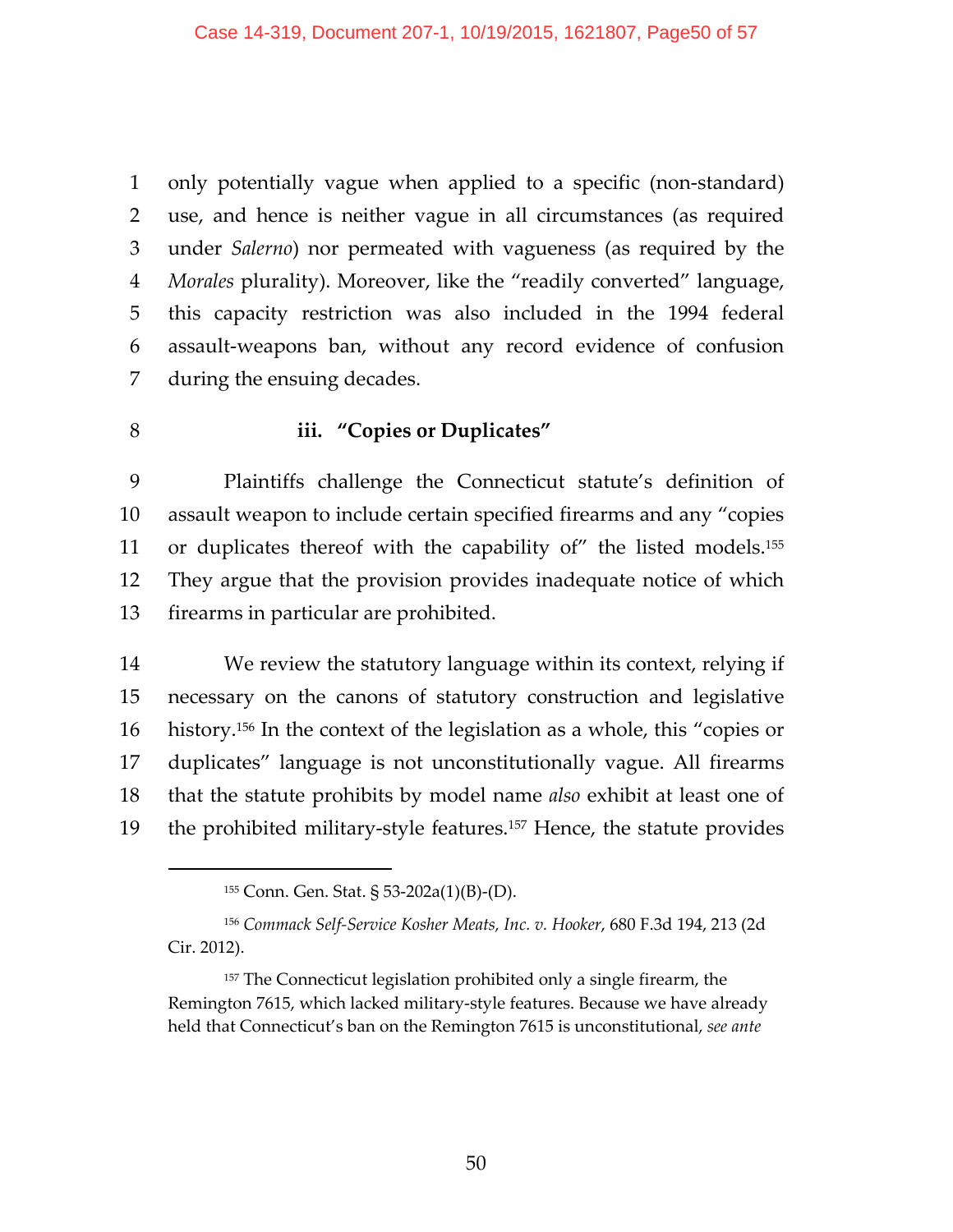two independent means by which an individual may determine if his firearm is prohibited: he may consult the list of illegal models and, if still concerned that the firearm may be an unlawful "copy or duplicate," he may cross‐reference the list of prohibited military‐ style features.

 In this manner, the Connecticut legislation avoids the 7 deficiency of an assault-weapons ban struck down by a sister Circuit as unconstitutionally vague in *Springfield Armory, Inc. v. City of* 9 Columbus.<sup>158</sup> In *Springfield*, the municipal ordinance at issue defined assault weapons simply by naming 46 individual models and extending the prohibition to weapons with "slight modifications or enhancements" to the listed firearms. The Sixth Circuit explained that the ordinance was invalid because it "outlaw[ed] certain brand names without including within the prohibition similar assault weapons of the same type, function or capability [and] . . . without providing any explanation for its selections [of prohibited 17 firearms]."<sup>159</sup> The Sixth Circuit found it significant that the ordinance offered no "explanation for drafting the ordinance in terms of brand 19 name rather than generic type or category of weapon. $10^{\circ}$  In the instant case, by contrast, Connecticut has provided not only an

<u> Andreas Andreas Andreas Andreas Andreas Andreas Andreas Andreas Andreas Andreas Andreas Andreas Andreas Andr</u>

 29 F.3d 250, 252 (6th Cir. 1994). *Id*.

*Id*.

notes 73 and 112, plaintiffs' challenge to the "copies or duplicates" provision is moot regarding copies or duplicates of the Remington 7615 itself.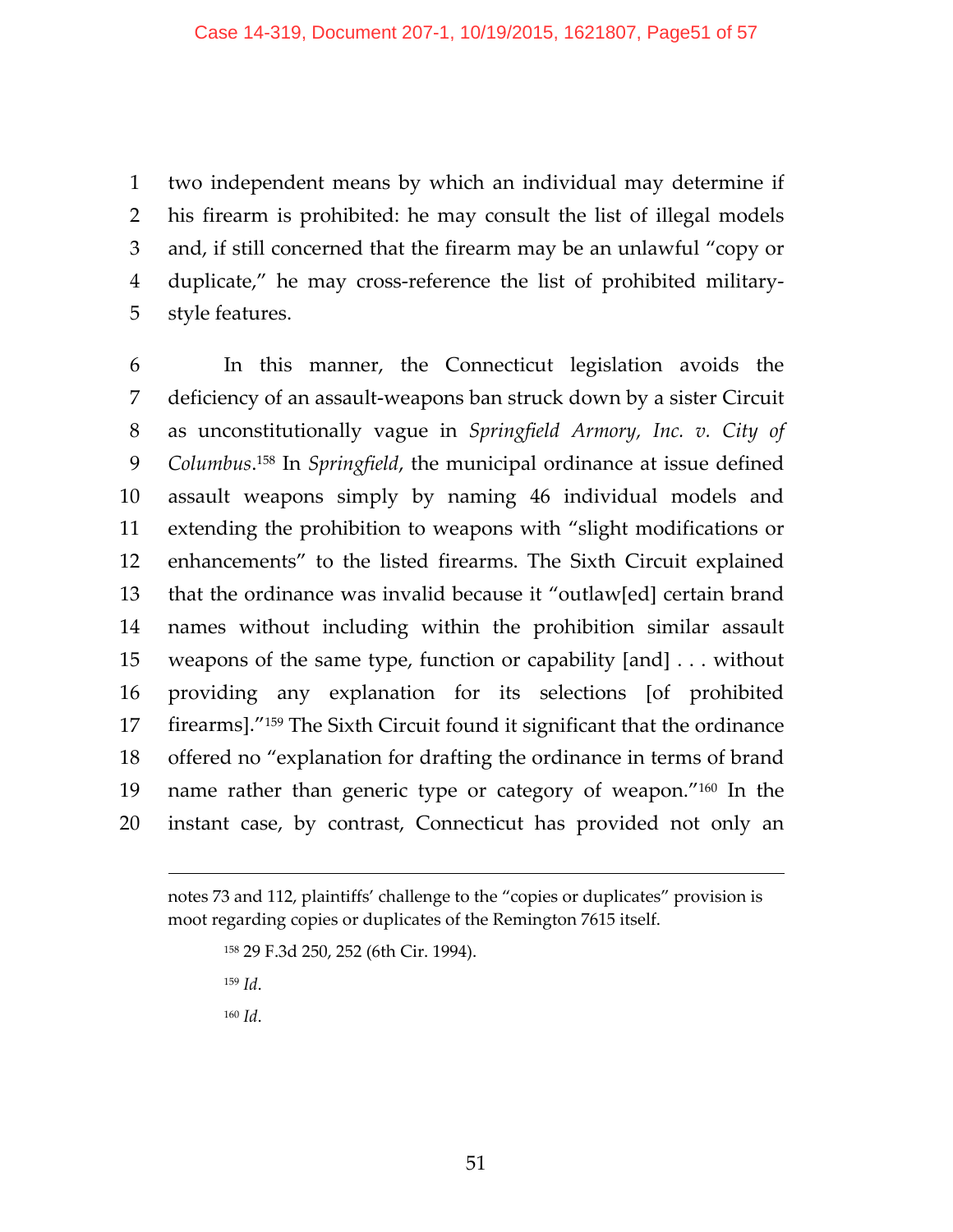itemized list of prohibited models but also the military‐style features test, which functions as an explanation of the "generic type or category of weapon" outlawed.

 We therefore agree with Judge Covello that the "copies or duplicate" provision of the Connecticut statute at issue here is sufficiently definite to survive a void‐for‐vagueness challenge.

#### **iv. "Version"**

 We apply similar logic to our analysis of New York's prohibition of semiautomatic pistols that are "semiautomatic 10 version[s] of an automatic rifle, shotgun or firearm."<sup>161</sup> In this case, Chief Judge Skretny held that the provision was unconstitutionally vague, reasoning that "an ordinary person cannot know whether 13 any single semiautomatic pistol is a 'version' of an automatic one."<sup>162</sup> The District Court also expressed concern that the lack of criteria 15 might encourage arbitrary and discriminatory enforcement.<sup>163</sup>

 We disagree. The SAFE Act's terminology has been used in multiple state and federal firearms statutes, including the 1994 federal assault‐weapons ban, as well as in government reports, 19 judicial decisions, and published books.<sup>164</sup> Plaintiffs have shown no

*Id*.

N.Y. Penal Law § 265.00(22)(c)(viii).

*NYSRPA*, 990 F. Supp. 2d at 377.

Defendants' Br., No. 14‐36‐cv, at 81‐83.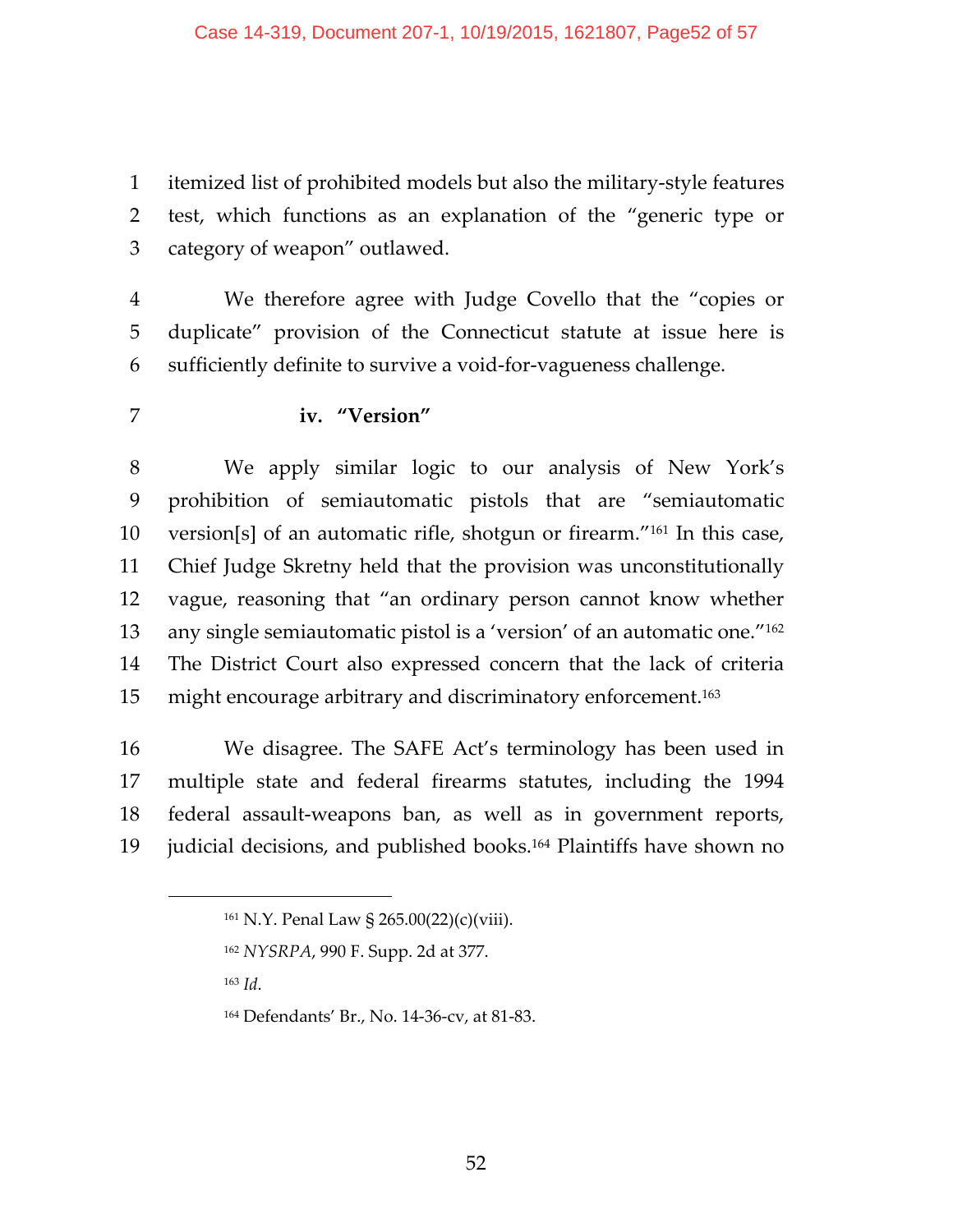evidence of confusion arising from this long‐standing formulation. Though plaintiffs are correct that, as a general proposition, repetition does not save a vague term, in the particular circumstances presented here—repeated use for decades, without evidence of mischief or misunderstanding—suggests that the language is comprehensible. Further, the SAFE Act provides additional notice of prohibited conduct by requiring the creation of a website listing unlawful weapons and containing additional 9 information.<sup>165</sup> If, in fact, as the District Court fears, this language results in arbitrary and discriminatory enforcement, those charged under the statute can and should seek recourse in an "as applied" challenge. We cannot conclude, however, that the provision is vague in all circumstances or permeated with vagueness on its face. We therefore reverse so much of the District Court's judgment as holds New York Penal Law § 265.00(22)(c)(viii) void because of vagueness.

#### **v. "Muzzle Break"**

 Finally, Chief Judge Skretny also struck down as impermissibly vague a provision of New York's SAFE Act that listed among prohibited military‐style features such muzzle attachments as "a flash suppressor, *muzzle break*, muzzle compensator, or threaded barrel designed to accommodate a flash suppressor, *muzzle*

 N.Y. Penal Law § 400.00(16‐a)(b). The New York State Police also maintains a telephone line to answer the questions of gun owners. *See* Defendants' Reply Br., No. 14‐36‐cv, at 26.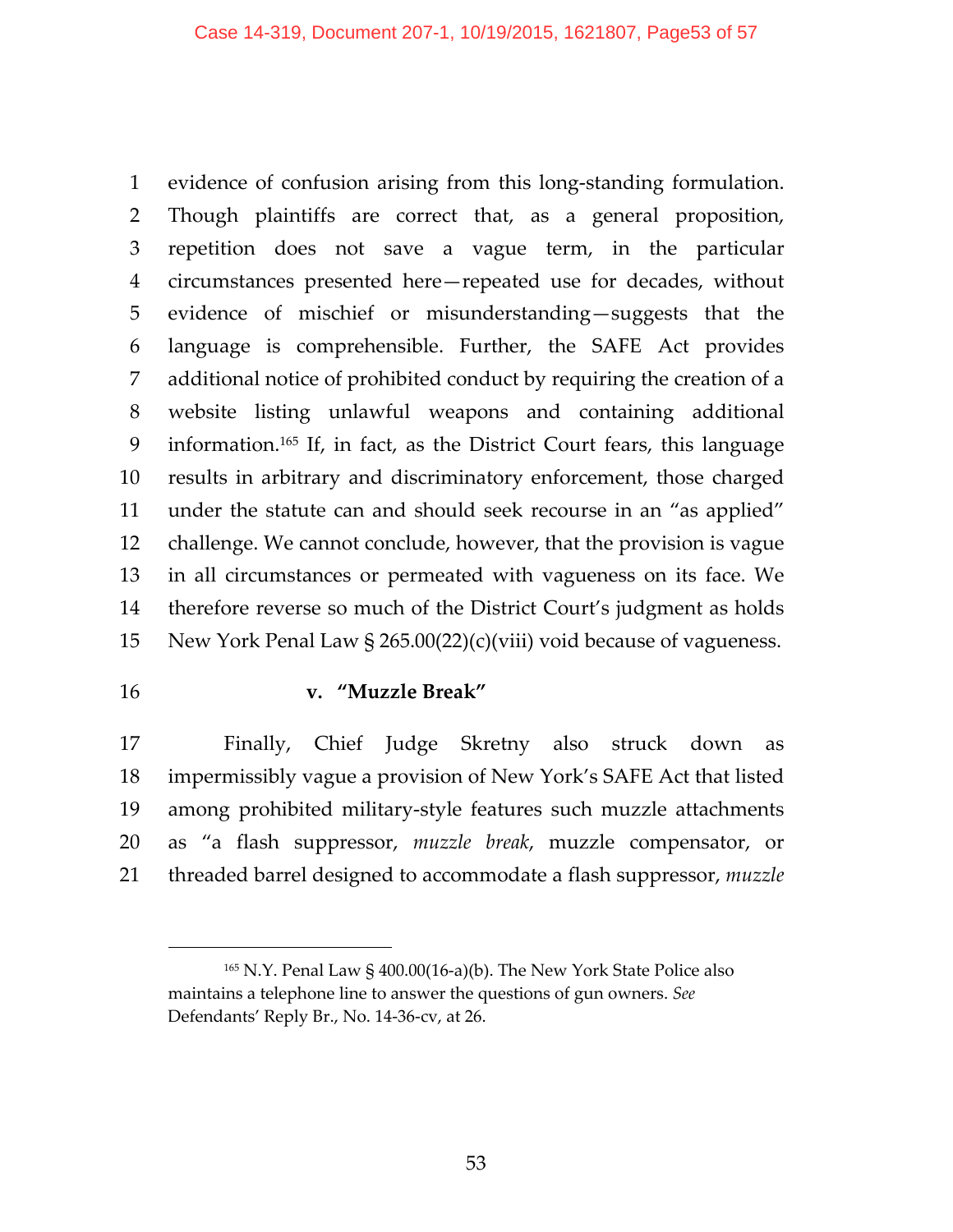*break*, or muzzle compensator.<sup>"166</sup> All parties agree that a "muzzle" *brake*" is a firearm attachment that reduces recoil. However, the SAFE Act misspelled the term as "muzzle *break*." On the basis of this misspelling, the District Court held the references to muzzle "breaks" to be unconstitutionally vague, reasoning that "an ordinary person cannot be 'informed as to what the State commands or 7 forbids."<sup>167</sup>

 This is, in our view, an overstatement. Because the misspelled homophone "muzzle break" has no accepted meaning, there is no meaningful risk that a party might confuse the legislature's intent. Further, its placement within a list of muzzle attachments makes the misspelled term's meaning even clearer. What is more, because the adjacent statutory term "muzzle compensator" is synonymous with muzzle brake, and thus independently covers the prohibited conduct, this issue is of little moment. Nonetheless, vagueness doctrine requires only that the statute provide "sufficiently definite warning as to the proscribed conduct when measured by common 18 understanding and practices."<sup>168</sup> This provision has done so. Accordingly, we reverse so much of the District Court's judgment as holds New York Penal Law § 265.00(22)(a)(vi) unconstitutionally vague.

<sup>&</sup>lt;sup>166</sup> N.Y. Penal Law § 265.00(22)(a)(vi) (emphasis supplied).

*NYSRPA*, 990 F. Supp. 2d at 377 (quoting *Cunney*, 660 F.3d at 620).

 *United States v. Farhane*, 634 F.3d 127, 139 (2d Cir. 2011) (internal quotation marks omitted).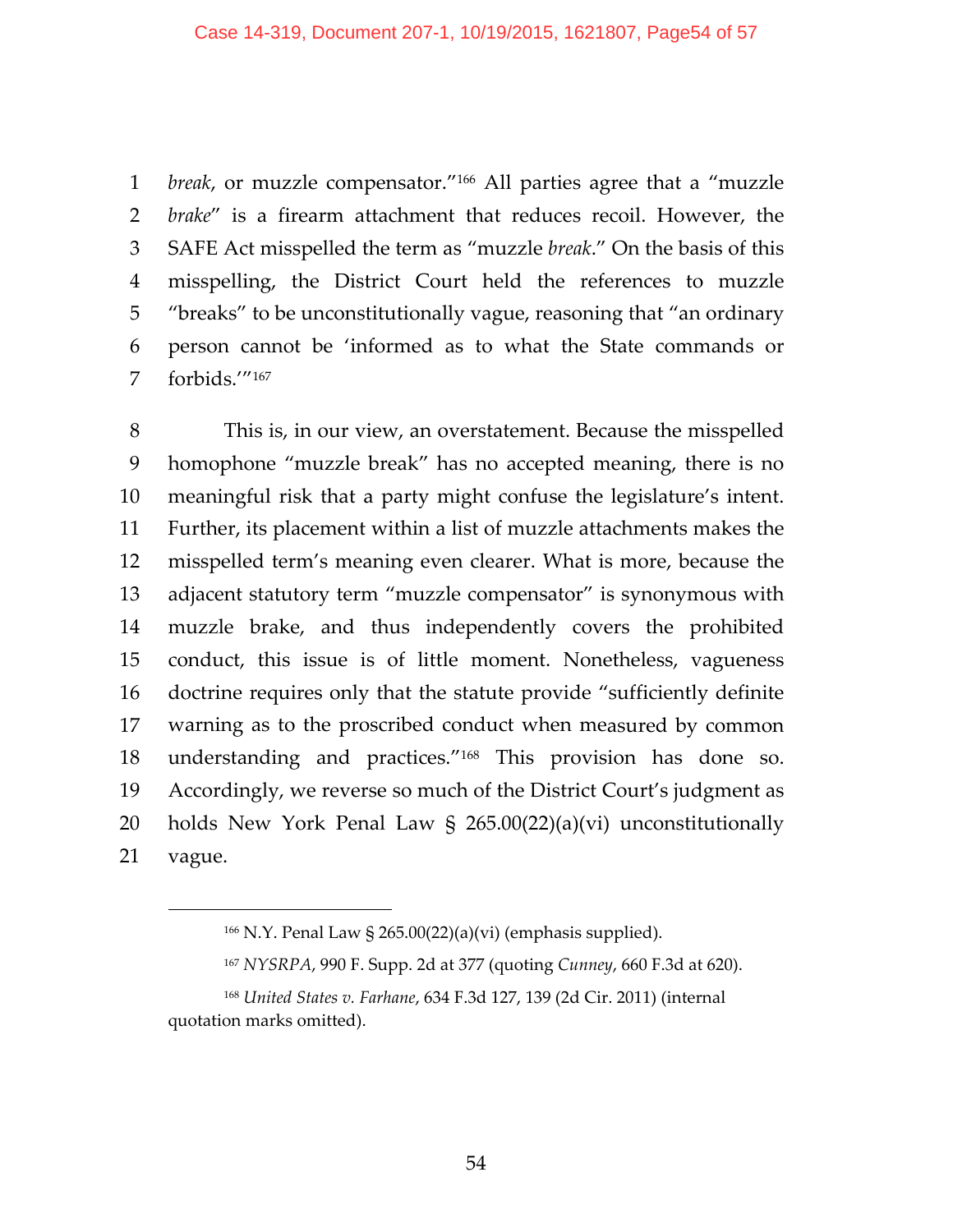| $\mathbf{1}$   |     | <b>CONCLUSION</b>                                         |
|----------------|-----|-----------------------------------------------------------|
| $\overline{2}$ |     | To summarize, we hold as follows:                         |
| 3              | (1) | The core prohibitions by New York and Connecticut of      |
| 4              |     | assault weapons and large-capacity magazines do not       |
| 5              |     | violate the Second Amendment.                             |
| 6              |     | We assume that the majority of the prohibited<br>(a)      |
| 7              |     | conduct falls within the scope of Second                  |
| 8              |     | Amendment protections. The statutes<br>are                |
| 9              |     | appropriately evaluated under the constitutional          |
| 10             |     | standard of "intermediate scrutiny"-that is,              |
| 11             |     | whether they are "substantially related to the            |
| 12             |     | achievement of an important governmental                  |
| 13             |     | interest."                                                |
| 14             |     | Because the prohibitions are substantially related<br>(b) |
| 15             |     | to the important governmental interests of public         |
| 16             |     | safety and crime reduction, they pass                     |
| 17             |     | constitutional muster.                                    |
| 18             |     | We therefore <b>AFFIRM</b> the relevant portions of the   |
| 19             |     | judgments of the Western District of New York and the     |
| 20             |     | District of Connecticut insofar as they upheld the        |
| 21             |     | constitutionality of state prohibitions on semiautomatic  |
| 22             |     | assault weapons and large-capacity magazines.             |
| 23             | (2) | We hold that the specific prohibition on the non-         |
| 24             |     | semiautomatic Remington 7615 falls within the scope of    |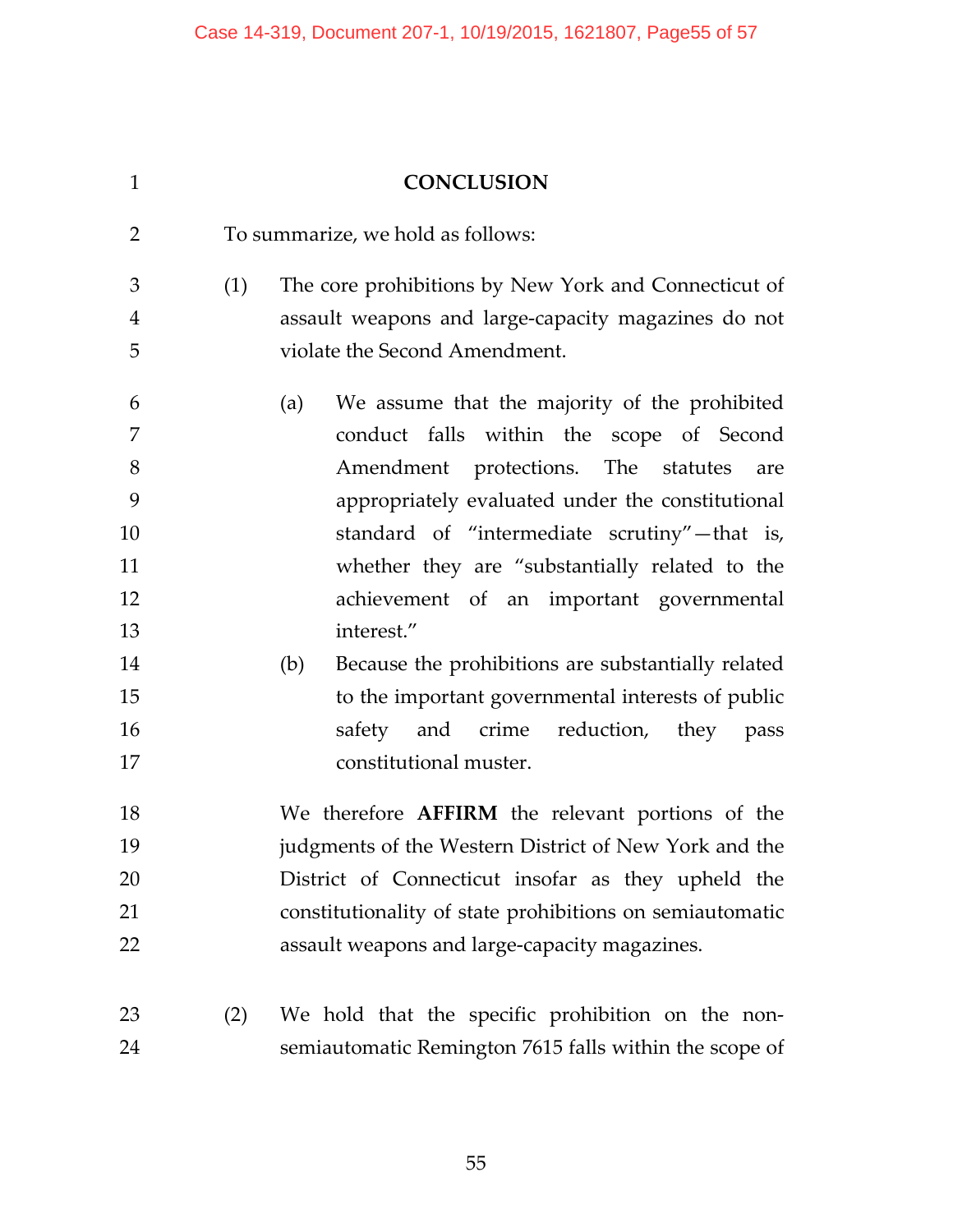Second Amendment protection and subsequently fails intermediate scrutiny. Accordingly, we **REVERSE** that limited portion of the judgment of the District of Connecticut. In doing so, we emphasize the limited nature of our holding with respect to the Remington 7615, in that it merely reflects the presumption required by the Supreme Court in *District of Columbia v. Heller* that the Second Amendment extends to all bearable arms, and that the State, by failing to present any argument at all regarding this weapon or others like it, has failed to rebut that presumption. We do not foreclose the possibility that States could in the future present evidence to support such a prohibition.

 (3) New York's seven‐round load limit does not survive intermediate scrutiny in the absence of requisite record evidence and a substantial relationship between the statutory provision and important state safety interests. We therefore **AFFIRM** the judgment of the Western District of New York insofar as it held this provision unconstitutional.

 (4) No challenged provision in either statute is unconstitutionally vague. Accordingly, we **AFFIRM** the judgments of the District of Connecticut and the Western District of New York insofar as they denied vagueness challenges to provisions involving the capacity of tubular magazines, "copies or duplicates,"